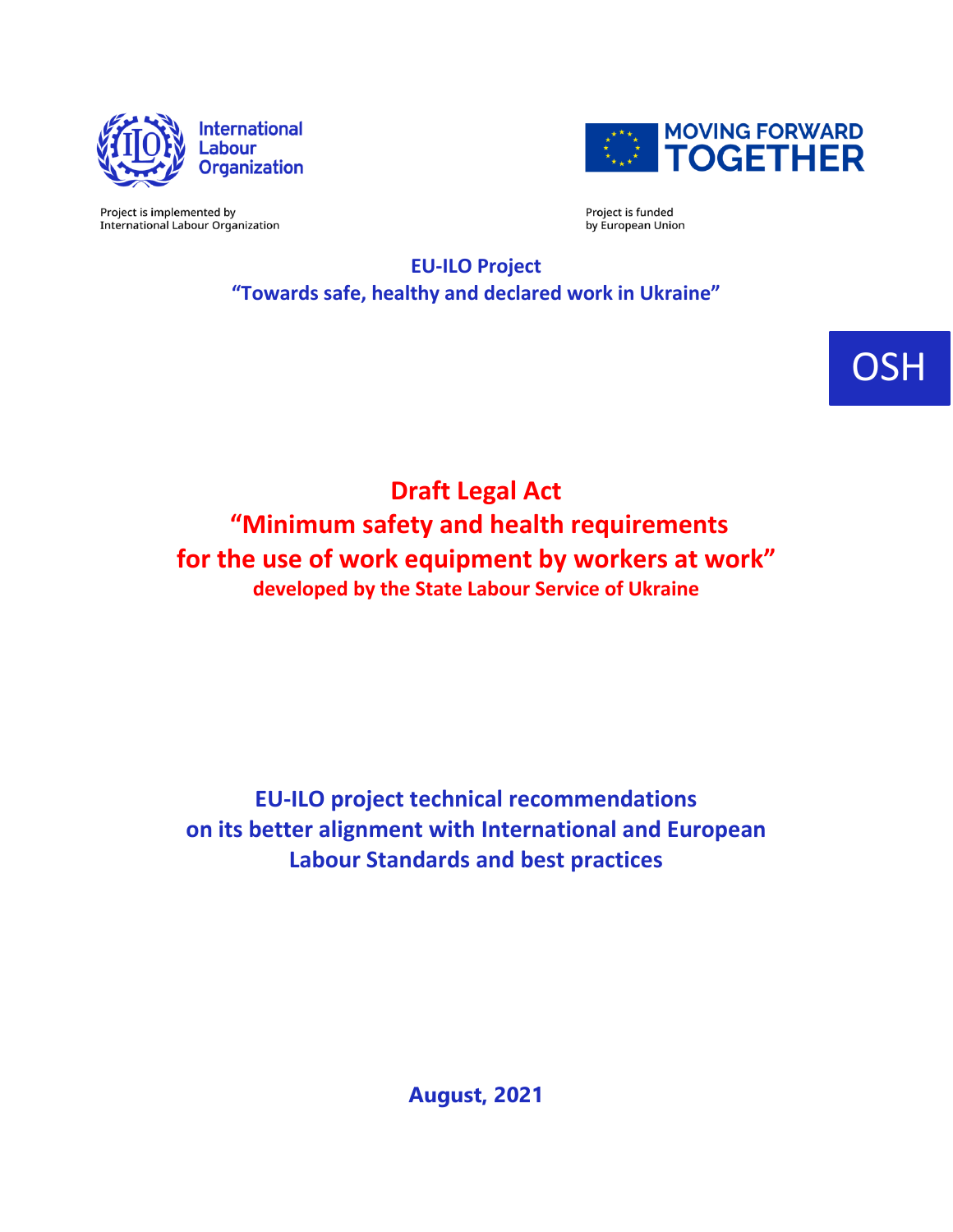# **CONTENTS**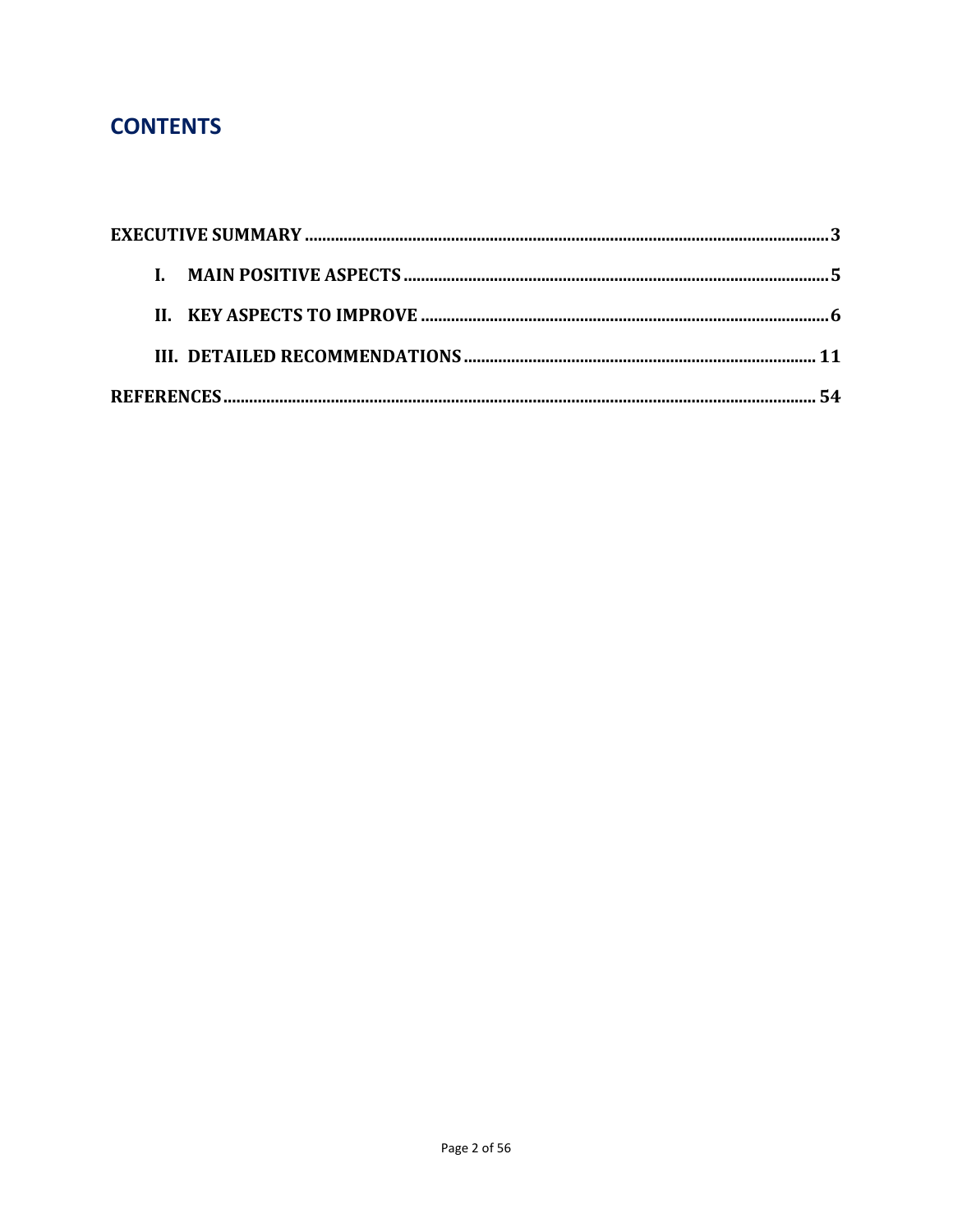#### <span id="page-2-0"></span>**EXECUTIVE SUMMARY**

The draft legal act on "Minimum safety and health requirements for the use of work equipment by workers at work", prepared by the State Labour Service of Ukraine (SLS), is aimed at bringing the Ministry of Social Policy Order No. 2072, of 28 December 2017, "On Approval of the Requirements for Safety and Health Protection During the Use of Production Equipment by the Workers" closer to the Council Directive 2009/104/EC, of 16 September 2009, concerning the minimum safety and health requirements for the use of work equipment by workers at work, as foreseen in Article 424 and Annex<sup>1</sup> XL to Chapter 21 of the Association Agreement between the [European Union and its Member States, of the one part, and Ukraine, of the other part](https://eur-lex.europa.eu/legal-content/EN/TXT/PDF/?uri=CELEX:22014A0529(01)&from=EN) (AA).

It was developed by the SLS and is expected to be submitted to the consideration of the Ministry of Economy, prior to its formally submission to social partners for consultation and, subsequently, to CMU, for adoption.

The present technical advice and recommendations, to the draft legal act on "Minimum safety and health requirements for the use of work equipment by workers at work", are provided within the scope of the EU-ILO Project "[Towards safe, healthy and declared work in Ukraine](https://www.ilo.org/budapest/what-we-do/projects/declared-work-ukraine/lang--en/index.htm)", under the activities 1.1.1 and 1.1.2.

They were prepared, on behalf of the ILO, by Dr. Peter J. Claffey, Ph.D. in Chemistry, from the University College Dublin, former Programme Manager of the National Inspection Programme of the Health and Safety Authority of Ireland, Lecturer on Health and Safety Management at University College Dublin, chartered fellow of the Institution of Occupational Safety and Health (FIOSH), and member of the Institute of Chemistry of Ireland (MICI).

They are intended to promote a better alignment of this draft legal act with the main applicable International<sup>2</sup> and European<sup>3</sup> labour standards and best practices.

They build on the previous EU-ILO Project "[Enhancing the Labour Administration Capacity to](https://www.ilo.org/budapest/what-we-do/projects/enhancing-labadmin-ukraine/lang--en/index.htm)  [Improve Working Conditions and Tackle Undeclared Work](https://www.ilo.org/budapest/what-we-do/projects/enhancing-labadmin-ukraine/lang--en/index.htm)" contributions. Specially in what concerns the analysis and recommendations contained in the supported "[National Occupational](https://www.ilo.org/budapest/what-we-do/projects/enhancing-labadmin-ukraine/events/WCMS_627038/lang--en/index.htm)  [Safety and Health Profile Ukraine -](https://www.ilo.org/budapest/what-we-do/projects/enhancing-labadmin-ukraine/events/WCMS_627038/lang--en/index.htm) 2018", the proposed "[Guidelines and Recommendations to](https://www.ilo.org/budapest/WCMS_618934/lang--en/index.htm)  [the Concept on the Reform of the National System for Occupational Risk Prevention and](https://www.ilo.org/budapest/WCMS_618934/lang--en/index.htm)  [Promotion of OSH](https://www.ilo.org/budapest/WCMS_618934/lang--en/index.htm)", the "[Brief notes on the main aspects of the alignment between Ukrainian](https://www.ilo.org/budapest/what-we-do/projects/enhancing-labadmin-ukraine/events/WCMS_633189/lang--en/index.htm)  [national legislation and selected EU directives](https://www.ilo.org/budapest/what-we-do/projects/enhancing-labadmin-ukraine/events/WCMS_633189/lang--en/index.htm)" and the "[White Paper on EU Directives and Reform](https://www.ilo.org/budapest/what-we-do/projects/enhancing-labadmin-ukraine/publications/WCMS_689355/lang--en/index.htm) 

<sup>1</sup> See pp. L 161/157 and L 161/1983, of the Official Journal of the European Union, of 29.5.2014.

<sup>&</sup>lt;sup>2</sup> In particular, with the ILO [Occupational Safety and Health Convention, 1981 \(No. 155\),](https://www.ilo.org/dyn/normlex/en/f?p=NORMLEXPUB:12100:0::NO::P12100_ILO_CODE:C155) [Chemicals Convention, 1990 \(No. 170\),](https://www.ilo.org/dyn/normlex/en/f?p=NORMLEXPUB:12100:0::NO::P12100_ILO_CODE:C170) [Labour Inspection Convention, 1947 \(No. 81\),](https://www.ilo.org/dyn/normlex/en/f?p=NORMLEXPUB:12100:0::NO::P12100_ILO_CODE:C081) an[d Labour Inspection \(Agriculture\) Convention, 1969 \(No. 129\).](https://www.ilo.org/dyn/normlex/en/f?p=NORMLEXPUB:12100:::NO:12100:P12100_ILO_CODE:C129:NO)

<sup>&</sup>lt;sup>3</sup> Most especially with EU Council [Directive 89/391/EEC,](https://eur-lex.europa.eu/legal-content/EN/TXT/PDF/?uri=CELEX:01989L0391-20081211&from=EN) of 12 June 1989, on the introduction of measures to encourage improvements in the safety and health of workers at work, and [Directive 2009/104/EC,](https://eur-lex.europa.eu/legal-content/EN/TXT/?uri=celex%3A32009L0104) of 16 September 2009, concerning the minimum safety and health requirements for the use of work equipment at work;.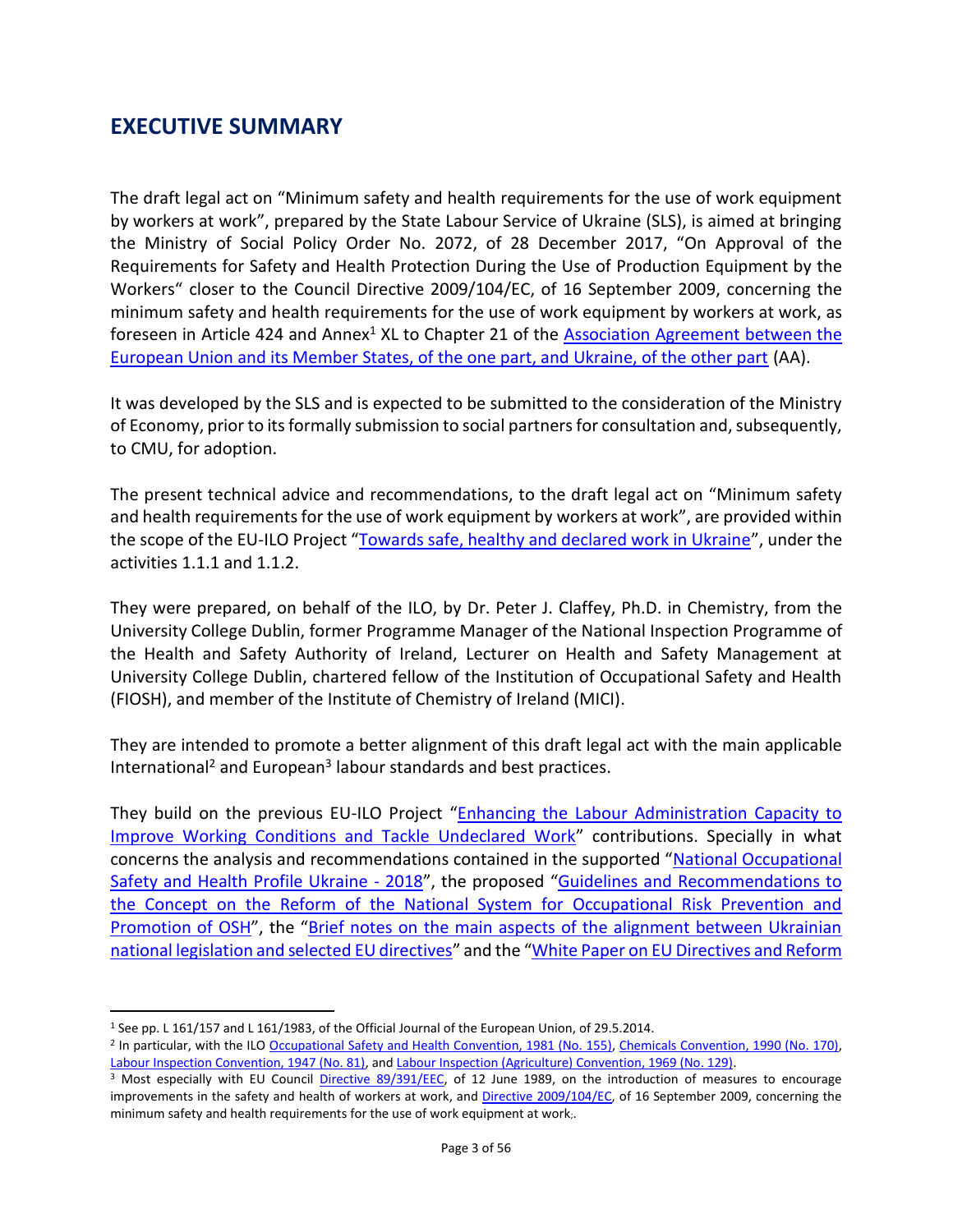[of OSH and Labour Relations' Legislation"](https://www.ilo.org/budapest/what-we-do/projects/enhancing-labadmin-ukraine/publications/WCMS_689355/lang--en/index.htm) and the "Roadmap for alignment of the Ukrainian [legislation on working conditions with the EU legal framework](https://www.ilo.org/budapest/what-we-do/projects/enhancing-labadmin-ukraine/publications/WCMS_689391/lang--en/index.htm)".

They also follow four sets of technical recommendations, provided by the EU-ILO Project in October and November of 2020 and in [February](https://www.ilo.org/budapest/what-we-do/projects/declared-work-ukraine/WCMS_774341/lang--en/index.htm) and [June](https://www.ilo.org/budapest/what-we-do/projects/declared-work-ukraine/WCMS_798725/lang--en/index.htm) of 2021, regarding the alignment of the ME draft Law "On Occupational Safety and Health of Workers" (aimed at transposing the EU OSH Framework Directive 89/391/EEC to the national legal framework) with the relevant International and European Labour Standards and best practices.

The present technical recommendations should not be seen as official comments of the ILO or as a replacement of the positions of its supervisory bodies.

Moreover, the expert technical opinions expressed therein neither reflect the official opinion of the European Union nor its responsibility can be attributed to the European Union.

The first section highlights the main positive aspects of this draft legal act. The key aspects that need further improvement are summarized in section II. Section III, identifies and details the needed amendments and proposes a more adequate wording for the concerned provisions along with the applicable rationale.

It is our expectation that these technical recommendations may contribute to an improved legislation, better aligned with the relevant International and European labour standards and best practices, and that can effectively improve the safety and health of workers on the use of work equipment in Ukraine.

Kyiv, 9 August2021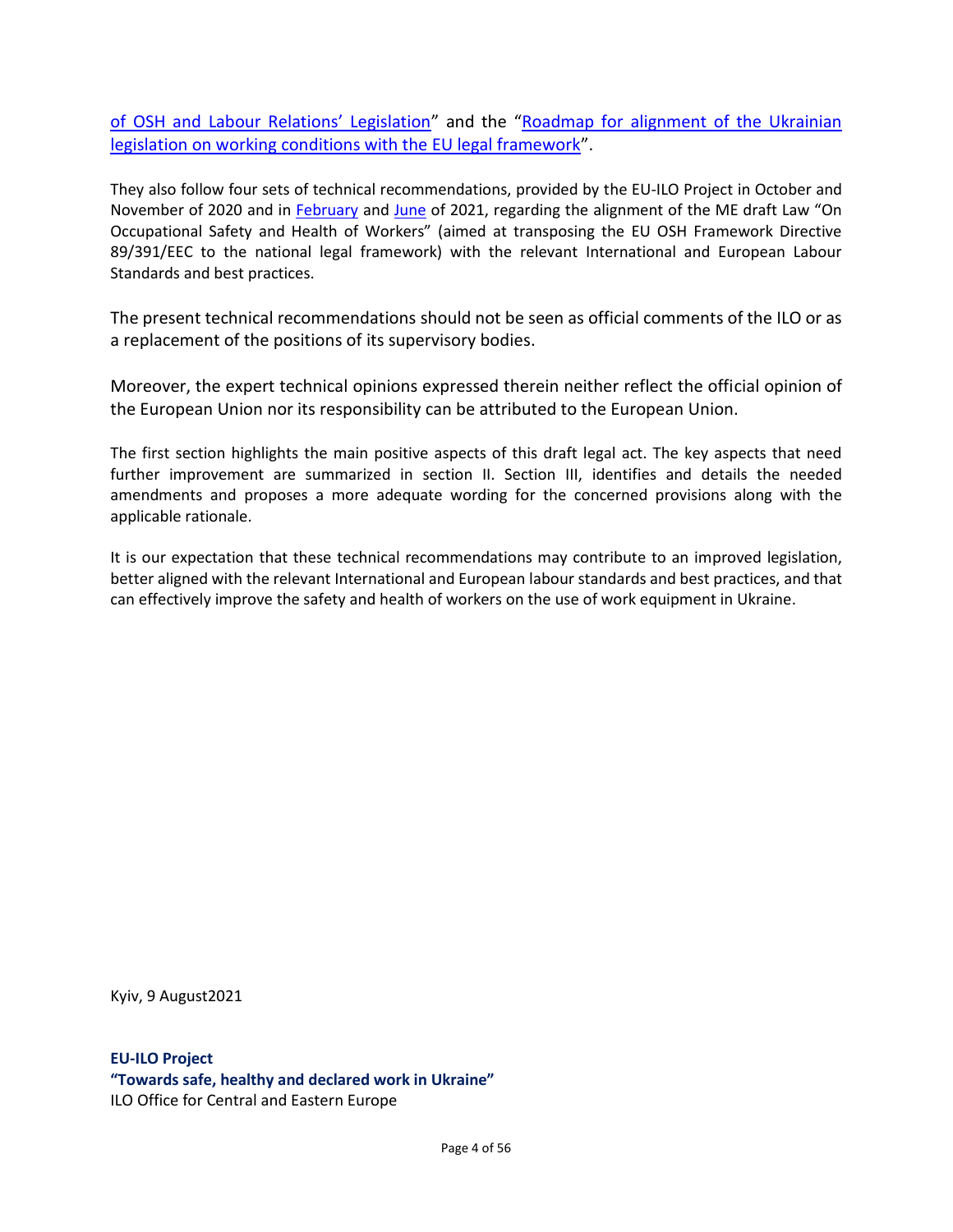## <span id="page-4-0"></span>**I. MAIN POSITIVE ASPECTS**

Looking at the provisions of the draft legal act under analysis, in the light of the main applicable International and European Labour Standards and best practices, it is possible to identify some positive aspects.

The latter include, among others, the following:

- 1. The development of a modern legal act, aligning national legislation with the applicable International and European Labour standards and best practices in the area of the use of work equipment. In particular, the draft legal act proposed by SLS follows closely the wording in the Directive 2009/104/EC and is easy to understand.
- 2. The specification of the main employers' obligations on the use of work equipment is a positive development, in particular, those on:
	- a. Ensuring the work equipment used by workers is without risk to their safety and health;
	- b. The carrying out of technical inspections of work equipment, to ensure continued safe use;
	- c. Carrying out ongoing maintenance of work equipment;
	- d. The provision of information, instructions and training to workers on the safe use of work equipment; and
	- e. Ensuring workers are consulted on and can participate in the discussions on introducing the use of work equipment for the first time.
- 3. The establishment of the minimum requirements and rules to be applied for the safe use of work equipment gives employers a focus on how to prevent workplace accidents involving the use of work equipment and fosters a preventive approach to workplace safety and health management.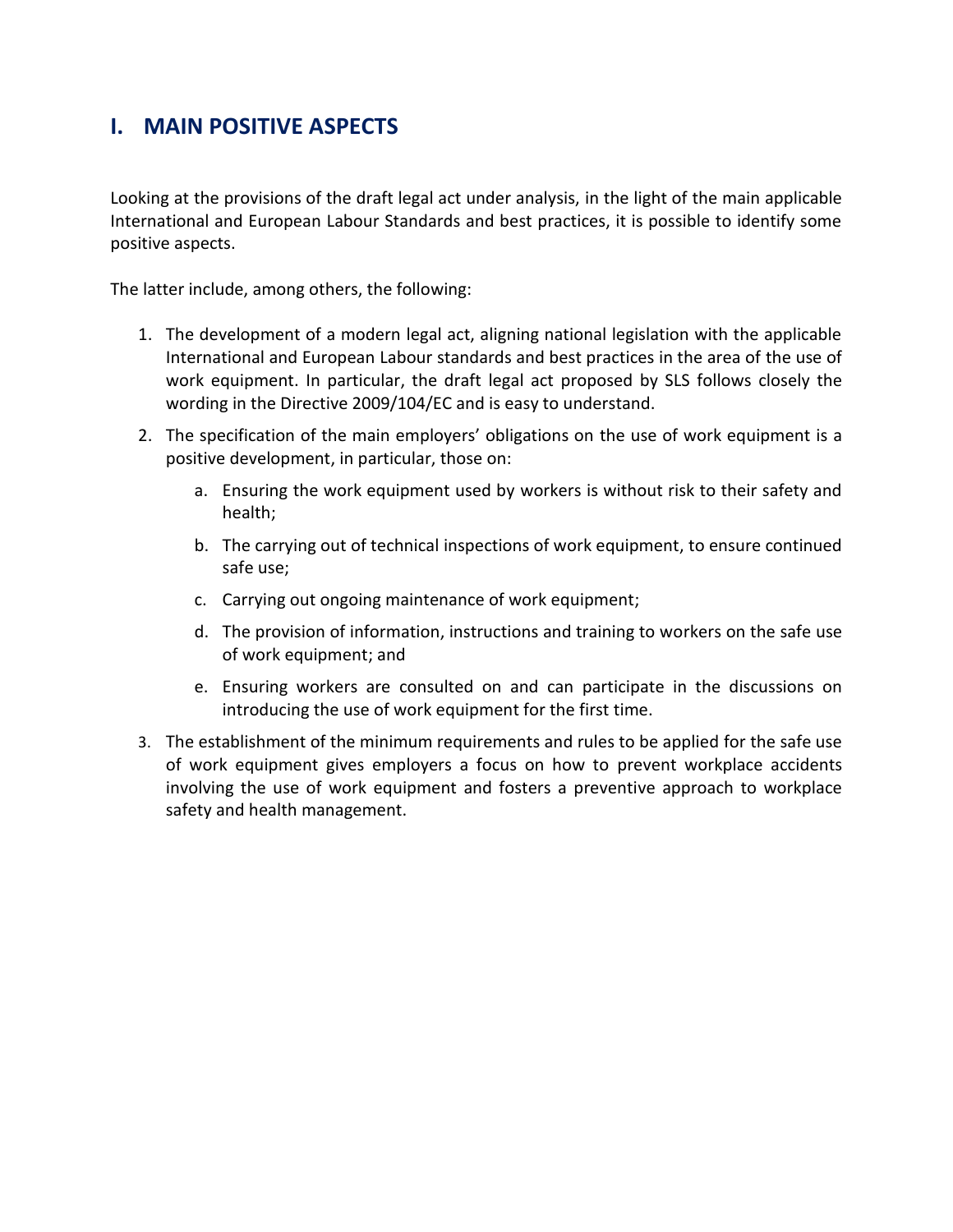### <span id="page-5-0"></span>**II. KEY ASPECTS TO IMPROVE**

When analyzing the proposed draft legal act, some aspects need to be further addressed and improved, to be better aligned with the aforesaid international and European Labour standards and best practices. These include:

- 1. This legal act should be a Cabinet of Ministers of Ukraine (CMU) Decree or Resolution (instead of a Ministry Order), in order to have the necessary legal power to ensure its effective implementation, overcoming contrary provisions of existing legal acts, as well as to ensure its sustainability and relative immunity as regards occasional changes in the competent ministry policy, ensuring the stability of the legal framework enabling, as a result, greater legal certainty, as previously recommended<sup>4</sup>. Besides, a Directive is a text with general application in all EU countries, so its implementation should adopt a legally equivalent instrument. The choice of a higher hierarchical legislative act is adopted by all EU member states as evidenced by the assessment carried out in 2004 by the European Commission.<sup>5</sup> In addition, this draft legal act (as it also happens with the Directive that is being transposed) is much more than just a technical regulation (that could be enacted by a Ministry Order), considering its objectives and scope and the fact that it also regulates, *inter alia*, several employers' obligations such as
	- a. to carry out risk assessments
	- b. the provision of safety and health requirements for the use of work equipment
	- c. to inform, instruct and train workers
	- d. to consult workers and their representatives and ensure their participation in discussions around the health and safety implication of introducing the use of work equipment for the first time, etc.
	- as well as its enforcement competencies and sanctioning framework.
- 2. The legal act's systematics, structure and clarity should be improved, in order to simplify it and to facilitate its understanding and alignment with the EU Directive 2009/104/EEC. Some examples:
	- a. All paragraphs of the Articles of the Decree, as well as all the Sections of the Annexes should be hierarchically numbered, in order to facilitate the

<sup>4</sup> See, for example, the recommendation "To provide that the legal acts transposing the EU OSH legal framework have a reinforced nature in relation to other legislation", as laid down on point 4) of section "2 - Legislative measures" of "Part IV – Recommendations", in the in p. 48 of the ["White Paper on EU Directives and Reform of OSH and Labour Relations' Legislation"](https://www.ilo.org/budapest/what-we-do/projects/enhancing-labadmin-ukraine/publications/WCMS_689355/lang--en/index.htm), to avoid the risk of "Option for hierarchically lower legal sources" associated with the "Strategic measures" of "Assume a legislative intervention program", as identified in the "Part V - Roadmap" table in the 53 of the same document.

<sup>5</sup> See, Communication from the Commission to the European Parliament, the Council, the European Economic and Social Committee and the Committee of Regions on the practical implementation of the provisions of the Health and Safety at Work Directives 89/391 (Framework), 89/654 (Workplaces), 89/655 (Work Equipment), 89/656 (Personal Protective Equipment), 90/269 (Manual Handling of Loads) and 90/270 (Display Screen Equipment), Brussels, 05.02.2004[, COM\(2004\) 62 final](https://eur-lex.europa.eu/legal-content/EN/TXT/PDF/?uri=CELEX:52004DC0062&from=FR)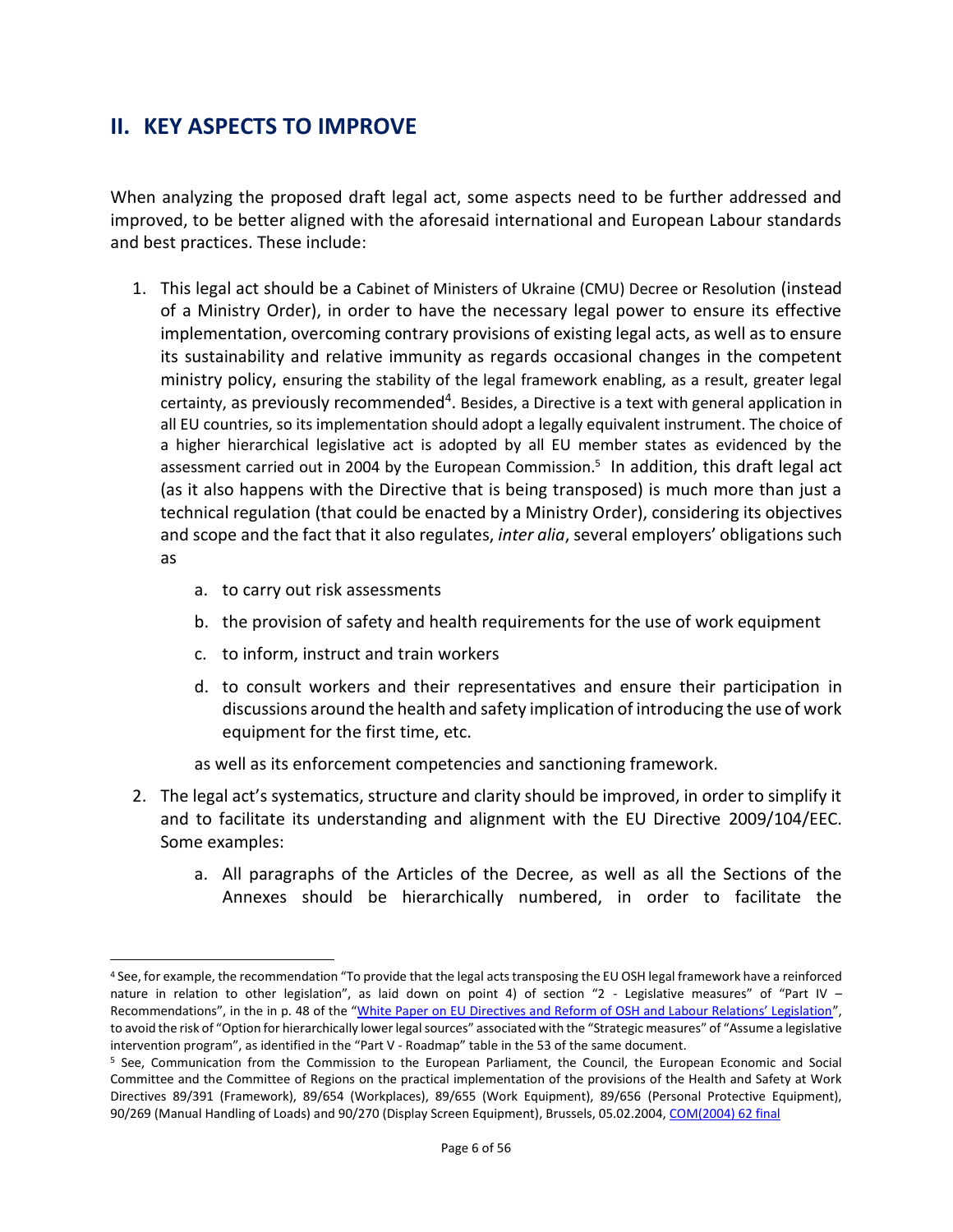understanding of the legal provisions and their cross-reference within the text and, most especially, to facilitate its overall understanding and effective application.

- b. Paragraphs of the legal act, under each section, should be grouped, by themes, into Articles, in order to improve clarity and understanding. This will make it easier for the duty holders to comply with the provisions in this Decree.
- c. In the Annexes, the sections should be appropriately numbered, as well as the paragraphs and the subparagraphs under each section.
- d. It is also advisable to foresee in the legal act structure (as proposed in "Section III - Promotion, control and enforcement"), the regulation of the legal competencies for promoting and enforcing the compliance with its legal provisions (cf. proposed "Article 11 - Legal competence to promote, control and enforce compliance"), as well as foreseeing the sanctions for its non-compliance 8see proposed "Article 12 - Employers' liability"). As a minimum, the enforcement provisions being proposed in the draft Law "On Amending Some Legislative Acts on the Procedure of State Supervision (Control) of Compliance with the Labour Legislation" must be linked to the enforcement provisions required for this Decree.
- e. It is also recommended, under the proposed "Section IV Miscellaneous provisions" to provide for the adjustment of its annexes, where appropriate (see proposed "Article 13 - Amendment of the Annexes"), as well as to foresee the date of its entry into force, and the implementation of the necessary measures to conform national legal framework with its provisions to ensure its effective application (as proposed in "Article 14 - Final and transitional provisions").
- 3. Some terms used throughout this legal act should be changed, in order to improve clarity, simplicity and terminology consistency and to better align them with International and European Labor Standards and best practices. Terms such as "workplace", "workstation", "competent persons", "technical inspection" and "expert organizations" should be defined at the start of the text, in particular, in "Article 2 - Definitions", or referred to their definitions in the Law of Ukraine "On Occupational Safety and Health of Workers", which transposes to the internal juridical order the Council Directive 89/391/EEC, of 12 June 1989, on the introduction of measures to encourage improvements in the safety and health of workers at work.
- 4. It should be specified, as recommended (see proposed Article 1(2) below), that the provisions of the Law of Ukraine "On Occupational Safety and Health of Workers" (which transposes the EU OSH Framework Directive 89/391/EEC) also applies to the minimum requirements for the use of work equipment by workers at work, without prejudice to more stringent and/or specific provisions laid down in this present Decree. This will better align it with Article 1(2) of Directive 2009/104/EEC and ensure an increased protection to the safety and health of the workers. This should avoid legislative gaps and the need to repeat all the provisions of the legal act transposing the EU Framework Directive in each legal act which transpose each individual Directive.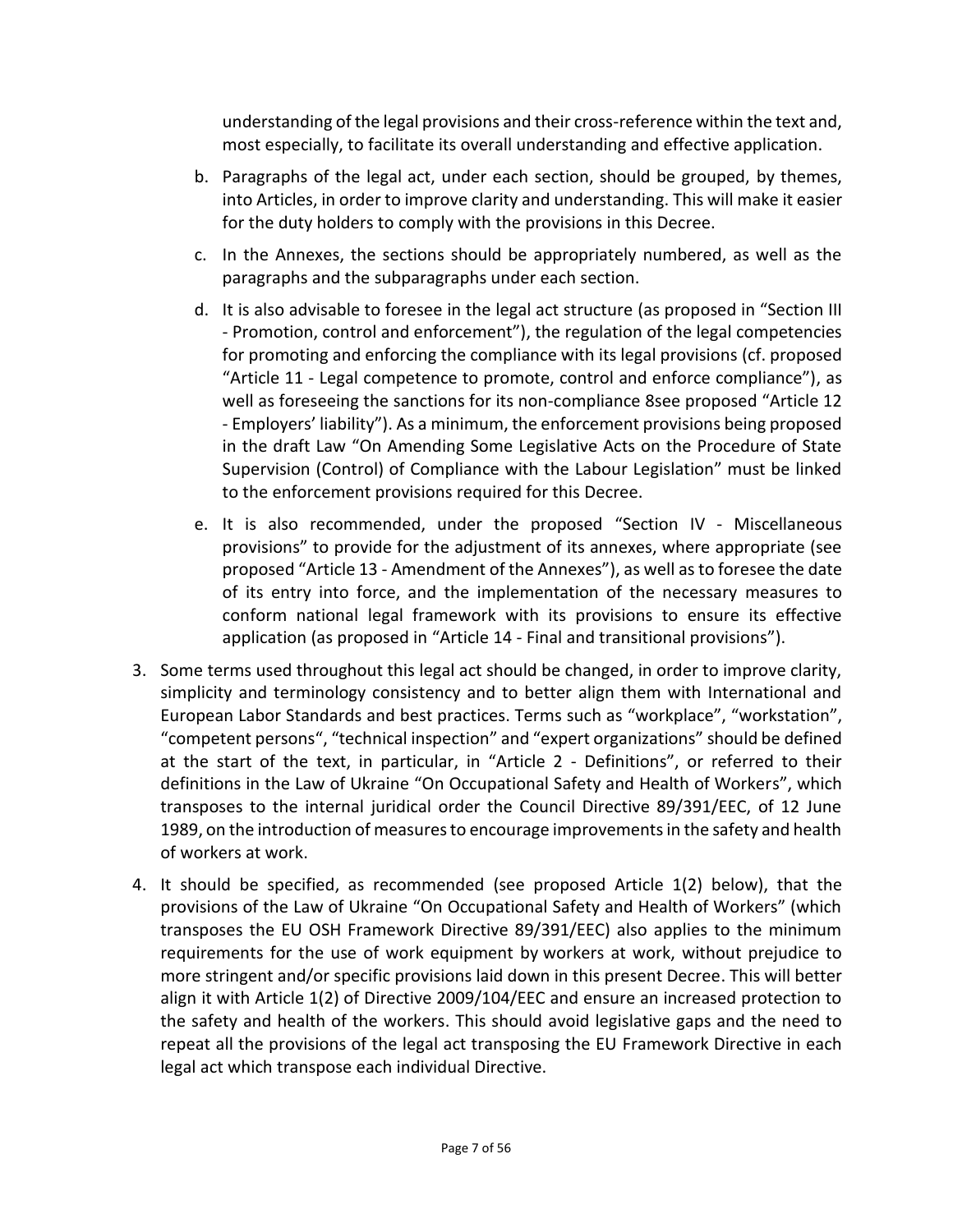- 5. The omission of the definition of the state authority that has the legal competence to promote, control and enforce compliance with its legal provisions is a shortfall. It is therefore recommended that the Decree provides that the central executive authority, that implements the State policy on state control of compliance with the labour legislation, have legal competencies to ensure the promotion, control and enforcement of the legal provisions of this legal act (as proposed with the insertion of "Article 11 - Legal competence to promote, control and enforce compliance". This will ensure a better alignment of this legal act with:
	- a. Article 9(1) of ILO Occupational Safety and Health Convention, 1981 (No. 155), according to which "the enforcement of laws and regulations concerning occupational safety and health and the working environment shall be secured by an adequate and appropriate system of inspection";
	- b. Article 3(1) of the ILO Labour Inspection Convention, 1947 (No. 81) and Article 6(1) of the ILO Labour Inspection (Agriculture) Convention, 1969 (No. 129), which define the main functions of the system of labour inspection; and
	- c. Article 4(2) of EU Directive 89/391/EEC, according to which the States "shall ensure adequate controls and supervision".
- 6. Absence of legal provisions aimed at sanctioning the violation of the provisions of this legal act. It is therefore recommended (as was done under the proposed "Article 12 - Employers' liability") to provide for adequate and dissuasive penalties for the violation of the provisions of this legal act, in order to ensure their compliance and to better align it with the applicable international and European labour standards. In particular, with the following:
	- a. Article 9(2) of ILO Convention 155, according to which "The enforcement system shall provide for adequate penalties for violations of the laws and regulations"; and
	- b. Article 18 of ILO C081 and Article 24 of ILO C129, according to which "adequate penalties for violations of the legal provisions enforceable by labour inspectors and for obstructing labour inspectors in the performance of their duties shall be provided for by national laws or regulations and effectively enforced".
- 7. An alternative example of how the enforcement provisions from the ILO Conventions 81 and 129 and to comply with Article 4(2) of EU Directive 89/391/EEC, is set out in the Safety, Health and Welfare at Work Act, 2005, a legal Act passed by the Irish Parliament, which sets out the enforcement powers and functions of the Health and Safety Authority in Ireland. Particular reference needs to be made to Chapter 2 (Enforcement – Sections 62 to 71, Part 7, Offences and Penalties – Sections 77 to 85 and Part 8 – Section 86). These provisions set out the dual nature of the Labour Inspectors role which is:
	- a. To sell the Occupational Safety and Health (OSH) prevention message for the most part during their workplace inspections. This also takes place via a helpdesk manned by OSH experts and online via the Authority's website.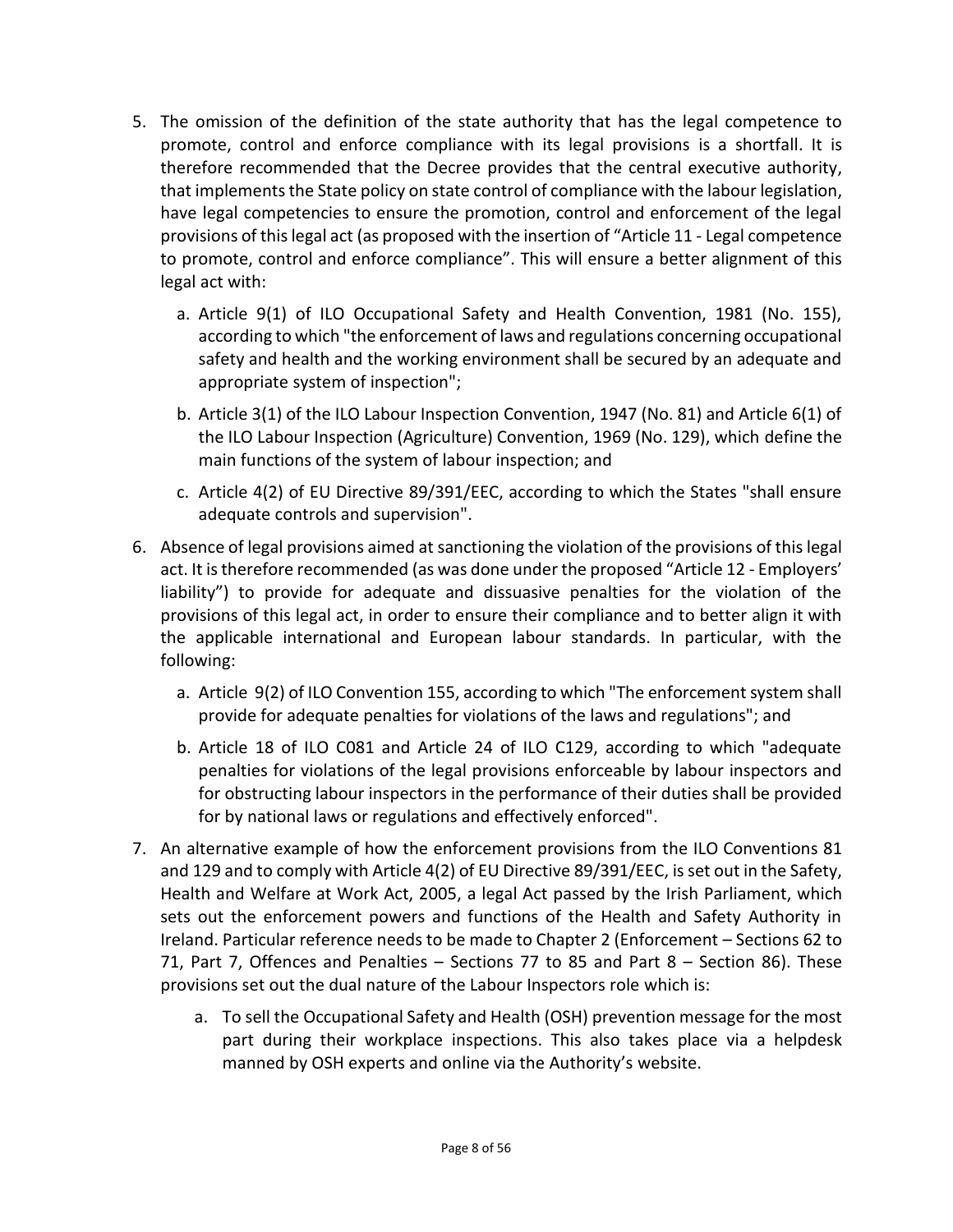- b. Prepare appropriate OSH Guidance on the legislation which will support duty holders with its use and implementation.
- c. Monitor compliance with the legislation through workplace inspections and the investigation of workplace accidents and complaints.
- d. Using the available enforcement powers to achieve compliance. This can be by way of either Improvement or Prohibition Notices, On the spot fines or prosecution in the Courts.
- 8. While the current draft Decree does not refer to the need to carry out risk assessments on the use of work equipment at work, or to have an Occupational Health Services available to workers, note should be taken of the general obligations on employers in other EU Directives on these provisions. For example: Article 6(3)(a) of the Framework Directive 89/391/EEC (evaluate the risks to the safety and health of workers, *inter alia* in the choice of work equipment……); Article 7 (Protective and Preventive services); Article 9(1)(a), according to which employer needs to be in possession of an assessment of the risks to safety and health at work; and Article 5(c) of the ILO Convention 161 of 1985 (on the functions of an Occupational Health Services), which is also relevant and needs to be implemented in this Decree. While these provisions maybe covered by national legislation elsewhere, consideration should be given to putting similar provisions in this Decree.
- 9. This draft legal act has omitted provisions regarding the entry into force of this Decree. It also does not provide for the adequate adjustment of the Annexes where and when necessary, to adapt them to national and international standards and to technical progress and for the need to ensure the conformity of other national legislation and procedures with this Decree. The recommended Articles 13 and 14, under "Section IV - Miscellaneous provisions", should therefore be inserted, and this will allow a better alignment of the legal act with the Article 11 of the Directive 2009/104/EEC.
- 10. While this draft Decree follows the wording in the Directive 2009/104/EC closely and this is seen in a positive light, this draft only does that. An effort should now be made to use this Decree to improve and update existing national legislation on the same subjects. For example, the items covered in the Annexes are most likely already covered in a similar way in national legislation e.g., on scaffolding provisions, on the guarding of machinery and other work equipment, on testing, inspecting, and maintaining lifting equipment etc. If specific national provisions, not already covered by the Directive, are brought forward to this draft Decree, then the older national provisions can be taken off the statute books.
- 11. Where Directive 2009/104/EC makes references to using other EU Directives or national practices, to give further effect to a requirement, this draft Decree only makes references to using Legislation, national practices, or national Guidance. This is too vague. Where a relevant national Order or Decree already exists or national Guidelines which was prepared by stakeholders is available, then these should be referenced in this Decree.
- 12. Consideration should be given to producing national Guidelines on the implantation of the legal provisions in this Decree. These Guidelines will include the experience gained by your Labour Inspectors over many years and be agreed with the social partners. These will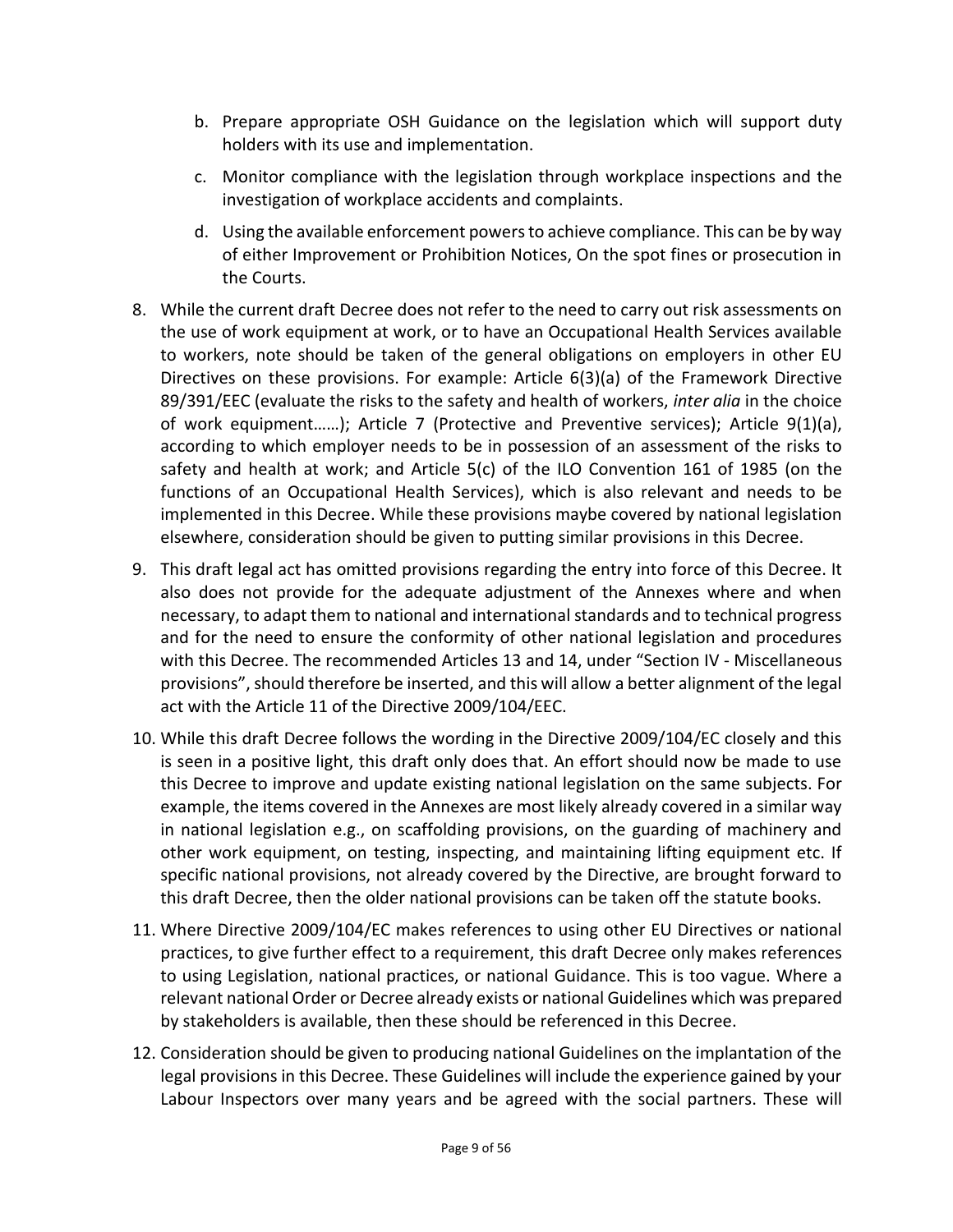facilitate the relevant duty holders in complying with them. An example of such guidance on the Irish Legislation, which was prepared to give effect to the [Use of Work Equipment](https://www.hsa.ie/eng/Publications_and_Forms/Publications/General_Application_Regulations/Use_of_Work_Equipment_.html) Directive 2009/104/EC, is referenced below and can be used in this case. Guidance on all of the EU Health and Safety Directives is available on the Health and Safety Authority Website at [Guide to the General Application Regulations 2007 .](https://www.hsa.ie/eng/Publications_and_Forms/Publications/General_Application_Regulations/Guide_to_the_Safety,_Health_and_Welfare_at_Work_General_Application_Regulations_2007.html)

13. The UK Health and Safety Executive website has also a wealth of information on the Use of Work Equipment, which gave effect to the original Use of Work Equipment Directive – Council Directive 89/655/EEC. The relevant legal provision are called the Provision and Use of Work Equipment Regulations 1998 (PUWER). The Guidance is available at [https://www.hse.gov.uk/work-equipment-machinery/puwer.htm.](https://www.hse.gov.uk/work-equipment-machinery/puwer.htm) Please note that, since the 1<sup>st</sup> January 2021, the UK has left the EU, and some provisions may have been changed to comply with the BREXIT agreement. Having said that, the Guidance is still very relevant and up to date.

The more detailed recommendations, concerning the main aspects referred to above, as well as many others, along with their respective rationale, are presented in the next section.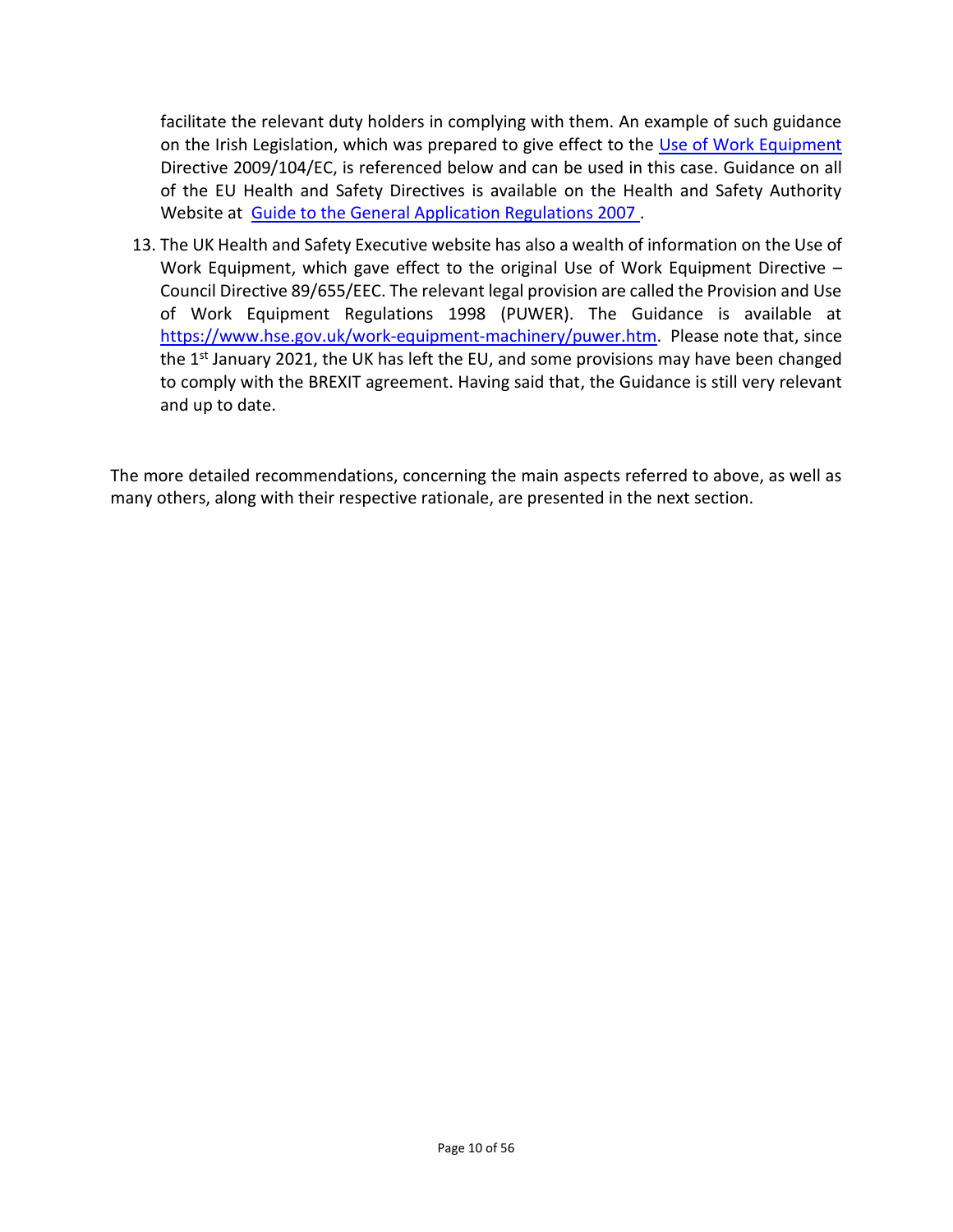# **III. DETAILED RECOMMENDATIONS**

<span id="page-10-0"></span>

| SLS draft legal act provision's wording                        | <b>Recommended wording</b>                           | <b>Rationale</b>                                                        |
|----------------------------------------------------------------|------------------------------------------------------|-------------------------------------------------------------------------|
| <b>MINIMUM</b><br><b>SAFETY</b><br><b>AND</b><br><b>HEALTH</b> | <b>MINIMUM</b><br><b>SAFETY</b><br><b>AND</b>        | <b>HEALTH</b> Title should be left as recommended, as it aligns         |
| REQUIREMENTS FOR THE USE OF WORK                               | REQUIREMENTS FOR THE USE OF WORK                     | with EU Directive 2009/104/EC.                                          |
| <b>EQUIPMENT BY WORKERS AT WORK</b>                            | <b>EQUIPMENT BY WORKERS AT WORK</b>                  |                                                                         |
|                                                                |                                                      | This legal act should be a CMU Decree (instead of                       |
|                                                                |                                                      | a Ministry Order), in order to have the necessary                       |
|                                                                |                                                      | effective<br>legal<br>power<br>to<br>its<br>ensure                      |
|                                                                |                                                      | implementation and enforcement for the reasons                          |
|                                                                |                                                      | set out in the 'Main Acts to Improve' section                           |
|                                                                |                                                      | above.                                                                  |
| <b>General provisions</b>                                      | <b>Section I - General provisions</b>                | Should be amended, as recommended, to better                            |
|                                                                |                                                      | align with EU Directive 2009/104/EC and also to                         |
|                                                                |                                                      | improve legal act systematics, structure, clarity<br>and understanding. |
| <b>Subject matter</b>                                          | <b>Article 1 - Object and scope</b>                  | The referencing of the text to sections, articles                       |
|                                                                |                                                      | and, when necessary, their subdivision into                             |
|                                                                |                                                      | paragraphs and subparagraphs is consistent with                         |
|                                                                |                                                      | the hierarchical level of the Directive and also with                   |
|                                                                |                                                      | a national Decree and follows the appropriate                           |
|                                                                |                                                      | organization and grouping of the themes. It is                          |
|                                                                |                                                      | recommended to hierarchically number all the                            |
|                                                                |                                                      | sections, Articles, paragraphs and subparagraphs                        |
|                                                                |                                                      | of the text of the proposed legal act, along with its                   |
|                                                                |                                                      | annexes, in order to facilitate the understanding                       |
|                                                                |                                                      | of the legal provisions, their cross-reference                          |
|                                                                |                                                      | within the text and, most especially, to facilitate                     |
|                                                                |                                                      | effective<br>understanding<br>overall<br>and<br>its                     |
|                                                                |                                                      | application.                                                            |
| 1. These Requirements apply to all activity                    | 1. These Requirements apply to all work activity     | Should be changed, as proposed, because the                             |
| sectors, both public and private (industry,                    | sectors, both public and private, <i>lindustry</i> , | enumeration of several sectors may leave out of                         |
| agriculture, commerce, administration, services,               | agriculture, commerce,<br>administration.            | the scope of the Decree other sectors not                               |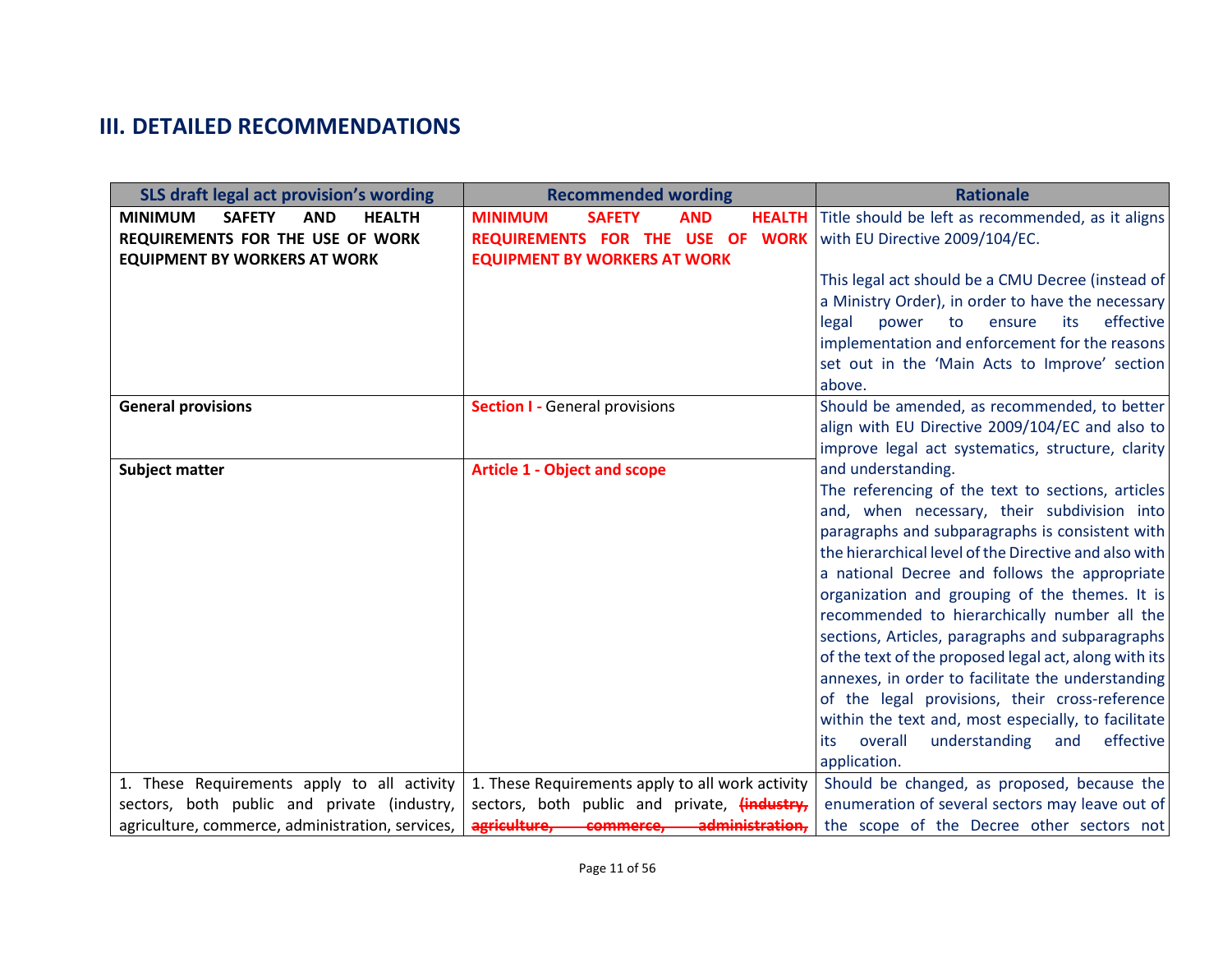| SLS draft legal act provision's wording            | <b>Recommended wording</b>                          | <b>Rationale</b>                                      |
|----------------------------------------------------|-----------------------------------------------------|-------------------------------------------------------|
| education, culture, recreation, etc.), and         | services, education, culture, recreation, etc.),    | specifically mentioned (e.g., Education, Financial    |
| establish the minimum safety and health            | and establish the minimum safety and health         | sector, etc.).                                        |
| requirements for the use of work equipment by      | requirements for the use of work equipment by       |                                                       |
| workers<br>during<br>execution<br>of<br>works,     | workers at work.                                    | If certain work activities are excluded from this     |
| manufacturing, or provision of services.           |                                                     | application e.g. the armed forces or police           |
|                                                    |                                                     | workers, these should be set out here.                |
| 2. The provisions of the Requirements are fully    | 2. The provisions of the Law of Ukraine "On         | Minor change is recommended to make it a bit          |
| applicable to the use of work equipment by         | <b>Occupational Safety and Health of Workers" -</b> | clearer and still reflect the wording of Article 1(2) |
| workers at work, without prejudice to more         | which transposes to the internal juridical order    | of the EU Directive 2009/104/EC.                      |
| stringent or specific provisions contained in      | the Council Directive 89/391/EEC, of 12 June        |                                                       |
| these Requirements                                 | 1989, on the introduction of measures to            |                                                       |
|                                                    | encourage improvements in the safety and            |                                                       |
|                                                    | health of workers at work -, shall apply in full to |                                                       |
|                                                    | the whole area referred to in paragraph 1 of this   |                                                       |
|                                                    | Article, without prejudice to more stringent        |                                                       |
|                                                    | and/or specific provisions in this Decree.          |                                                       |
| <b>Definitions</b>                                 | <b>Article 2 - Definitions</b>                      | To improve decree systematics, structure, clarity     |
|                                                    |                                                     | and understanding, and to facilitate cross-           |
|                                                    |                                                     | referencing and application.                          |
| 3. Definitions used herein shall have the          | 1. Definitions used herein shall have the           | To renumber the paragraph.                            |
| following meanings:                                | following meanings:                                 |                                                       |
|                                                    |                                                     |                                                       |
| 2) operator $-$ a worker or workers given the task |                                                     |                                                       |
| of using work equipment;                           |                                                     |                                                       |
|                                                    |                                                     |                                                       |
| 4) work equipment - any machine, apparatus,        | 4) work equipment - any machine, apparatus,         | Should be changed, as recommended, because:           |
| tool or installation used as intended during       | tool or installation used at work-used as           | 1. Even when a work equipment is not used as          |
| execution of works, manufacturing, or provision    | intended during execution of works,                 | intended, it remains being a work                     |
| of services.                                       | manufacturing, or provision of services;            | equipment. It means that the fact of a work           |
|                                                    |                                                     | equipment being badly used does not imply             |
|                                                    |                                                     | that, because of that fact, such equipment            |
|                                                    |                                                     | ceases to be considered a work equipment;             |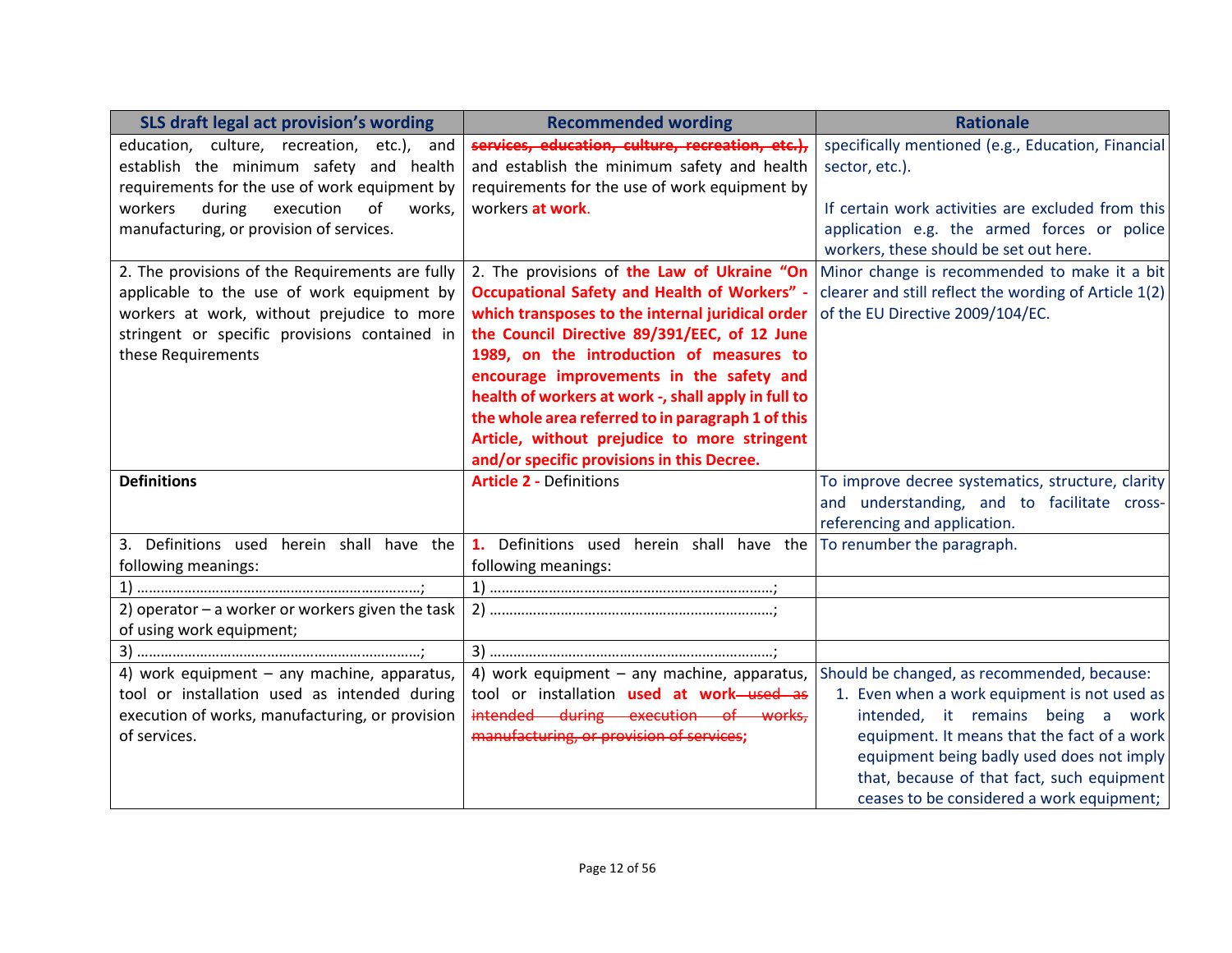| SLS draft legal act provision's wording            | <b>Recommended wording</b>                       | <b>Rationale</b>                                         |
|----------------------------------------------------|--------------------------------------------------|----------------------------------------------------------|
|                                                    |                                                  | 2. The work equipment is not only used during            |
|                                                    |                                                  | the execution of works, manufacturing or                 |
|                                                    |                                                  | provisions of services.                                  |
|                                                    | 5) Use of work equipment - any activity          | The definition of 'use of work equipment' was left       |
|                                                    | involving work equipment such as starting or     | out and should be included here, as foreseen in          |
|                                                    | stopping the equipment, its use, transport,      | Article 2(a) of Directive 2009/104/EC.                   |
|                                                    | modification,<br>repair,<br>maintenance<br>and   |                                                          |
|                                                    | servicing, including, in particular cleaning     | Other terms should also be defined here, even if         |
|                                                    |                                                  | by reference to the Law of Ukraine "On                   |
|                                                    |                                                  | Occupational Safety and Health of Workers", that         |
|                                                    |                                                  | transposes the Council Directive 89/391/EEC.             |
|                                                    |                                                  | They include, among others:                              |
|                                                    |                                                  | Technical inspections;                                   |
|                                                    |                                                  | Competent persons;                                       |
|                                                    |                                                  | <b>Expert organizations</b><br>$\bullet$                 |
| <b>Employer's obligations</b>                      | <b>Section II - Employer's obligations</b>       | It is recommended to hierarchically number all           |
| <b>General obligations</b>                         | <b>Article 3 - General obligations</b>           | <b>Articles</b><br>the<br>sections,<br>paragraphs<br>and |
|                                                    |                                                  | subparagraphs of the text of the proposed legal          |
|                                                    |                                                  | act, along with its annexes, in order improve the        |
|                                                    |                                                  | legal act structure and systematics, to facilitate       |
|                                                    |                                                  | the understanding of the legal provisions, their         |
|                                                    |                                                  | cross-reference within the text and, most                |
|                                                    |                                                  | especially, to facilitate its overall understanding      |
|                                                    |                                                  | and effective application.                               |
| 4. The employer shall take the measures            | 1. The employer shall take the measures          | To renumber the paragraph and to subdivide it            |
| necessary to ensure that the work equipment        | necessary to ensure that the work equipment      | into two paragraphs, each one addressing a               |
| made available to workers in the undertaking or    | made available to workers in the undertaking or  | different employer obligation.                           |
| establishment is suitable for the work to be       | establishment is suitable for the work to be     |                                                          |
| carried out or properly adapted for that purpose   | carried out or properly adapted for that purpose |                                                          |
| and may be used by the workers without             | and may be used by the workers without           |                                                          |
| impairment to their safety or health. In selecting | impairment to their safety or health.            |                                                          |
| the work equipment which he proposes to use,       | 2. In selecting the work equipment which he      | Amended to make the provision clearer and to             |
| the employer shall take into account the specific  | proposes to use, the employer shall take into    | take account of the risk assessment provisions           |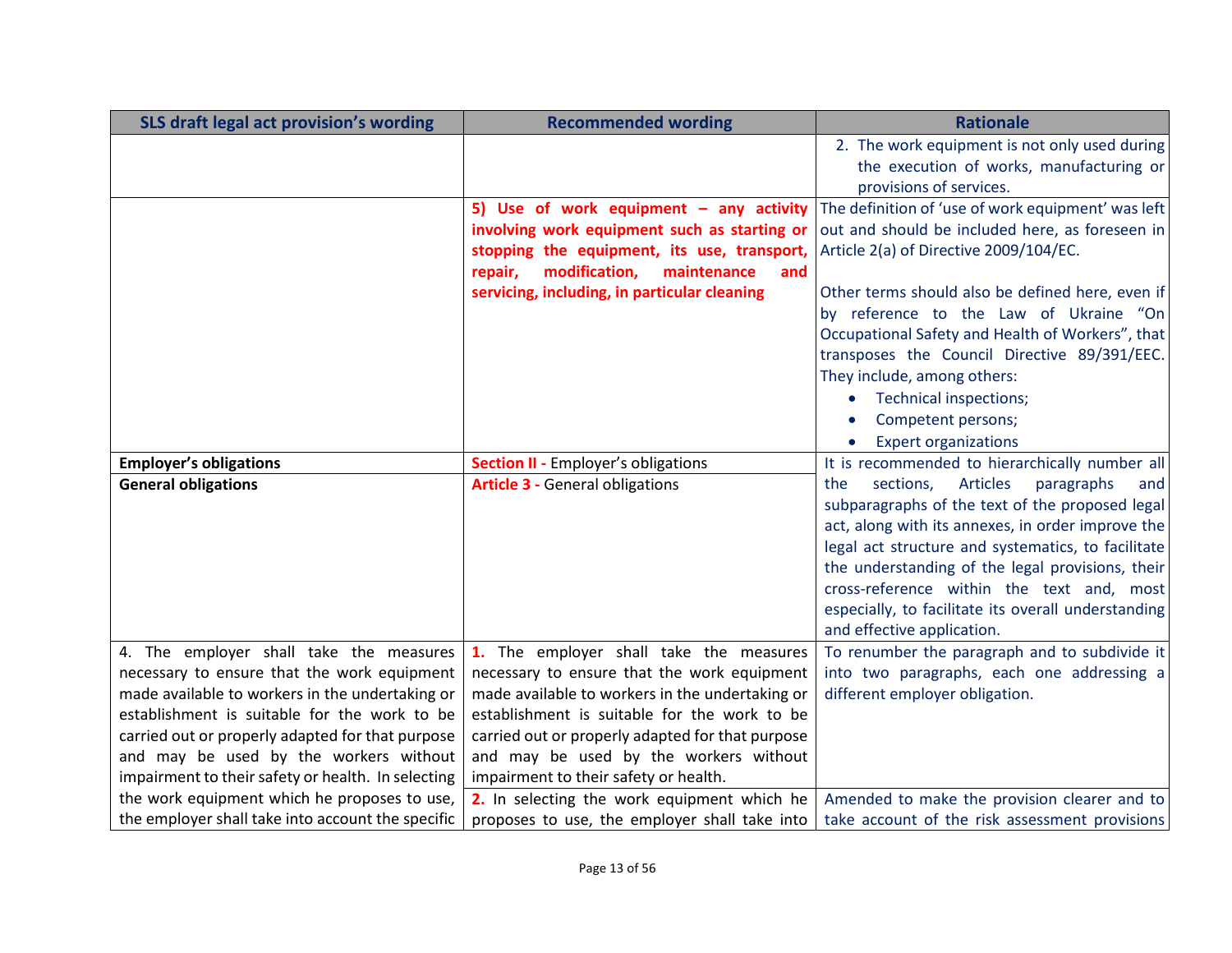| SLS draft legal act provision's wording            | <b>Recommended wording</b>                          | <b>Rationale</b>                                       |
|----------------------------------------------------|-----------------------------------------------------|--------------------------------------------------------|
| working conditions and characteristics and to      | account the specific working conditions and         | foreseen in Articles $6(3)(a)$ and $9(1)(a)$ of the EU |
| the risk factors existing in the undertaking or    | characteristics and to the risk factors existing in | Framework Directive 89/391/EEC.                        |
| establishment, in particular at the workstation,   | the undertaking or establishment, which shall be    |                                                        |
| for workers' safety and health, and any            | determined by carrying out an assessment of         |                                                        |
| additional risk factors associated with the use of | the risks that the use of the work equipment        |                                                        |
| this work equipment.                               | poses to workers' safety and health at the          |                                                        |
|                                                    | workstation, and of any additional risk factors     |                                                        |
|                                                    | associated with the use of the work equipment.      |                                                        |
| 5. Where it is not possible in this way to fully   | 3. Where it is not possible in this way to fully    | Minor changes are recommended to better clarify        |
| ensure that work equipment is used by workers      | ensure that work equipment is used by workers       | the sense of the provision, to reflect the wording     |
| without any risk to their safety or health, the    | without risk to their safety or health, the         | in EU Directive 2009/104/EC, and to take account       |
| employer shall take appropriate measures to        | employer shall take appropriate measures-, in       | of the risk assessment provisions in Article 9(1)(b)   |
| minimize the risks.                                | order to minimize the risks:                        | of the EU Framework Directive 89/391/EEC.              |
|                                                    | 1) Decide on the appropriate preventive and         |                                                        |
|                                                    | protective measures to be taken;                    |                                                        |
|                                                    | 2) Decide on the protective equipment to be         |                                                        |
|                                                    | used, if necessary; and                             |                                                        |
|                                                    | 3) Ensure the implementation of the decided         |                                                        |
|                                                    | measures mentioned in the subparagraph 1) of        |                                                        |
|                                                    | this paragraph and, if necessary, the use of the    |                                                        |
|                                                    | protective equipment referred to in the             |                                                        |
|                                                    | previous subparagraph.                              |                                                        |
| <b>Rules concerning work equipment</b>             | Article 4 - Rules concerning work equipment         | It is recommended to hierarchically number all the     |
|                                                    |                                                     | sections, Articles, paragraphs and subparagraphs       |
|                                                    |                                                     | of the text of the proposed legal act, along with its  |
|                                                    |                                                     | annexes, in order improve the legal act structure      |
|                                                    |                                                     | and systematics, to facilitate the understanding of    |
|                                                    |                                                     | the legal provisions, their cross-reference within     |
|                                                    |                                                     | the text and, most especially, to facilitate its       |
|                                                    |                                                     | overall understanding and effective application.       |
| 6. Without prejudice to the provisions of paras.   | 1. Without prejudice to the provisions of Article   | To better align with Article 4(1) of EU Directive      |
| 4 and 5, the employer shall obtain and/or use:     | 3, the employer shall obtain and/or use:            | 2009/104/EC.                                           |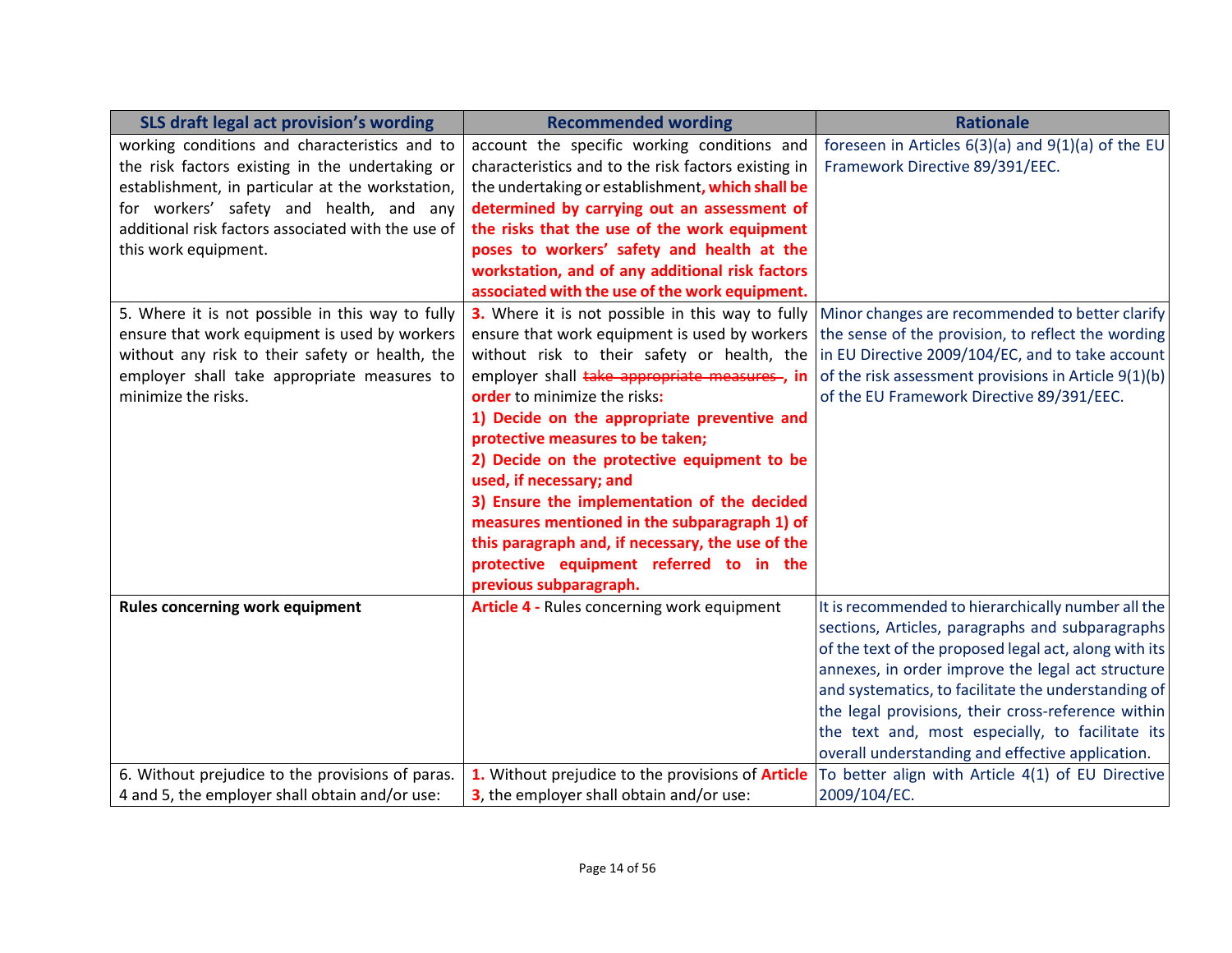| SLS draft legal act provision's wording           | <b>Recommended wording</b>                                                                      | <b>Rationale</b>                                                                                                  |
|---------------------------------------------------|-------------------------------------------------------------------------------------------------|-------------------------------------------------------------------------------------------------------------------|
| work equipment which, if<br>1)                    |                                                                                                 | 1) Work equipment which, if provided to Also to hierarchically renumber paragraphs and                            |
| provided to workers in the undertaking or         | workers in the undertaking or establishment subparagraphs.                                      |                                                                                                                   |
| establishment for the first time, complies with:  | for the first time after the entry into force of                                                |                                                                                                                   |
| provisions of any technical regulation            | this Decree, complies with:                                                                     |                                                                                                                   |
| which is applicable;                              | <i>i.</i> provisions<br>of<br>national<br>regulation                                            |                                                                                                                   |
| the minimum requirements laid down in             | transposing any relevant applicable                                                             |                                                                                                                   |
| Annex I, to the extent that no other technical    | <b>European Union Directive;</b>                                                                |                                                                                                                   |
| regulation is applicable or is so only partially; | ii. the minimum requirements laid down in                                                       |                                                                                                                   |
| 2) the work equipment provided to and             | Annex I, to the extent that no other                                                            |                                                                                                                   |
| used by the worker does not comply with the       | national regulation transposing                                                                 |                                                                                                                   |
| minimum safety requirements to work               | relevant European Union Directive is                                                            |                                                                                                                   |
| equipment laid down in Annex I no later than 4    | applicable or is so only partially;                                                             |                                                                                                                   |
| years after taking effect by these Requirements.  | 2) work equipment which, if already provided                                                    |                                                                                                                   |
|                                                   | to workers before the entry into force of this                                                  |                                                                                                                   |
| without prejudice to the first<br>3)              | Decree, complies with the<br>minimum                                                            |                                                                                                                   |
| subparagraph of para. 6(1), and by way of         | requirements laid down in Annex I no later                                                      |                                                                                                                   |
| derogation from the second subparagraph of        | than 4 years after the entry into force of this                                                 |                                                                                                                   |
| para. 6(1) and para. 6(2), specific work          | Decree;                                                                                         |                                                                                                                   |
| equipment subject to the requirements of para.    | 3) Without prejudice to subparagraph i. of                                                      |                                                                                                                   |
| 3 of Annex I, which, if already provided to       | paragraph 1) of this Article, and by way of                                                     |                                                                                                                   |
| workers in the undertaking or establishment, is   | derogation from subparagraph ii. of paragraph                                                   |                                                                                                                   |
| brought into conformity with the minimum          | 1) of this Article, specific work equipment                                                     |                                                                                                                   |
| requirements laid down in Annex I, no later than  | subject to the requirements of <b>paragraph</b> 3 of                                            |                                                                                                                   |
| 4 years after taking effect by these              | Annex I, which, if already provided to workers                                                  |                                                                                                                   |
| Requirements.                                     | in the undertaking or establishment before the                                                  |                                                                                                                   |
|                                                   | entry into force of these Decree, complies with                                                 |                                                                                                                   |
|                                                   | the minimum requirements laid down in Annex                                                     |                                                                                                                   |
|                                                   | I, no later than 4 years after the entry into                                                   |                                                                                                                   |
|                                                   | force of these Decree.                                                                          |                                                                                                                   |
| 7. The employer shall take all the measures       |                                                                                                 | <b>2.</b> The employer shall take all the measures $\overline{10}$ better align with Article 4(2) of EU Directive |
| necessary to ensure that, throughout its working  | necessary to ensure that, throughout its working                                                | 2009/104/EC                                                                                                       |
| life, work equipment is kept, by means of         | life, work equipment is kept, by means of                                                       |                                                                                                                   |
|                                                   | adequate maintenance, at a level that complies   Also to hierarchically renumber the paragraph. |                                                                                                                   |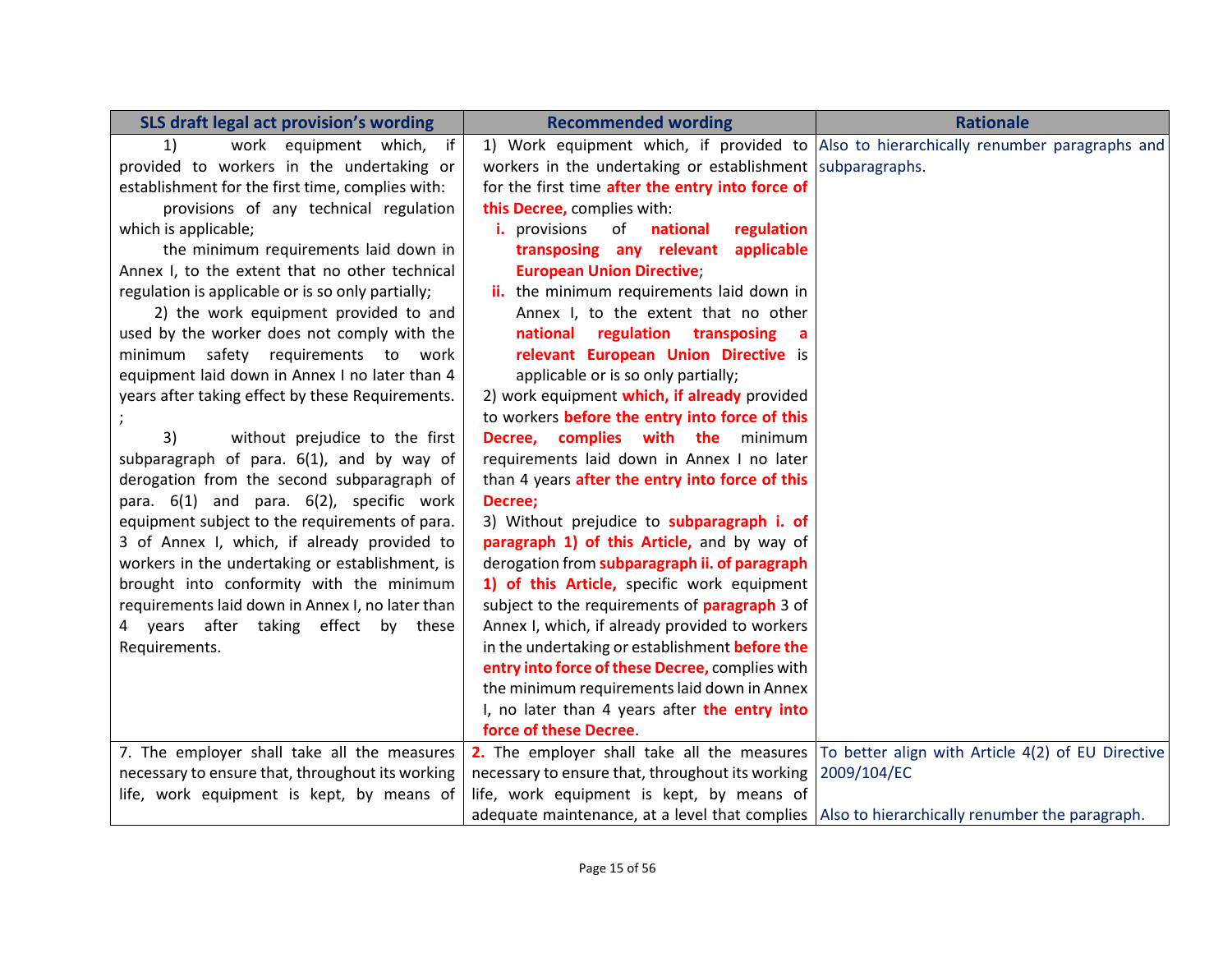| SLS draft legal act provision's wording             | <b>Recommended wording</b>                        | <b>Rationale</b>                                    |
|-----------------------------------------------------|---------------------------------------------------|-----------------------------------------------------|
| adequate maintenance, at a level that complies      | with subparagraphs i. or ii. of paragraph 1) of   |                                                     |
| with para. $6(1)$ or $6(2)$ .                       | this Article as applicable.                       |                                                     |
| 8. After consultation with both sides of industry,  | 3. The use of the work equipment has to comply    | To better clarify the sense of Article 4(3) of EU   |
| and with due allowance for the legislation          | with the minimum requirements laid down in        | Directive 2009/104/EC and the nature of its Annex   |
| and/or established practice, procedures shall be    | Annex II.                                         | Η.                                                  |
| established whereby a level of safety may be        |                                                   | Also to renumber the paragraph.                     |
| attained corresponding to the objectives            |                                                   |                                                     |
| indicated by Annex II.                              |                                                   |                                                     |
| <b>Technical inspection of work equipment</b>       | Article 5 - Technical inspection of work          | It is recommended to hierarchically number all      |
|                                                     | equipment                                         | Articles,<br>the<br>sections,<br>paragraphs<br>and  |
|                                                     |                                                   | subparagraphs of the text of the proposed legal     |
|                                                     |                                                   | act, along with its annexes, in order improve the   |
|                                                     |                                                   | legal act structure and systematics, to facilitate  |
|                                                     |                                                   | the understanding of the legal provisions, their    |
|                                                     |                                                   | cross-reference within the text and, most           |
|                                                     |                                                   | especially, to facilitate its overall understanding |
|                                                     |                                                   | and effective application.                          |
| 9. The employer shall ensure an initial technical   | 1. The employer shall ensure that an initial      | To better clarify what is a "competent person".     |
| inspection where the safety of work equipment       | technical inspection is carried out, where the    |                                                     |
| depends on the installation conditions (after       | safety of work equipment depends on the           | Also to renumber the paragraph.                     |
| installation and before first put into service) and | installation conditions (after installation and   |                                                     |
| a technical inspection after assembly at a new      | before being first put into service) and a        |                                                     |
| site or in a new location by competent persons      | technical inspection after assembly at a new site |                                                     |
| according to the legislation and/or established     | or in a new location by competent persons         |                                                     |
| practice, to make sure that the work equipment      | within the meaning of subparagraph 14) of         |                                                     |
| has been installed correctly and is operating       | paragraph 1 of Article 1 of the Law of Ukraine    |                                                     |
| properly.                                           | "On Occupational Safety and Health of             |                                                     |
|                                                     | Workers" (which transposes the EU OSH             |                                                     |
|                                                     | Framework Directive 89/391/EEC), to make          |                                                     |
|                                                     | sure that the work equipment has been installed   |                                                     |
|                                                     | correctly and is operating properly.              |                                                     |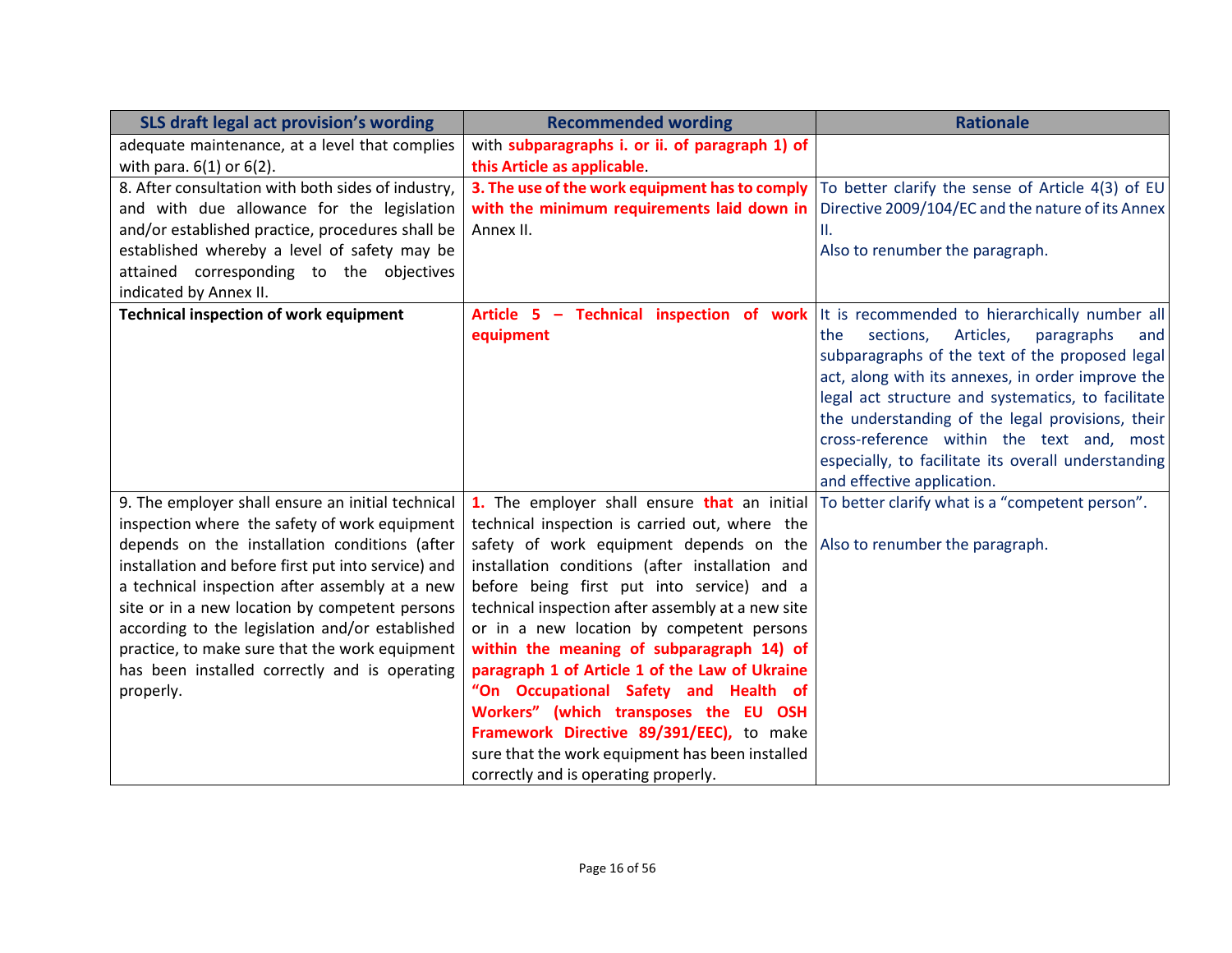| SLS draft legal act provision's wording           | <b>Recommended wording</b>                                                | <b>Rationale</b>                                                                                                     |
|---------------------------------------------------|---------------------------------------------------------------------------|----------------------------------------------------------------------------------------------------------------------|
| 10. In order to ensure that health and safety     |                                                                           | 2. In order to ensure that health and safety $ $ To better clarify what is a "technical inspection"                  |
| conditions<br>are<br>maintained<br>and<br>that    | conditions<br>maintained<br>and<br>are                                    | that and to better align with Article $5(2)$ of EU Directive                                                         |
| deterioration liable to result in dangerous       | deterioration liable to result in dangerous                               | 2009/104/EC.                                                                                                         |
| situations can be detected and remedied in good   | situations can be detected and remedied in good                           |                                                                                                                      |
| time, the employer shall ensure that work         | time, the employer shall ensure that work Also to renumber the paragraph. |                                                                                                                      |
| equipment exposed to conditions causing such      | equipment exposed to conditions causing such                              |                                                                                                                      |
| deterioration is subject to:                      | deterioration is subject to:                                              |                                                                                                                      |
| 1) a periodic technical inspection and,           | 1) a periodic technical inspections within                                |                                                                                                                      |
| where appropriate, testing by specialized         | the meaning of subparagraph 39) of paragraph                              |                                                                                                                      |
| organizations according to the legislation and/or | 1 of Article 1 of the Law of Ukraine "On                                  |                                                                                                                      |
| established practice;                             | Occupational Safety and Health of Workers"                                |                                                                                                                      |
| 2) an extraordinary special technical             | (which transposes the EU OSH Framework                                    |                                                                                                                      |
| inspection by expert organizations according to   | Directive 89/391/EEC), and, where appropriate,                            |                                                                                                                      |
| the legislation and/or established practice where | testing by competent persons or expert                                    |                                                                                                                      |
| exceptional circumstances liable to jeopardize    | organizations is carried out according to the                             |                                                                                                                      |
| the safety of the work equipment have occurred,   | applicable legislation.                                                   |                                                                                                                      |
| such as repair or modification works, or an       | 2) a thorough technical inspection by                                     |                                                                                                                      |
| accident or damage caused by a natural or man-    | competent persons or expert organizations                                 |                                                                                                                      |
| caused emergency or prolonged periods of          | according to legislation, where exceptional                               |                                                                                                                      |
| inactivity.                                       | circumstances liable to make the work                                     |                                                                                                                      |
|                                                   | equipment unsafe, such as repair or modification                          |                                                                                                                      |
|                                                   | works, or an accident or damage caused by a                               |                                                                                                                      |
|                                                   | natural phenomena or after prolonged periods                              |                                                                                                                      |
|                                                   | of inactivity.                                                            |                                                                                                                      |
| 11. The results of technical inspections shall    |                                                                           | <b>3.</b> The results of technical inspections shall be $\overline{10}$ make it clearer and to better align with the |
| be recorded and kept at the disposal of the       |                                                                           | recorded and kept for inspection by the wording of Article 5(3) of EU Directive                                      |
| above-mentioned organizations. They must be       | employer and, where appropriate, also by the                              | 2009/104/EC.                                                                                                         |
| kept during for a suitable period of time.        | owner of the equipment, during a period of five                           |                                                                                                                      |
|                                                   | years counted from the date when the technical                            | Also to (re)number the paragraphs.                                                                                   |
|                                                   | inspection was carried out.                                               |                                                                                                                      |
| When work equipment is used outside the           | 4. When work equipment is used outside the                                |                                                                                                                      |
| undertaking it shall be accompanied by physical   | undertaking it shall be accompanied by the                                |                                                                                                                      |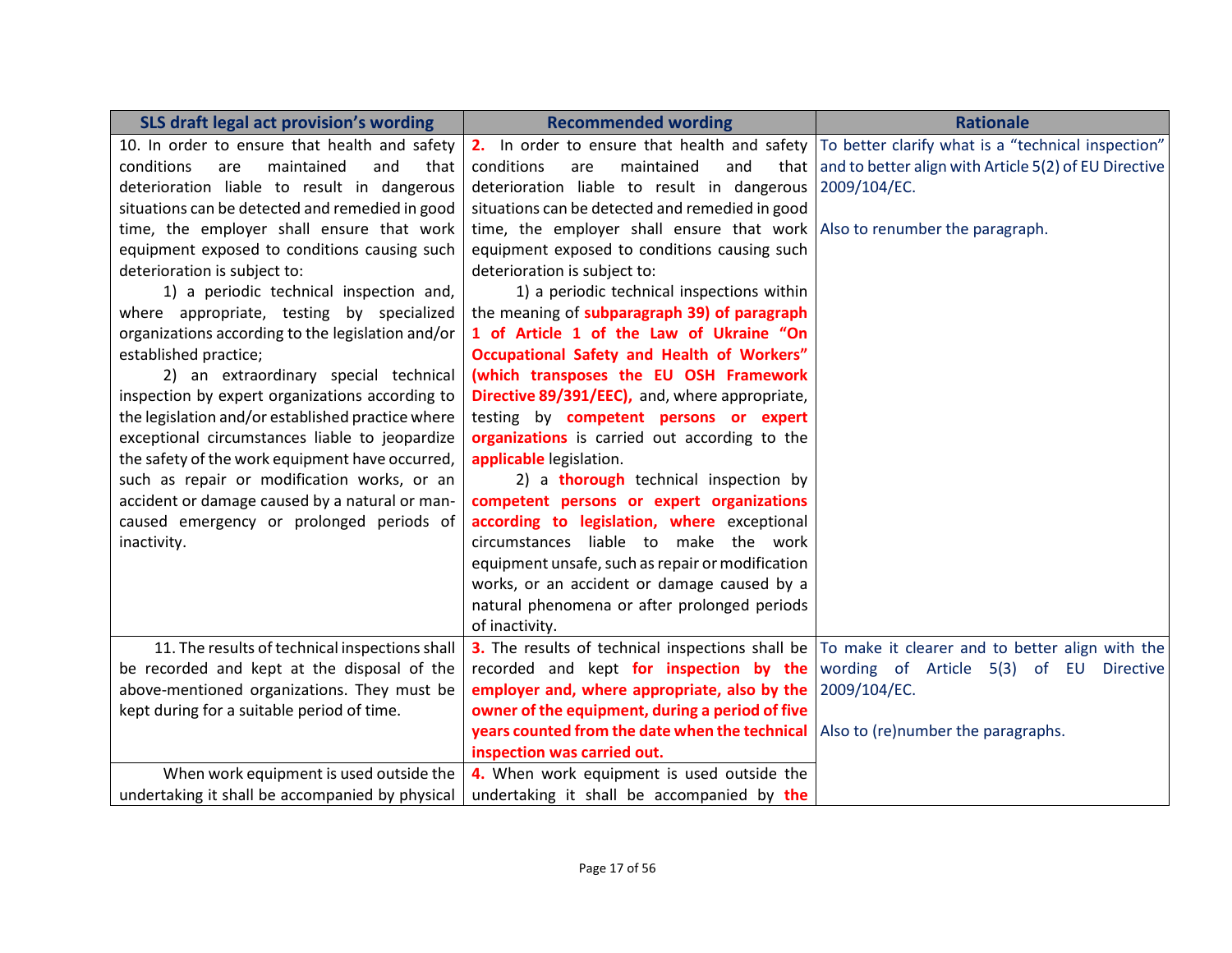| SLS draft legal act provision's wording                              | <b>Recommended wording</b>                                             | <b>Rationale</b>                                             |
|----------------------------------------------------------------------|------------------------------------------------------------------------|--------------------------------------------------------------|
| evidence that the last technical inspection has<br>been carried out. | report of the last technical inspection which has<br>been carried out. |                                                              |
| 12. The legislation shall determine the                              | 5. The legislation shall determine the conditions                      | It is expected that this paragraph will be made              |
| under which<br>such<br>conditions<br>technical                       | under which such technical inspections are                             | more specific and refer to the specific national             |
| inspections are made.                                                | made.                                                                  | legislation or guidance/Codes of Practice that will          |
|                                                                      |                                                                        | set out the conditions where technical inspections           |
|                                                                      |                                                                        | are required (including when they are required               |
|                                                                      |                                                                        | and the maximum periods between technical                    |
|                                                                      |                                                                        | inspections). It may also refer to the types of work         |
|                                                                      |                                                                        | equipment which are covered. E.g., if national               |
|                                                                      |                                                                        | legislation exists on inspecting lifting equipment           |
|                                                                      |                                                                        | which is to be used at work, it needs to be referred         |
|                                                                      | 6. Where deterioration of the work equipment                           | to here.,<br>This new paragraph should be inserted to ensure |
|                                                                      | is noted, it must be remedied in good time and,                        | that defects noted in technical reports gets                 |
|                                                                      | if necessary to ensure the safety and health of                        | remedied quickly (From the Irish Use of Work                 |
|                                                                      | workers, its use shall be suspended until                              | Equipment Regulations In Chapter 2) and, in case             |
|                                                                      | defects are properly eliminated and ensured its                        | of posing threats to the life, safety or health of           |
|                                                                      | safe use.                                                              | workers, its use is suspended until the conditions           |
|                                                                      |                                                                        | for its safe and healthy use are ensured.                    |
| Work equipment involving specific risks                              | Article 6 - Work equipment involving specific                          | It is recommended to hierarchically number all               |
|                                                                      | risks                                                                  | sections,<br>Articles,<br>paragraphs<br>the<br>and           |
|                                                                      |                                                                        | subparagraphs of the text of the proposed legal              |
|                                                                      |                                                                        | act, along with its annexes, in order improve the            |
|                                                                      |                                                                        | legal act structure and systematics, to facilitate           |
|                                                                      |                                                                        | the understanding of the legal provisions, their             |
|                                                                      |                                                                        | cross-reference within the text and, most                    |
|                                                                      |                                                                        | especially, to facilitate its overall understanding          |
|                                                                      |                                                                        | and effective application.                                   |
| 13. When the use of work equipment is                                | 1. When the use of work equipment is likely to                         | These changes are recommended to make the                    |
| likely to involve a specific risk to life and health                 | involve a specific risk to safety or health of                         | wording clearer and to comply with the wording               |
|                                                                      |                                                                        | of Article 6 of EU Directive 2009/104/EC.                    |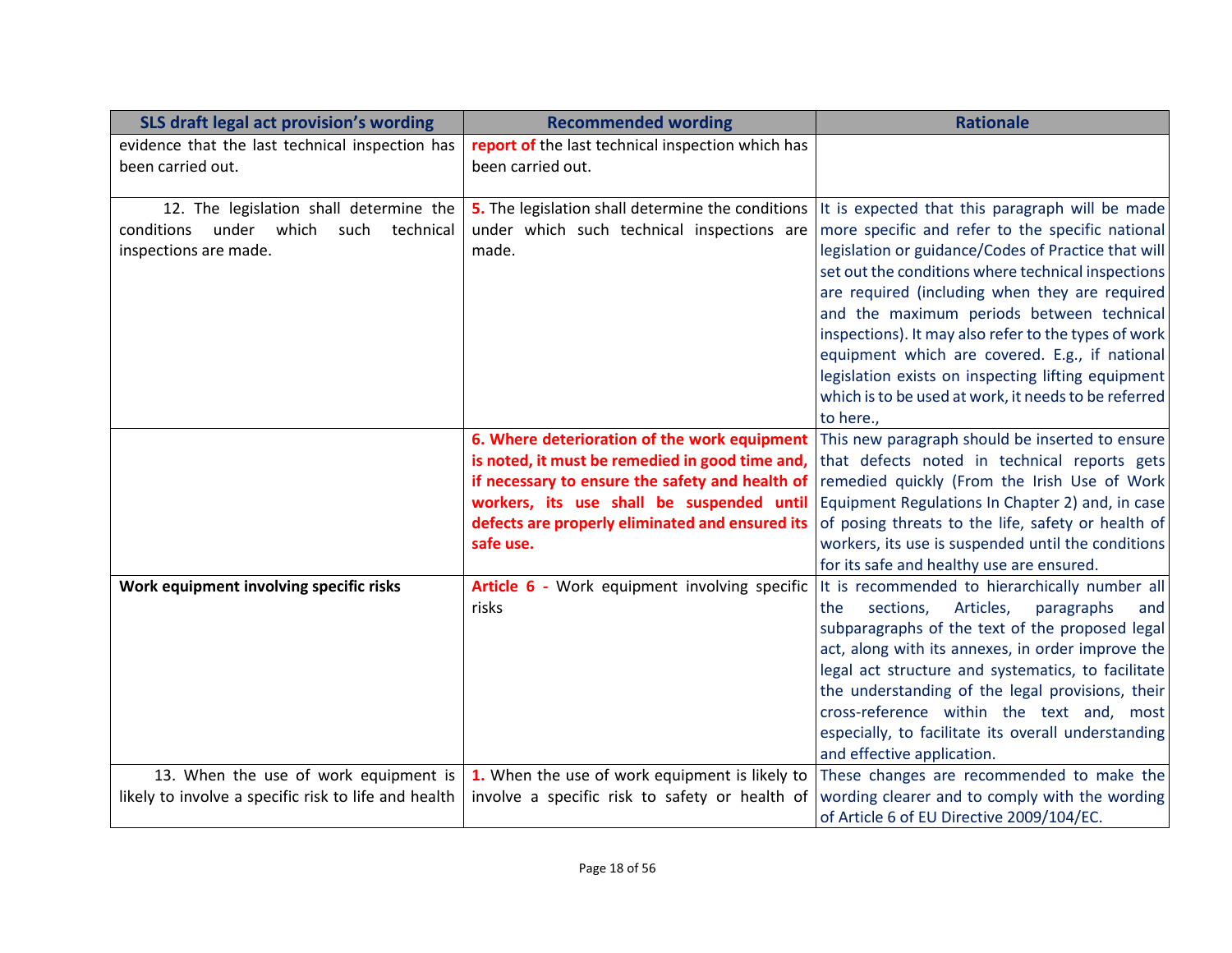| SLS draft legal act provision's wording                                                                                                                                                                                                                                                                       | <b>Recommended wording</b>                                                                                                                                                                                                                                                                                                                                                                                                                                                    | <b>Rationale</b>                                                                                                                                                                                                                                                                                                                                                                                                                                                                   |
|---------------------------------------------------------------------------------------------------------------------------------------------------------------------------------------------------------------------------------------------------------------------------------------------------------------|-------------------------------------------------------------------------------------------------------------------------------------------------------------------------------------------------------------------------------------------------------------------------------------------------------------------------------------------------------------------------------------------------------------------------------------------------------------------------------|------------------------------------------------------------------------------------------------------------------------------------------------------------------------------------------------------------------------------------------------------------------------------------------------------------------------------------------------------------------------------------------------------------------------------------------------------------------------------------|
| of workers, the employer shall take all the<br>measures necessary to ensure:<br>1) the use of work equipment strictly by the<br>workers given the task of using it;<br>2) repairs, modifications, maintenance or<br>servicing of work equipment strictly by the<br>workers designated to carry out such work. | workers, the employer shall take all the<br>measures necessary to ensure that:<br>1) the use of such work equipment is<br>restricted to those workers required to use it;<br>modifications,<br>2)<br>where<br>repairs,<br>maintenance or servicing of work equipment is<br>required to be carried out on such equipment,<br>it must be done strictly by the competent<br>workers specifically designated to carry out such<br>work.                                           | Also to renumber the paragraph.                                                                                                                                                                                                                                                                                                                                                                                                                                                    |
|                                                                                                                                                                                                                                                                                                               | paragraph shall be determined by carrying out<br>a risk assessment of the work equipment, its<br>location in the workplace and the work<br>activities to be performed using the work<br>equipment.<br>3. Following the risk assessment mentioned in<br>the previous paragraph, and in consultation<br>with workers, employers shall decide and<br>implement the most appropriate preventative<br>and protective measures to eliminate or, if not<br>possible, to reduce them. | <b>2. The specific risks referred to in the previous</b> It is recommended to insert these two<br>paragraphs, although they go beyond the<br>requirements set out in Article 6 of the EU<br>Directive 2009/104/EC, in order to better<br>implement the provisions on risk assessment and<br>on the implementation of the resulting preventive<br>and protective measures, foreseen in Articles<br>$6(3)(a)$ , $9(1)(a)$ and $9(1)(b)$ of the EU Framework<br>Directive 89/391/EEC. |
| <b>Ergonomics and occupational health</b>                                                                                                                                                                                                                                                                     | <b>Article 7 - Ergonomics and occupational health</b>                                                                                                                                                                                                                                                                                                                                                                                                                         | It is recommended to hierarchically number all<br>sections,<br>Articles,<br>paragraphs<br>the<br>and<br>subparagraphs of the text of the proposed legal<br>act, along with its annexes, in order improve the<br>legal act structure and systematics, to facilitate<br>the understanding of the legal provisions, their<br>cross-reference within the text and, most<br>especially, to facilitate its overall understanding<br>and effective application.                           |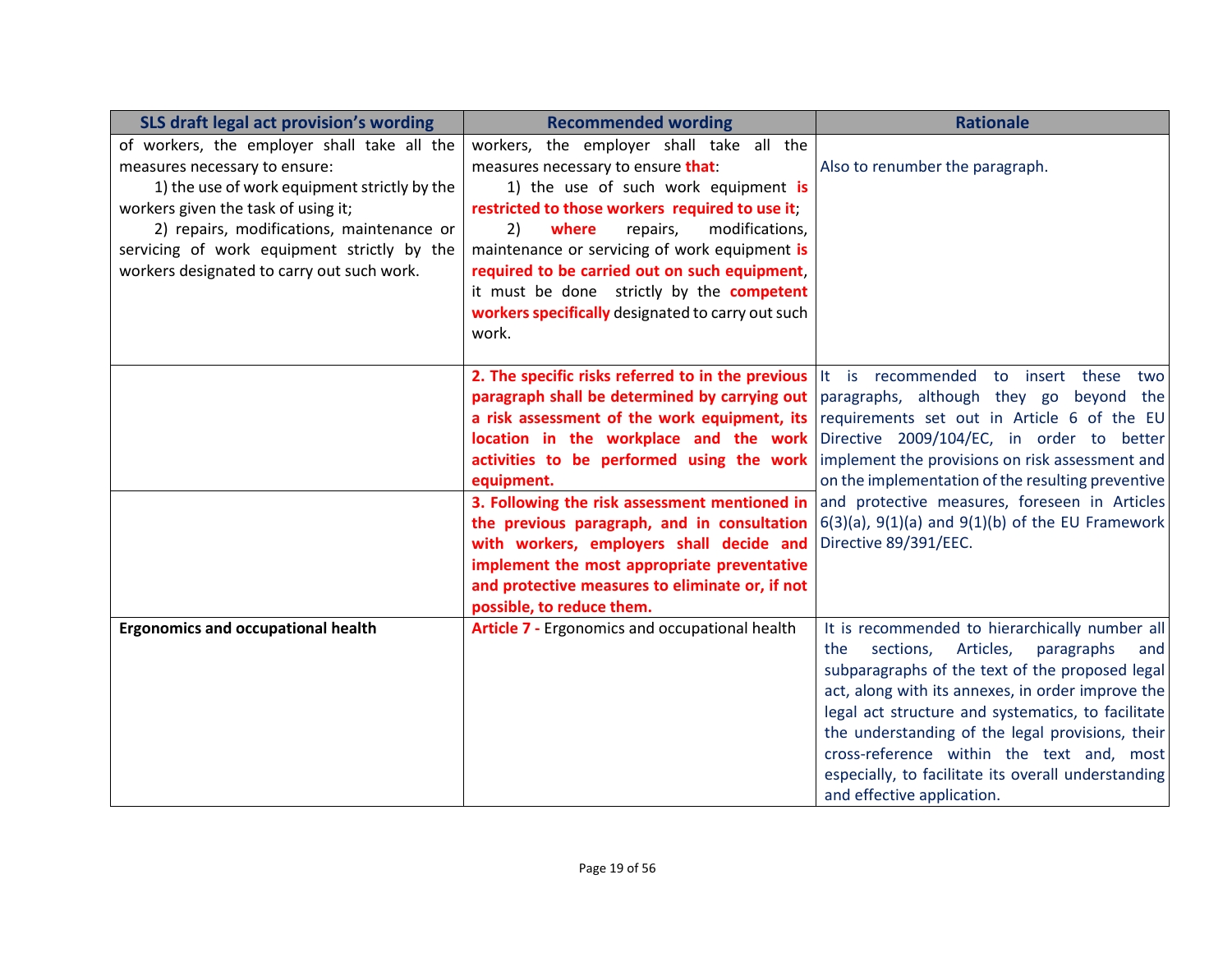| SLS draft legal act provision's wording             | <b>Recommended wording</b>                        | <b>Rationale</b>                                         |
|-----------------------------------------------------|---------------------------------------------------|----------------------------------------------------------|
| 14. The workstation and position of workers         | 1. The workplace and position of workers while    | To better align with Article 7 of Directive              |
| while using work equipment and ergonomic            | using work equipment and ergonomic principles     | 2009/104/EC.                                             |
| principles shall be taken fully into account by the | shall be considered fully by the employer when    |                                                          |
| employer when applying the minimum heath            | applying the minimum safety and health            | In addition, it is important to understand that          |
| and safety requirements                             | requirements for the use of work equipment.       | "workplace" is different than "workstation".             |
|                                                     |                                                   | "Workplace"<br>includes<br>one<br><b>or</b><br>more      |
|                                                     |                                                   | "workstations". "Workstation" is the precise             |
|                                                     |                                                   | spot, location (e.g., site, equipment, chair,            |
|                                                     |                                                   | secretary) to which an individual worker is              |
|                                                     |                                                   | assigned to perform his work.                            |
| <b>Informing workers</b>                            | <b>Article 8 - Informing workers</b>              | It is recommended to hierarchically number all           |
|                                                     |                                                   | <b>Articles</b><br>sections,<br>the<br>paragraphs<br>and |
|                                                     |                                                   | subparagraphs of the text of the proposed legal          |
|                                                     |                                                   | act, along with its annexes, in order improve the        |
|                                                     |                                                   | legal act structure and systematics, to facilitate       |
|                                                     |                                                   | the understanding of the legal provisions, their         |
|                                                     |                                                   | cross-reference within the text and, most                |
|                                                     |                                                   | especially, to facilitate its overall understanding      |
|                                                     |                                                   | and effective application.                               |
| 15. The employer shall take the measures            | 1. Without prejudice to Articles 21 and           | Should be changed, as recommended, in order to:          |
| necessary to ensure that workers have at their      | 25(1)(18) of the Law of Ukraine<br>"On            | 1. Better align with Article 8(1) of Directive           |
| disposal adequate information and, where            | Occupational Safety and Health of Workers",       | 2009/104/EC and with Article 10 of EU OSH                |
| appropriate, written instructions concerning the    | which transposes the EU OSH Framework             | Framework Directive 89/391/EEC.                          |
| work equipment used in work.                        | Directive 89/391/EEC, the employer shall take     | 2. Take account of the risk assessment                   |
|                                                     | the measures necessary to ensure that workers     | provisions in Articles 6(3)(a) and 9(1)(a) of            |
|                                                     | have at their disposal adequate information and,  | EU OSH<br>Framework<br><b>Directive</b><br>the           |
|                                                     | where appropriate, written instructions, which    | 89/391/EEC.                                              |
|                                                     | shall be developed following the risk             |                                                          |
|                                                     | assessment referred to in Articles 3(2), 6(2) and | Also to renumber the paragraph.                          |
|                                                     | 6(3), on the work equipment used at work.         |                                                          |
| 16. The information and written instructions        | 2. The information and written instructions shall | To renumber the paragraph.                               |
| shall contain at least adequate safety and health   | contain at least adequate safety and health       |                                                          |
| information concerning:                             | information concerning:                           |                                                          |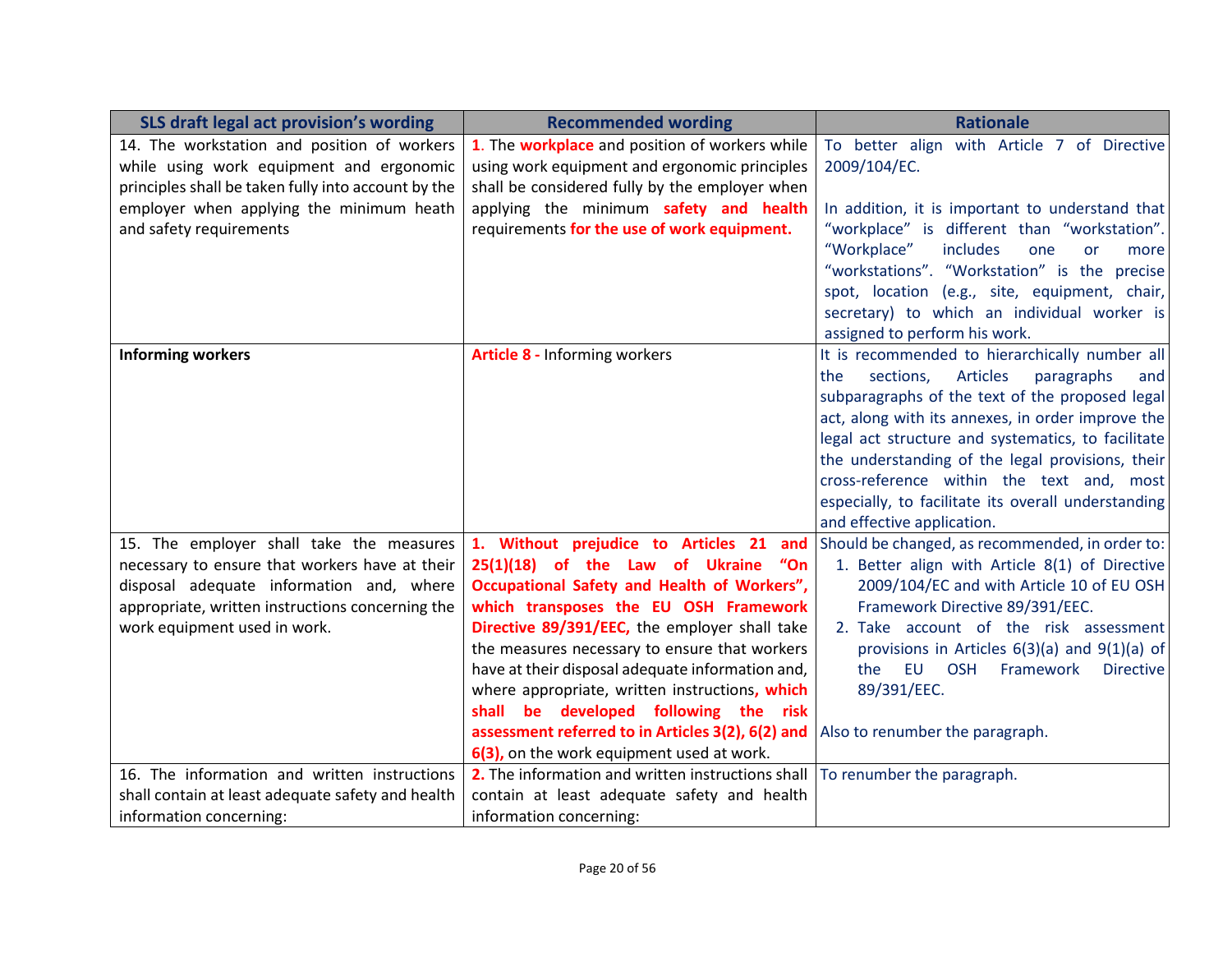| SLS draft legal act provision's wording          | <b>Recommended wording</b>                      | <b>Rationale</b>                                     |
|--------------------------------------------------|-------------------------------------------------|------------------------------------------------------|
| 1) the conditions of use of work equipment;      | 1) the conditions of use of work equipment;     |                                                      |
| 2) foreseeable abnormal situations;              | 2) foreseeable abnormal situations;             |                                                      |
| 3) the conclusions to be drawn from              | 3) the conclusions to be drawn from             |                                                      |
| experience in using work equipment.              | experience in using work equipment.             |                                                      |
|                                                  |                                                 |                                                      |
| Workers shall be informed about any              | 3. Workers shall be informed about any dangers  | Minor changes are recommended to make the            |
| dangers relevant to them, inasmuch as they       | relevant to them, as well as about work         | wording clearer and closer to the wording and        |
| affect the work equipment situated in the direct | equipment present at the workplace and any      | sense of the last sentence of Article 8(2) of the EU |
| workplace or site even if they do not use such   | changes affecting them, inasmuch as they affect | OSH Framework Directive 89/391/EEC.                  |
| equipment directly.                              | the work equipment situated near their          |                                                      |
|                                                  | workstation, even if they do not use such       | Also to number the paragraph.                        |
|                                                  | equipment directly.                             |                                                      |
| 17. The information and the written instructions | 4. The information and the written instructions | The addition is made to ensure migrant workers       |
| shall be comprehensible to the workers.          | shall be comprehensible to the workers and      | get the information in a language they               |
|                                                  | provided in a language they understand.         | understand.                                          |
|                                                  |                                                 | Also to renumber the paragraph.                      |
| <b>Training of workers</b>                       | <b>Article 9 - Training of workers</b>          | It is recommended to hierarchically number all       |
|                                                  |                                                 | sections, Articles<br>the<br>paragraphs<br>and       |
|                                                  |                                                 | subparagraphs of the text of the proposed legal      |
|                                                  |                                                 | act, along with its annexes, in order improve the    |
|                                                  |                                                 | legal act structure and systematics, to facilitate   |
|                                                  |                                                 | the understanding of the legal provisions, their     |
|                                                  |                                                 | cross-reference within the text and, most            |
|                                                  |                                                 | especially, to facilitate its overall understanding  |
|                                                  |                                                 | and effective application.                           |
| 18. The employer shall take all the measures     | 1. Without prejudice to Articles 20, 25(1)(14)  | Should be changed, as recommended, in order to       |
| necessary to ensure:                             | and 25(1)(15) of the Law of Ukraine "On         | better align with Article 9 of Directive             |
| 1) adequate training of the workers who are      | Occupational Safety and Health of Workers",     | 2009/104/EC and with Article 12 of Directive         |
| expected to use work equipment, including        | which transposes the EU OSH Framework           | 89/391/EEC on the Training of Workers.               |
| training on any risks which such use may entail; | Directive 89/391/EEC, the employer shall take   |                                                      |
| 2) adequate specific training of workers         | all the measures necessary to ensure:           | Also to update the reference to workers              |
| referred to in para. 13(2).                      |                                                 | performing repairs, modifications, maintenance       |
|                                                  |                                                 | or servicing of work equipment.                      |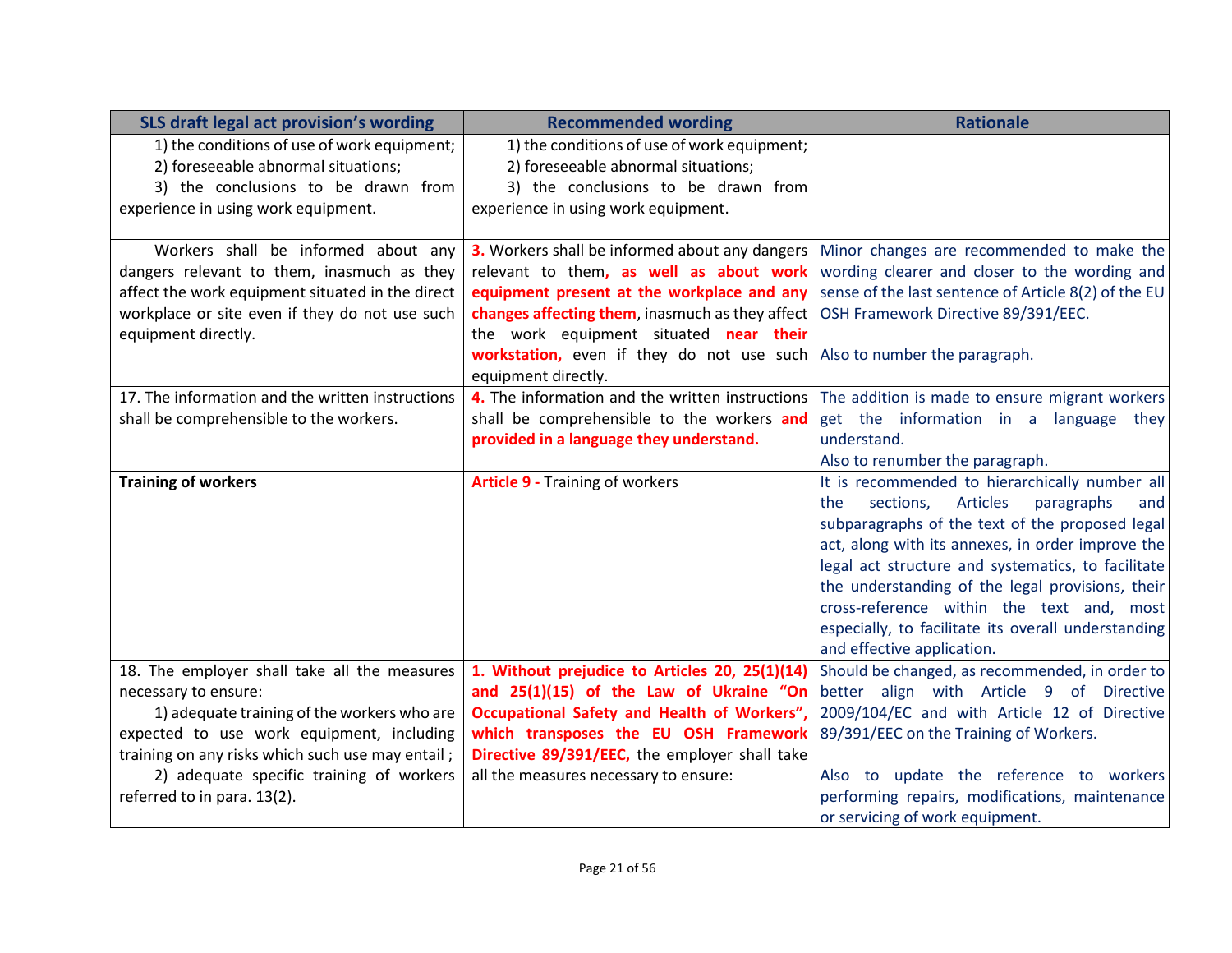| SLS draft legal act provision's wording                 | <b>Recommended wording</b>                        | <b>Rationale</b>                                         |
|---------------------------------------------------------|---------------------------------------------------|----------------------------------------------------------|
|                                                         | 1) adequate training of the workers who are       |                                                          |
|                                                         | expected to use work equipment, including         | Finally, to renumber the paragraph.                      |
|                                                         | training on any risks which such use may entail;  |                                                          |
|                                                         | 2) adequate specific training of the workers      |                                                          |
|                                                         | referred to in Article 6(1)(2).                   |                                                          |
| <b>Consultation</b><br>of<br>workers<br>workers'<br>and | Article 10 - Consultation of workers and workers' | It is recommended to hierarchically number all           |
| participation                                           | participation                                     | the<br>sections,<br><b>Articles</b><br>paragraphs<br>and |
|                                                         |                                                   | subparagraphs of the text of the proposed legal          |
|                                                         |                                                   | act, along with its annexes, in order improve the        |
|                                                         |                                                   | legal act structure and systematics, to facilitate       |
|                                                         |                                                   | the understanding of the legal provisions, their         |
|                                                         |                                                   | cross-reference within the text and, most                |
|                                                         |                                                   | especially, to facilitate its overall understanding      |
|                                                         |                                                   | and effective application.                               |
| 19. Employers shall consult workers and/or their        | 1. Without prejudice to Articles 23, 25(1)(11)    | Should be changed, as recommended, in order              |
| representatives, and enable them to provide             | and 25(1)(12) of the Law of Ukraine "On           | to better align with Article 10 of Directive             |
| proposals and to take part in discussion on all the     | Occupational Safety and Health of Workers",       | 2009/104/EC and to give effect to Article 11 of          |
| matters relating to workers' safety and health          | which transposes the EU OSH Framework             | Directive 89/391/EEC on Consultation and                 |
| concerning the use of work equipment.                   | Directive 89/391/EEC, employers shall consult     | participation of workers.                                |
|                                                         | workers and/or their representatives, and         |                                                          |
|                                                         | enable them to provide proposals and to take      | Finally, to renumber the paragraph                       |
|                                                         | part in discussion on all the matters relating to |                                                          |
|                                                         | workers' safety and health on the use of work     |                                                          |
|                                                         | equipment.                                        |                                                          |
|                                                         | Section III<br>- Promotion,<br>control<br>and     | Should be inserted to improve<br>legal act               |
|                                                         | enforcement                                       | systematics, structure and clarity.                      |
|                                                         | Article 11 - Legal competence to promote,         | It should be inserted, in order to ensure the            |
|                                                         | control and enforce compliance                    | alignment of this Decree with:                           |
|                                                         | 1. The state measures for promoting,              | 1. Article 9(1) of ILO Occupational Safety and           |
|                                                         | controlling, ensuring and improving compliance    | Health Convention, 1981 (No. 155),                       |
|                                                         | with the the provisions of this Decree and its    | according to which "the enforcement of                   |
|                                                         | Annexes shall be taken by the central executive   | and<br>regulations<br>laws<br>concerning                 |
|                                                         | authority that implements the state policy on     | occupational safety and health and the                   |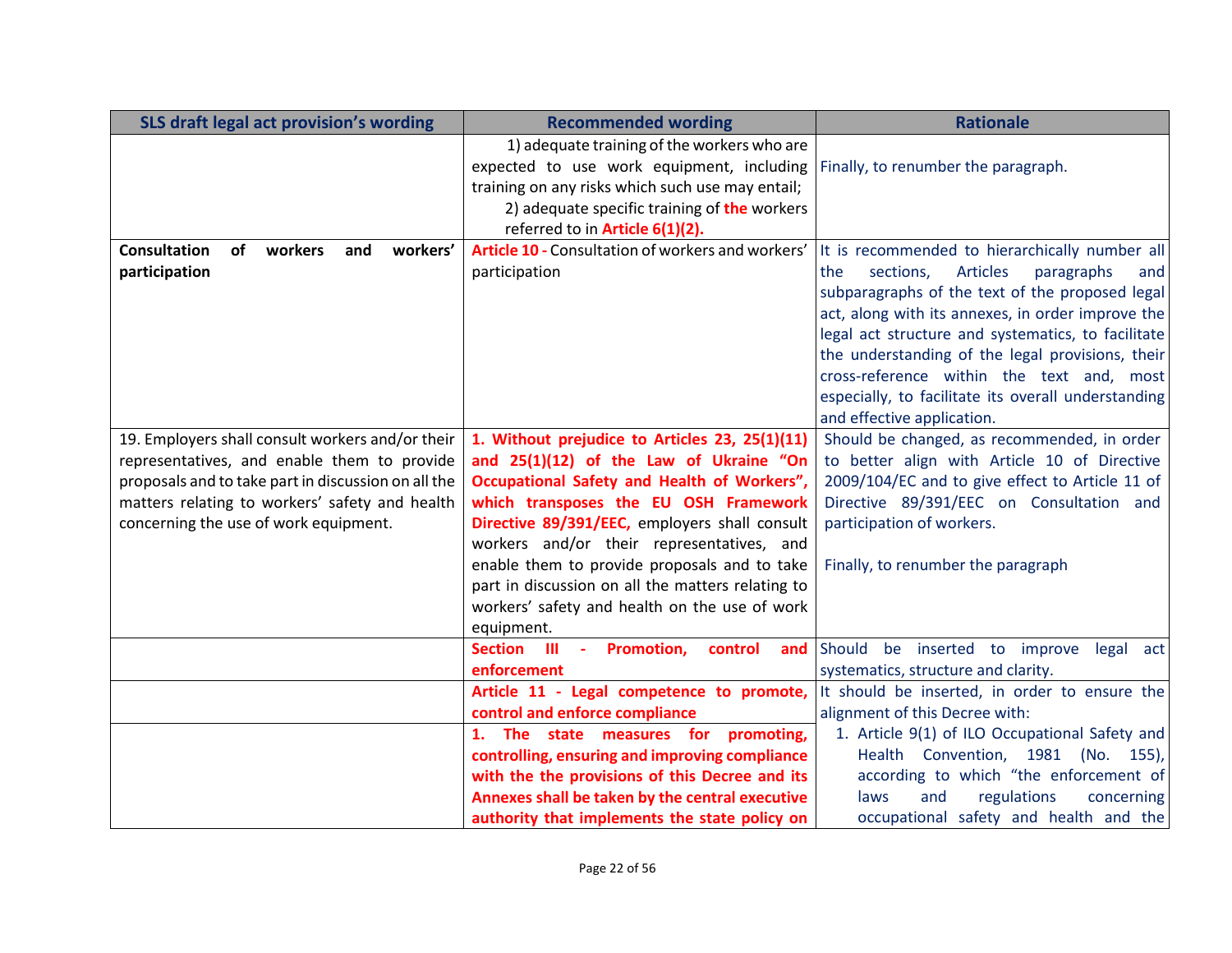| SLS draft legal act provision's wording | <b>Recommended wording</b>                                       | <b>Rationale</b>                                                                     |
|-----------------------------------------|------------------------------------------------------------------|--------------------------------------------------------------------------------------|
|                                         | state control of compliance with the labour                      | working environment shall be secured by an                                           |
|                                         | legislation.                                                     | adequate and appropriate system of                                                   |
|                                         |                                                                  | inspection";                                                                         |
|                                         |                                                                  | 2. Article 3(1) of the ILO Labour Inspection                                         |
|                                         |                                                                  | Convention, 1947 (No. 81) and Article 6(1) of                                        |
|                                         |                                                                  | the ILO Labour Inspection (Agriculture)                                              |
|                                         |                                                                  | Convention, 1969 (No. 129), which define                                             |
|                                         |                                                                  | the main functions of the system of labour                                           |
|                                         |                                                                  | inspection; and                                                                      |
|                                         |                                                                  | 3. Article 4(2) of EU Directive 89/391/EEC,                                          |
|                                         |                                                                  | according to which the States "shall ensure                                          |
|                                         |                                                                  | adequate controls and supervision".                                                  |
|                                         | <b>Article 12 - Employers' liability</b>                         | It should be inserted, in order to ensure the                                        |
|                                         | 1. Employers shall be held liable to a fine for the              | alignment of this Decree with:                                                       |
|                                         | violation of the provisions of this Decree,                      | 1. Article<br>9(2) of ILO Convention 155,                                            |
|                                         | including its Annexes.                                           | according to which "The enforcement                                                  |
|                                         | 2. The fine for the violation of any provision of                | system shall provide for adequate penalties                                          |
|                                         | this Decree or of its Annexes is in the amount of                | for violations of the laws and regulations";                                         |
|                                         | "X" minimum wages for each violation.                            | and                                                                                  |
|                                         | 3. The minimum wage rate established                             | 2. Article 18 of ILO C081 and Article 24 of ILO                                      |
|                                         | according to the legislation as of the violation                 | C129, according to which "adequate                                                   |
|                                         | moment shall be used to determine the amount                     | penalties for violations of the legal<br>provisions enforceable by labour inspectors |
|                                         | of the fines mentioned in the previous                           | and for obstructing labour inspectors in the                                         |
|                                         | paragraph.                                                       | performance of their duties shall be                                                 |
|                                         | 4. If a repeated similar violation is found within               | provided for by national laws or regulations                                         |
|                                         | a year from the date when the previous                           | and effectively enforced".                                                           |
|                                         | violation was found, the amount of the fine<br>shall be doubled. |                                                                                      |
|                                         | 5. The fines imposition of which is provided for                 |                                                                                      |
|                                         | by this Article shall be financial sanctions and                 |                                                                                      |
|                                         | shall not belong to the administrative economic                  |                                                                                      |
|                                         | sanctions laid down in Chapter 27 of the                         |                                                                                      |
|                                         | <b>Economic Code of Ukraine.</b>                                 |                                                                                      |
|                                         |                                                                  |                                                                                      |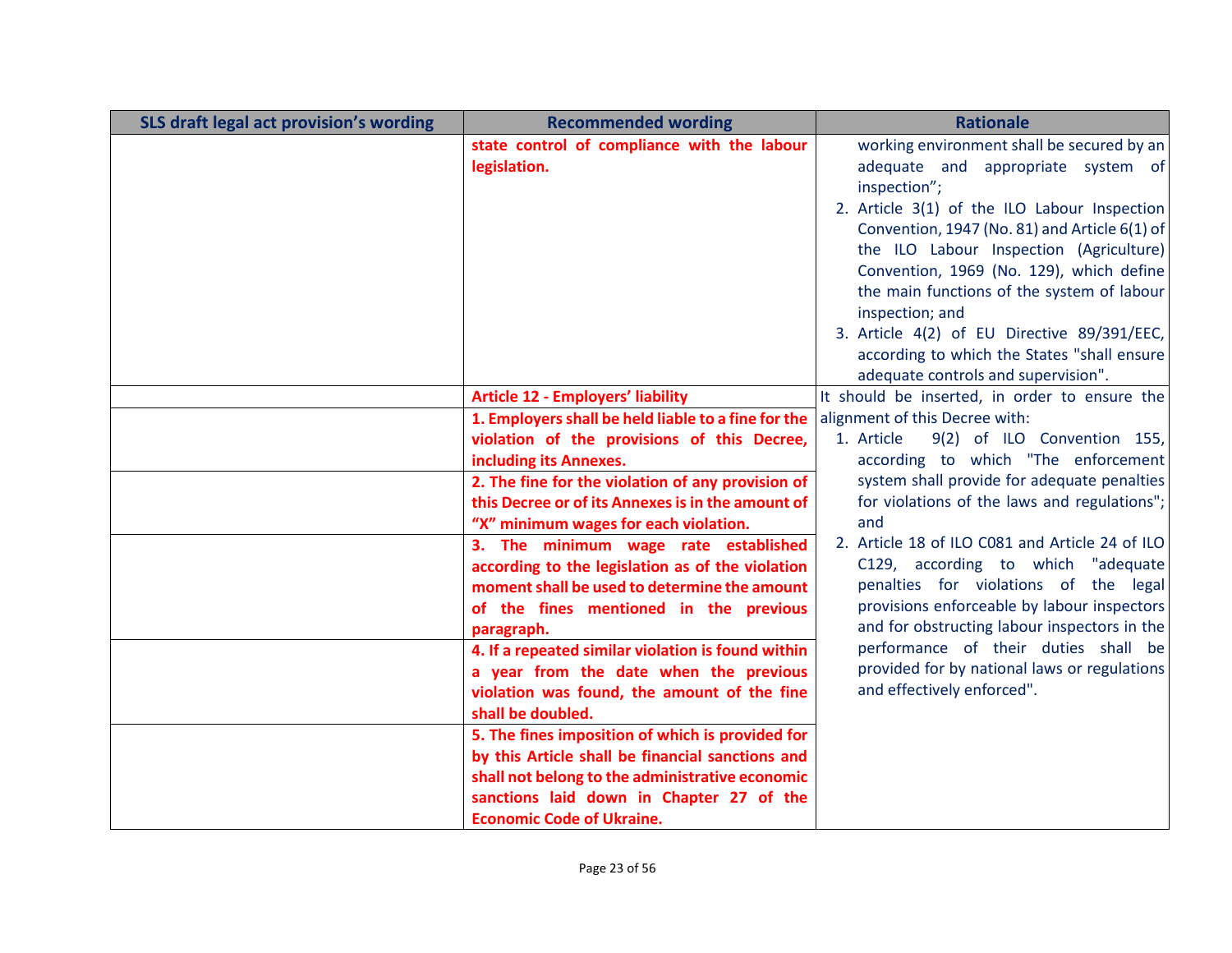| SLS draft legal act provision's wording | <b>Recommended wording</b>                            | <b>Rationale</b>                                   |
|-----------------------------------------|-------------------------------------------------------|----------------------------------------------------|
|                                         | 6. Payment of a fine shall not release the            |                                                    |
|                                         | employer from the obligation to comply with           |                                                    |
|                                         | the provisions of this Decree and its Annexes.        |                                                    |
|                                         | <b>Section IV - Miscellaneous provisions</b>          | Should be inserted to improve legal act            |
|                                         |                                                       | systematics, structure and clarity.                |
|                                         | <b>Article 13 - Amendment of the Annexes</b>          | This Article should be inserted, in order to align |
|                                         | 1. When appropriate, Cabinet of Ministers of          | with Article 11 of Directive 2009/104/EC and to    |
|                                         | Ukraine will set forth adaptations of technical       | give effect to Article 17(2) of Directive          |
|                                         | nature to the Annexes, in order to ensure:            | 89/391/EEC.                                        |
|                                         | 1) The approximation to and harmonization             |                                                    |
|                                         | with relevant international and European              |                                                    |
|                                         | legislation and standards on work equipment;          |                                                    |
|                                         | and/or                                                |                                                    |
|                                         | 2) The adaptation to technical progress,              |                                                    |
|                                         | changes in international regulations or               |                                                    |
|                                         | specifications, or knowledge in the field of          |                                                    |
|                                         | work equipment.                                       |                                                    |
|                                         | <b>Article 14 - Final and transitional provisions</b> |                                                    |
|                                         | 1. This Decree enters into force on the sixth         | To give some time to employers, workers, and       |
|                                         | month following the publication of this decree        | their representatives, as well as to suppliers of  |
|                                         | in the official journal.                              | goods and services connected with work             |
|                                         |                                                       | equipment to adapt to this Decree provisions.      |
|                                         | 2. The Cabinet of Ministers shall, within sixth       | To ensure the adaptation of the national OSH legal |
|                                         | months following the date of publication of this      | framework to this Decree and to secure its         |
|                                         | Decree, shall:                                        | effective application.                             |
|                                         | 1) Prepare its proposals on bringing laws of          |                                                    |
|                                         | Ukraine into conformity with this Decree, and         |                                                    |
|                                         | submit them to the Verkhovna Rada of Ukraine          |                                                    |
|                                         | for consideration;                                    |                                                    |
|                                         | 2) Bring its regulatory legal acts into conformity    |                                                    |
|                                         | with this Decree:                                     |                                                    |
|                                         | 3) Ensure adoption of regulatory legal acts           |                                                    |
|                                         | necessary to implement this Decree;                   |                                                    |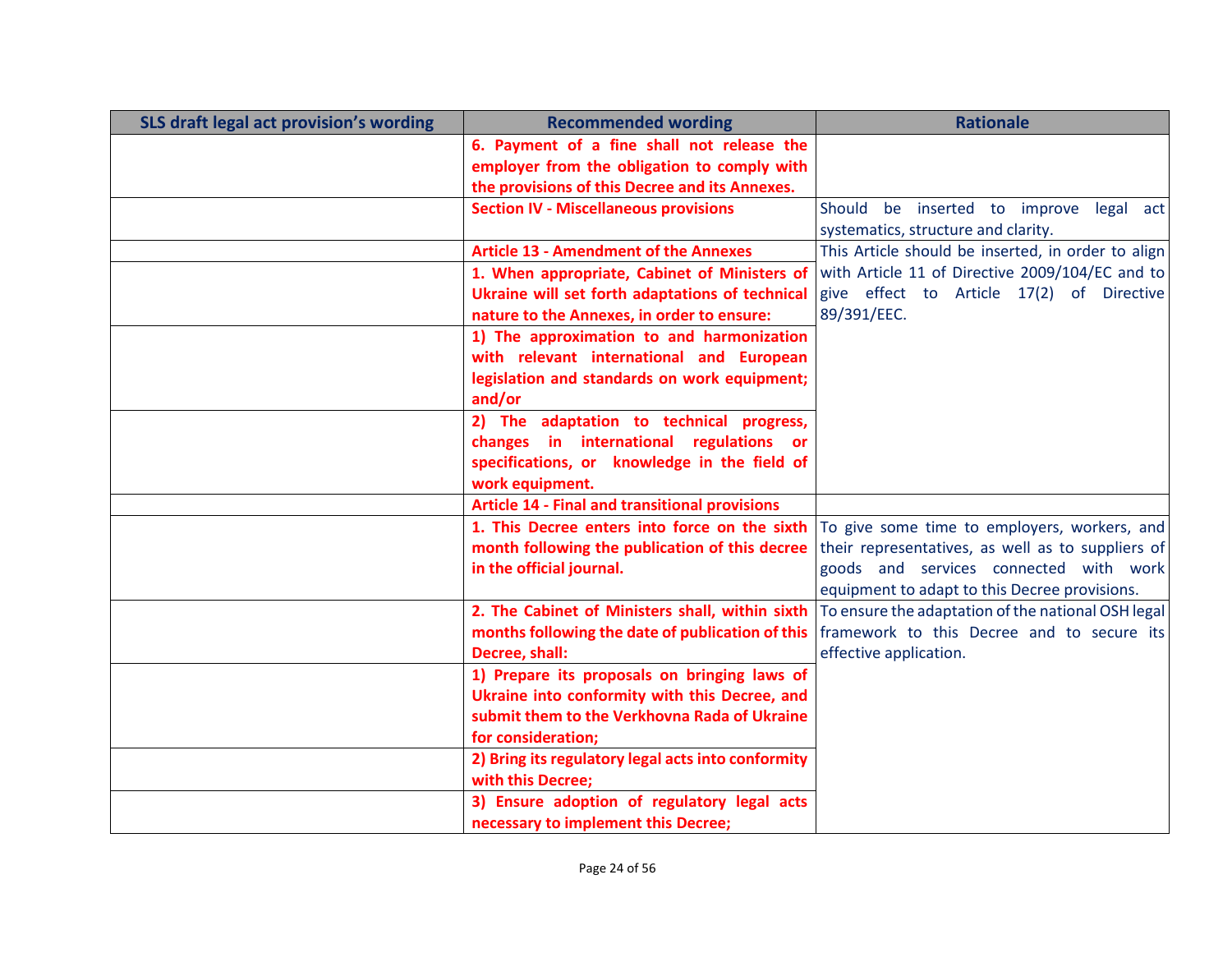| SLS draft legal act provision's wording                                                                                                                                                                                                                                                                                                                                                                               | <b>Recommended wording</b>                                                                                                                                                                                                                                                                                                                                                                             | <b>Rationale</b>                                                                                                                                                                                                                                                                                                                                                                                                                                 |
|-----------------------------------------------------------------------------------------------------------------------------------------------------------------------------------------------------------------------------------------------------------------------------------------------------------------------------------------------------------------------------------------------------------------------|--------------------------------------------------------------------------------------------------------------------------------------------------------------------------------------------------------------------------------------------------------------------------------------------------------------------------------------------------------------------------------------------------------|--------------------------------------------------------------------------------------------------------------------------------------------------------------------------------------------------------------------------------------------------------------------------------------------------------------------------------------------------------------------------------------------------------------------------------------------------|
|                                                                                                                                                                                                                                                                                                                                                                                                                       | 4) Ensure that ministries and other central                                                                                                                                                                                                                                                                                                                                                            |                                                                                                                                                                                                                                                                                                                                                                                                                                                  |
|                                                                                                                                                                                                                                                                                                                                                                                                                       | executive authorities bring their regulatory                                                                                                                                                                                                                                                                                                                                                           |                                                                                                                                                                                                                                                                                                                                                                                                                                                  |
| Annex 1 to the Minimum Requirements (as<br>per paras. $1(3)$ and $6(2)$                                                                                                                                                                                                                                                                                                                                               | legal acts into conformity with this Decree.<br><b>Annex I</b><br>Minimum safety requirements for all work<br>equipment<br>[referred to in Article 4.1 (ii) and 4.2]                                                                                                                                                                                                                                   | Changes are made here in order to comply with<br>Annex I of EU Directive 2009/104/EC. This is to<br>make it clear what Annex I covers:<br>1. Minimum safety requirements for all new<br>work equipment brought into use after<br>the coming into effect of this Decree<br>[according to Article 4.1 (ii)], and<br>2. Equipment already in use before this<br>Decree comes into effect, after 4 year<br>counted from the date it comes into force |
| <b>General comment</b><br>1. The obligations laid down in this<br>Annex apply having regard to these<br>Requirements and where the corresponding<br>risk exists for the work equipment in<br>question.<br>The following minimum requirements,<br>inasmuch as they apply to work equipment<br>in use, do not necessarily call for the same<br>measures as the essential requirements<br>concerning new work equipment. | 1. General principles<br>1.1. The obligations laid down in this<br>Annex apply if the corresponding risk exists<br>for the work equipment in question.<br><b>The</b><br>following<br>1.2.<br>minimum<br>requirements, inasmuch as they apply to<br>work equipment in use, do not necessarily<br>call for the same measures as the essential<br>requirements<br>concerning<br>new<br>work<br>equipment. | [in accordance with Article 4.2].<br>To renumber the paragraphs and subparagraphs<br>and to make them clearer.                                                                                                                                                                                                                                                                                                                                   |
| General<br>minimum<br>requirements                                                                                                                                                                                                                                                                                                                                                                                    | 2.<br>minimum<br>General<br>requirements                                                                                                                                                                                                                                                                                                                                                               | To renumber the paragraph.                                                                                                                                                                                                                                                                                                                                                                                                                       |
| applicable to work equipment<br>2. Work equipment control devices<br>which affect safety must be clearly visible<br>and identifiable and appropriately marked.                                                                                                                                                                                                                                                        | applicable to work equipment<br>2.1. Work equipment control devices<br>which affect safety must be clearly visible<br>and identifiable and appropriately marked.                                                                                                                                                                                                                                       | Minor changes are recommended to make the<br>text a bit clearer. The text is the same wording as<br>in EU Directive 2009/104/EC.<br>Also to renumber the subparagraphs.                                                                                                                                                                                                                                                                          |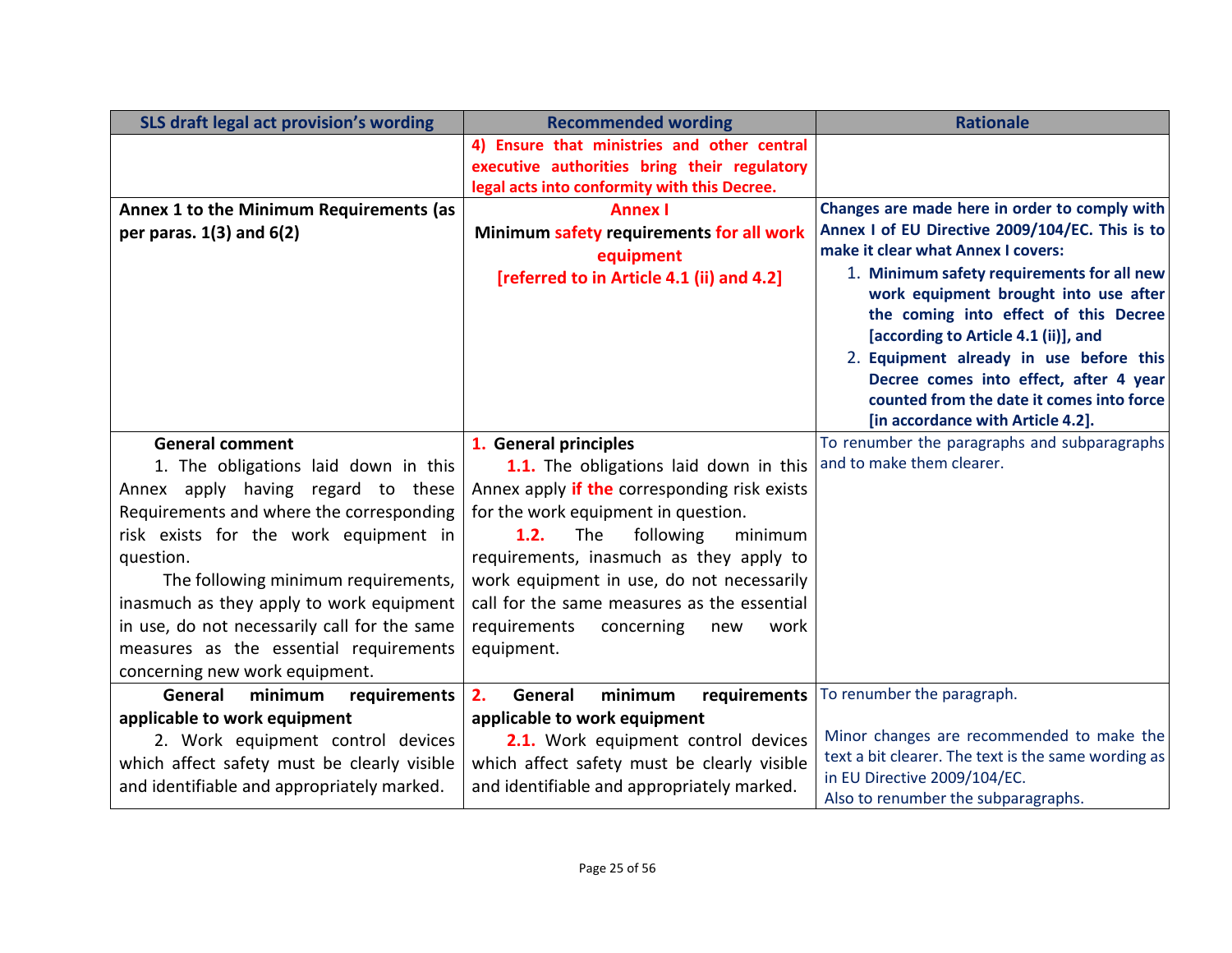| SLS draft legal act provision's wording       | <b>Recommended wording</b>                        | <b>Rationale</b>                                     |
|-----------------------------------------------|---------------------------------------------------|------------------------------------------------------|
| Except where necessary for certain            | 2.1.1. Except where necessary for                 | The numbering sequence differs from that which       |
| control devices, control devices must be      | certain control devices, control devices must     | is used in the SLS draft in order to improve clarity |
| located outside danger zones and in such a    | be located outside danger zones and in such       | and facilitate its understanding, cross-references   |
| way that their operation cannot pose any      | a way that their operation cannot pose any        | and its application.                                 |
| additional hazard. They must not give rise to | additional hazard. They must not give rise to     |                                                      |
| any hazard as a result of any unintentional   | any hazard as a result of any unintentional       |                                                      |
| operation.                                    | operation.                                        |                                                      |
| If the operator of the main control           | 2.1.2. If the operator of the main                |                                                      |
| cannot make sure that no person is present    | control cannot make sure that no person is        |                                                      |
| in the danger zones, there must be an alarm   | present in the danger zones, there must be        |                                                      |
| system (an audible and/or light signal)       | an alarm system (an audible and/or light          |                                                      |
| triggered automatically whenever the work     | signal) triggered automatically whenever the      |                                                      |
| equipment is started. An exposed worker       | work equipment is started. An exposed             |                                                      |
| must have the time and the means to avoid     | worker must have the time and the means to        |                                                      |
| quickly any hazards caused by the starting or | quickly avoid any hazards caused by the           |                                                      |
| stopping of the work equipment.               | starting or stopping of the work equipment.       |                                                      |
| Control systems must be safe and must         | 2.1.3. Control systems must be safe and           |                                                      |
| be chosen making due allowance for the        | must be chosen making due allowance for           |                                                      |
| failures, faults and constraints to be        | the failures, faults and constraints to be        |                                                      |
| expected in the normal conditions of use.     | expected in the <b>planned</b> conditions of use. |                                                      |
| 3. It must be possible to start work          | 2.2. It must be possible to start work            | To renumber the subparagraphs, for clarity.          |
| equipment only by deliberate action on a      | equipment only by deliberate action on a          | Minor changes are recommended to make the            |
| control provided for the purpose.             | control provided for that purpose.                | text a bit clearer and to comply with the same       |
| The same shall apply to restart work          | 2.3. The previous subparagraph shall              | wording as in EU Directive 2009/104/EC.              |
| equipment after a stoppage for whatever       | apply to restart work equipment after a           |                                                      |
| reason, for the control of important          | stoppage for whatever reason, and for the         |                                                      |
| parameters (e.g. speed, pressure, etc.),      | control of a significant change in the            |                                                      |
| unless such a restart or parameter change     | operating conditions (e.g. speed, pressure,       |                                                      |
| does not subject exposed workers to any       | etc.), unless such a restart or parameter         |                                                      |
| hazard.                                       |                                                   |                                                      |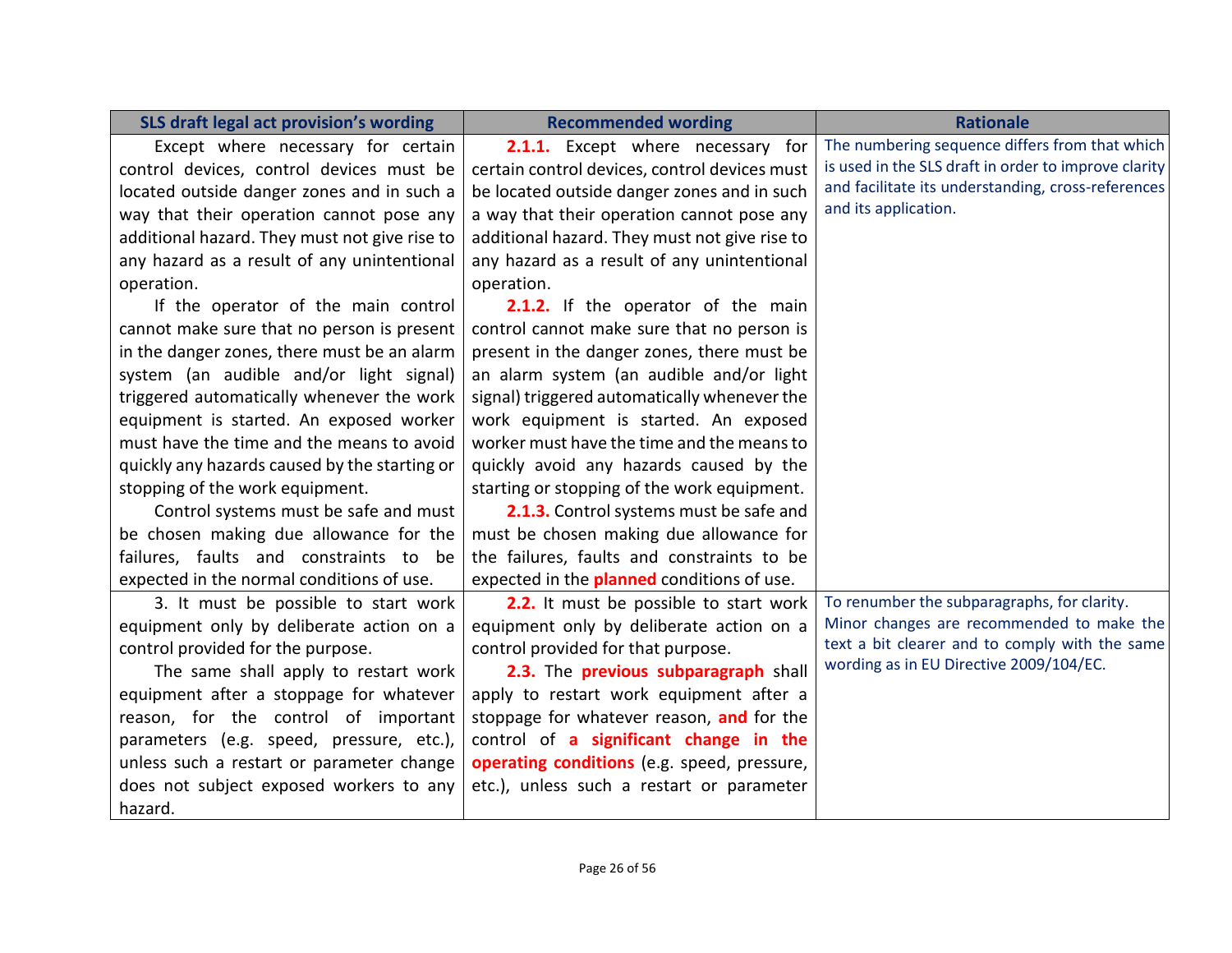| SLS draft legal act provision's wording      | <b>Recommended wording</b>                     | <b>Rationale</b>                                                       |
|----------------------------------------------|------------------------------------------------|------------------------------------------------------------------------|
| This requirement does not apply to           | change does not subject exposed workers to     |                                                                        |
| restarting or a change in parameters in the  | any hazard.                                    |                                                                        |
| normal operating cycle of an automated       | 2.4. The precedent subparagraph does           |                                                                        |
| device.                                      | not apply to restarting or a change in         |                                                                        |
|                                              | parameters in the normal operating cycle of    |                                                                        |
|                                              | an automated device.                           |                                                                        |
| 4. All work equipment must be fitted         | 2.5. All work equipment must be fitted         | Numbering was changed to continue the                                  |
| with a control to stop it completely and     | with a control to stop it completely and       | sequence set out above.                                                |
| safely.                                      | safely.                                        |                                                                        |
| Each work station must be fitted with a      | 2.6. Each workstation must be fitted           |                                                                        |
| control to stop some or all of the work      | with a control to stop some or all of the work |                                                                        |
| equipment, depending on the type of          | equipment, depending on the type of            |                                                                        |
| hazard, so that the equipment is in a safe   | hazard, so that the equipment is in a safe     |                                                                        |
| state. The equipment's stop control must     | state. The equipment's stop control must       |                                                                        |
| have priority over the start controls. When  | have priority over the start controls. When    |                                                                        |
| the work equipment or the dangerous parts    | the work equipment or the dangerous parts      |                                                                        |
| of it have stopped, the energy supply of the | of it have stopped, the energy supply of the   |                                                                        |
| actuators concerned must be switched off.    | actuators concerned must be switched off.      |                                                                        |
| 5. Depending on the hazards the              | 2.7. Where appropriate and depending           | Numbering was changed to continue the                                  |
| equipment presents the work equipment        | on the hazards the equipment presents and      | sequence set out above. The text was changed in                        |
| must be fitted with an emergency stop        | its normal stopping time, the work             | order to reflect the wording as in EU Directive                        |
| device.                                      | equipment must be<br>fitted with an            | 2009/104/EC.                                                           |
|                                              | emergency stop device.                         |                                                                        |
| 6. Work equipment presenting risk due        | 2.8. Work equipment presenting risk            | Numbering was changed to continue the                                  |
| to falling objects or projections must be    | due to falling objects or projections must be  | sequence set out above.                                                |
| fitted with appropriate safety devices       | fitted with appropriate safety devices         |                                                                        |
| corresponding to the risk.                   | corresponding to the risk.                     |                                                                        |
| Work equipment presenting hazards            | 2.9. Work equipment<br>presenting              | Minor change made to the text in order to make<br>the wording clearer. |
| due to emissions of gas, vapour, liquid or   | hazards due to emissions of gas, vapour,       |                                                                        |
| dust must be fitted with appropriate         | liquid or dust must be fitted with             |                                                                        |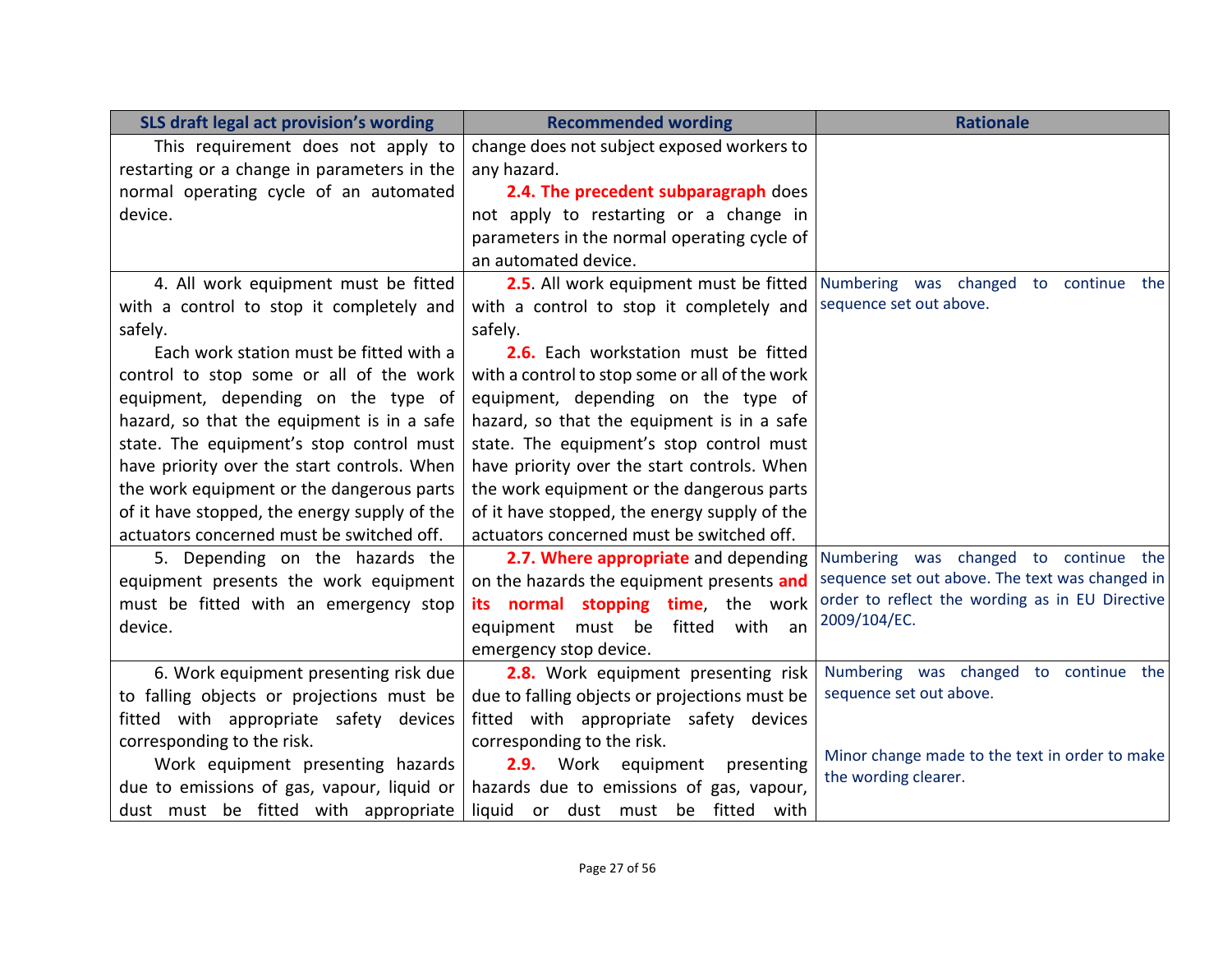| SLS draft legal act provision's wording      | <b>Recommended wording</b>                        | <b>Rationale</b>                                                                              |
|----------------------------------------------|---------------------------------------------------|-----------------------------------------------------------------------------------------------|
| containment and/or extraction devices near   | appropriate containment or extraction             |                                                                                               |
| the sources of the hazard.                   | devices or both near the sources of the           |                                                                                               |
|                                              | hazard.                                           |                                                                                               |
| 7. Work equipment and parts of such          | 2.10. Work equipment and parts of such            | Numbering was changed to continue the                                                         |
| equipment must, where necessary for the      | equipment must, where necessary for the           | sequence set out above. The text is the same                                                  |
| safety and protection of health and life of  | safety and protection of health and life of       | wording as in EU Directive 2009/104/EC and is ok.                                             |
| workers, be stabilized by clamping or some   | workers, be stabilized by clamping or some        |                                                                                               |
| other means.                                 | other means.                                      |                                                                                               |
| 8. Where there is a risk of rupture or       |                                                   | 2.11. Where there is a risk of rupture or   Numbering was changed to continue the             |
| disintegration of parts of the work          | disintegration of parts of the work               | sequence set out above. The text is the same                                                  |
| equipment, likely to pose significant danger | equipment, likely to pose significant danger      | wording as in EU Directive 2009/104/EC and is ok.                                             |
| to the safety and health of workers,         | to the safety and health of workers,              |                                                                                               |
| appropriate protection measures must be      | appropriate protection measures must be           |                                                                                               |
| taken.                                       | taken.                                            |                                                                                               |
| 9. Where there is a risk of mechanical       | Where there is a risk of<br>2.12.                 | Numbering was changed to continue the                                                         |
| contact with moving parts of work            | mechanical contact with moving parts of           | sequence set out above.                                                                       |
| equipment which could lead to accidents,     | work equipment which could lead to                |                                                                                               |
| those parts must be provided with guards or  | accidents, those parts must be provided with      |                                                                                               |
| devices to prevent access to danger zones or | guards or devices to prevent access to            |                                                                                               |
| to halt movements of dangerous parts         | danger zones or to halt movements of              |                                                                                               |
| before the danger zones are reached.         | dangerous parts before the danger zones are       |                                                                                               |
| The guards and protection devices must       | reached.                                          | Minor change only in order to make the wording                                                |
| comply with the following requirements:      | 2.13. The guards and protection                   | clearer and use the same wording as in the                                                    |
| be robust;                                   | mentioned<br>in the<br>previous<br><b>devices</b> | Directive.                                                                                    |
| not give rise to any additional hazard;      |                                                   | <b>subparagraph,</b> must comply with the $\vert$ Also to renumber the subparagraphs and sub- |
| not be easily removed or rendered            | following requirements:                           | subparagraphs.                                                                                |
| inoperative;                                 | 2.13.1. be of robust construction;                |                                                                                               |
| be situated at sufficient distance from      | 2.13.2. not give rise to any additional           |                                                                                               |
| the danger zone;                             | hazard;                                           |                                                                                               |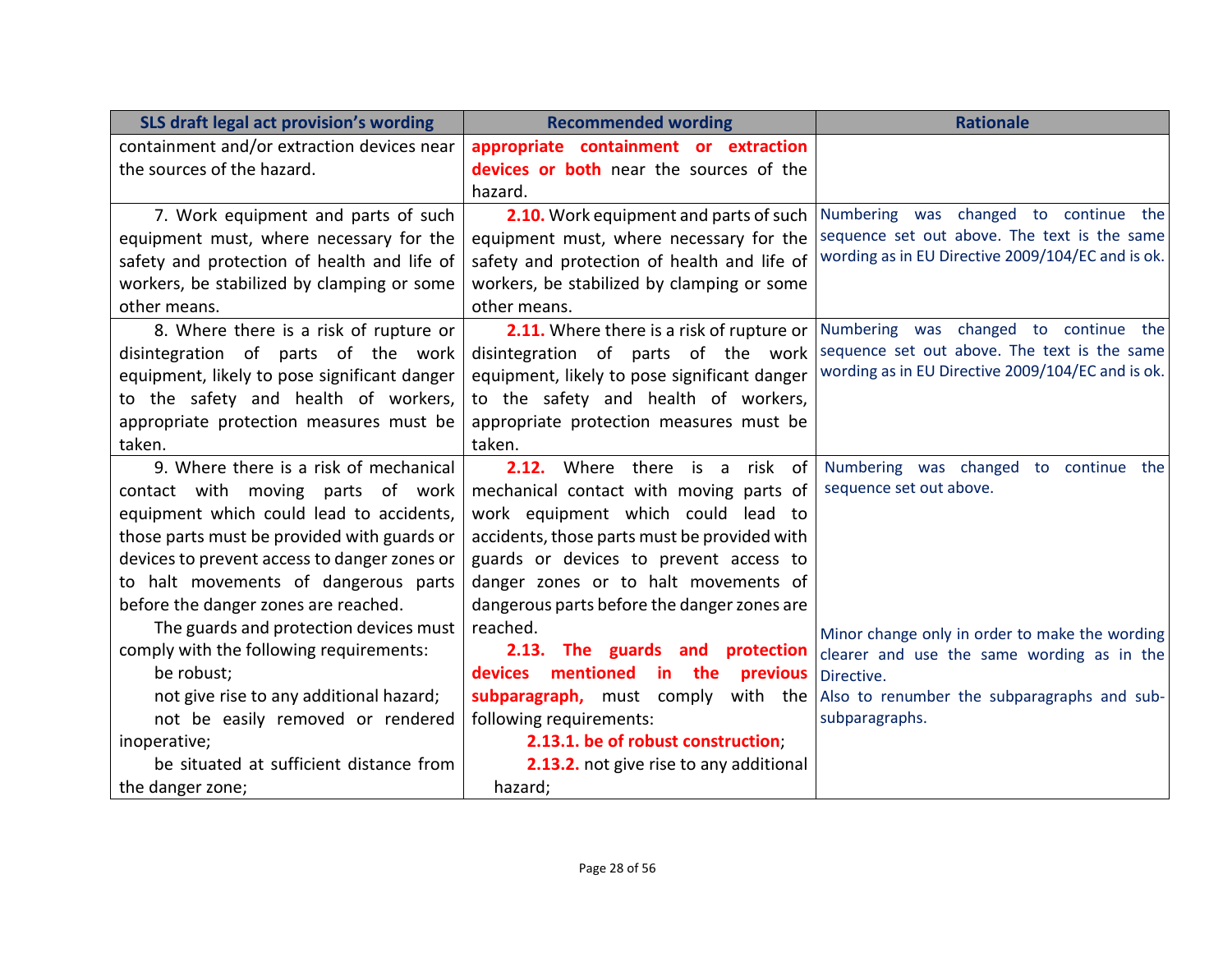| SLS draft legal act provision's wording        | <b>Recommended wording</b>                     | <b>Rationale</b>                                   |
|------------------------------------------------|------------------------------------------------|----------------------------------------------------|
| not restrict the view of the operating         | 2.13.3. not be easily removed or               |                                                    |
| cycle of the equipment;                        | rendered inoperative;                          |                                                    |
| be convenient for carrying<br>out              | 2.13.4. be situated at sufficient              |                                                    |
| operations necessary to fit or replace parts   | distance from the danger zone;                 |                                                    |
| of work equipment and for maintenance          | 2.13.5. not restrict more than                 |                                                    |
| work, restricting access only to the area      | necessary, the view of the operating           |                                                    |
| where the work is to be carried out and, if    | cycle of the equipment;                        |                                                    |
| possible, without removal of the guard or      | 2.13.6. be convenient for carrying             |                                                    |
| protection devices.                            | out operations necessary to fit or replace     |                                                    |
|                                                | parts of work equipment and for                |                                                    |
|                                                | maintenance work, restricting access only      |                                                    |
|                                                | to the area where the work is to be            |                                                    |
|                                                | carried out and, if possible, without          |                                                    |
|                                                | removal of the guard or protection             |                                                    |
|                                                | device.                                        |                                                    |
| 10. Areas and points for work and              | 2.14. Areas and points for working on,         | Numbering was changed to continue the              |
| maintenance of work equipment must be          | or maintenance of, work equipment must         | sequence set out above. Minor change only in       |
| adequately lit in line with the operations to  | be adequately lit in line with the operations  | order to make the wording clearer and to use the   |
| be carried out therein.                        | to be carried out.                             | same wording as in the Directive.                  |
| 11. Work equipment parts at high or            | 2.15. Work equipment parts at high or          | Numbering was changed to continue the              |
| very low temperature must, where               | very low temperature must, where               | sequence set out above. Leave as is as it reflects |
| appropriate, be protected to avoid the risk of | appropriate, be protected to avoid the risk of | the wording in Directive 2009/104/EC               |
| workers coming into contact or coming too      | workers coming into contact or coming too      |                                                    |
| close.                                         | close.                                         |                                                    |
| 12.<br>Warning<br>devices<br>on<br>work        | 2.16.<br>Warning devices on work               | Numbering was changed to continue the              |
| equipment must be unambiguous and easily       | equipment must be unambiguous and easily       | sequence set out above. Leave text as is as it     |
| perceived and understood.                      | perceived and understood.                      | reflects the wording in Directive 2009/104/EC      |
| 13. Work equipment may be used only            | 2.17. Work equipment may be used               | Numbering was changed to continue the              |
| for operations and under conditions for        | only for operations and under conditions for   | sequence set out above. Leave text as is as it     |
| which it is appropriate.                       | which it is appropriate.                       | reflects the wording in Directive 2009/104/EC      |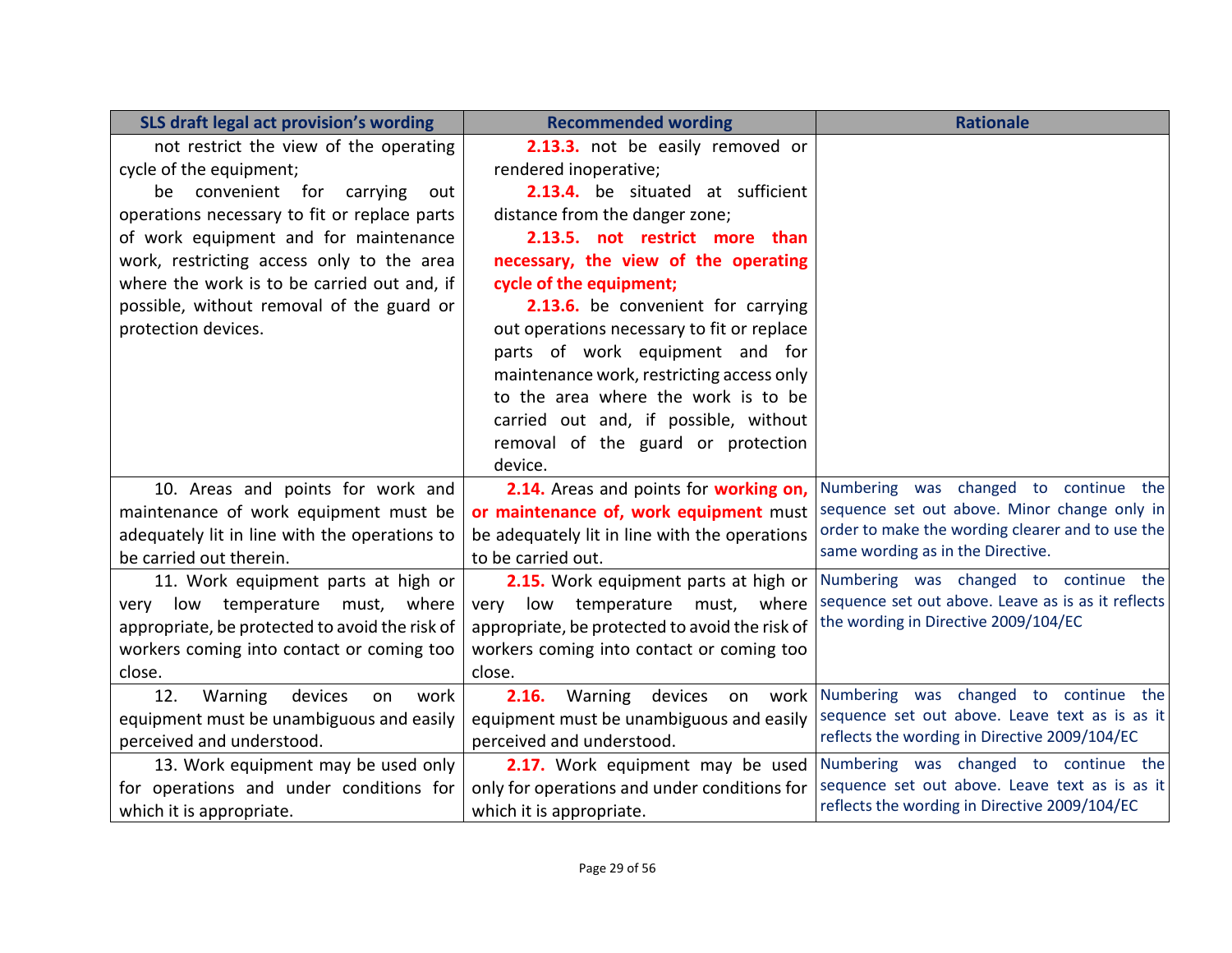| SLS draft legal act provision's wording                                                                                                                                                                                                                                                                                                                                          | <b>Recommended wording</b>                                                                                                                                                                                                                                                                                                                                                            | <b>Rationale</b>                                                                                                                                                                                                                                                                                                                                                                                                                                     |
|----------------------------------------------------------------------------------------------------------------------------------------------------------------------------------------------------------------------------------------------------------------------------------------------------------------------------------------------------------------------------------|---------------------------------------------------------------------------------------------------------------------------------------------------------------------------------------------------------------------------------------------------------------------------------------------------------------------------------------------------------------------------------------|------------------------------------------------------------------------------------------------------------------------------------------------------------------------------------------------------------------------------------------------------------------------------------------------------------------------------------------------------------------------------------------------------------------------------------------------------|
| 14. Work equipment maintenance<br>operations must only be conducted when<br>the equipment is shut down. If this is not<br>possible, appropriate protection measures<br>must be taken for the carrying-out of such<br>operations or for such operations to be<br>carried out outside the danger zones. If work<br>equipment has a maintenance log, it must be<br>kept up to date. | 2.18. Work equipment maintenance<br>operations must only be conducted when<br>the equipment is shut down. If this is not<br>possible, appropriate protection measures<br>must be taken for the carrying-out of such<br>operations or for such operations to be<br>carried out outside the danger zones.<br>2.19. If any machine has a maintenance<br>log, it must be kept up to date. | Numbering was changed to continue the<br>sequence set out above. Minor change made to<br>text to reflect the wording in Directive<br>2009/104/EC                                                                                                                                                                                                                                                                                                     |
| 15. All work equipment must be fitted<br>with clearly identifiable means to isolate it<br>from all every separate energy source.<br>Reconnection must pose no risk to the<br>workers.                                                                                                                                                                                            | 2.20. All work equipment must be fitted<br>with clearly identifiable means to isolate it<br>from all its energy sources.<br>2.21. Reconnection of work equipment<br>to its energy sources must be presumed to<br>pose no risk to the workers <b>concerned.</b>                                                                                                                        | Numbering was changed to continue the<br>sequence set out above. Minor change made to<br>text to reflect the wording in Directive<br>2009/104/EC and make it clearer.                                                                                                                                                                                                                                                                                |
| 16. Work equipment must bear the<br>warnings (signs) and markings essential to<br>ensure the safety of workers.                                                                                                                                                                                                                                                                  | 2.22. Work equipment must bear the<br>appropriate safety and/or health signs, in<br>accordance with the CMU Decree "On<br><b>Minimum Requirements for the Provision</b><br>of Safety and Health Signs at Work" which<br>transposes the EU Council<br><b>Directive</b><br>92/58/EEC.                                                                                                   | Numbering was changed to continue the<br>sequence set out above.<br>Wording changed in order to link the present<br>decree to the CMU Decree "On Minimum<br>Requirements for the Provision of Safety and<br>Health Signs at Work" that will transpose to the<br>internal juridical order the provisions of the EU<br><b>Directive</b><br>92/58/EEC,<br>on the<br>minimum<br>requirements for the provision of safety and/or<br>health signs at work. |
| 17. Workers must have safe means of<br>access to, and be able to remain safely in, all<br>the areas necessary for production,<br>adjustment and maintenance, as well as<br>safely leave these areas.                                                                                                                                                                             | 2.23. Workers must have safe means of<br>access to, and be able to remain safely in, all<br>the areas necessary for production,<br>adjustment and maintenance, as well as<br>safely leave these areas.                                                                                                                                                                                | Numbering was changed to continue the<br>sequence set out above. Leave the text the same<br>as it reflects the wording in Directive 2009/104/EC                                                                                                                                                                                                                                                                                                      |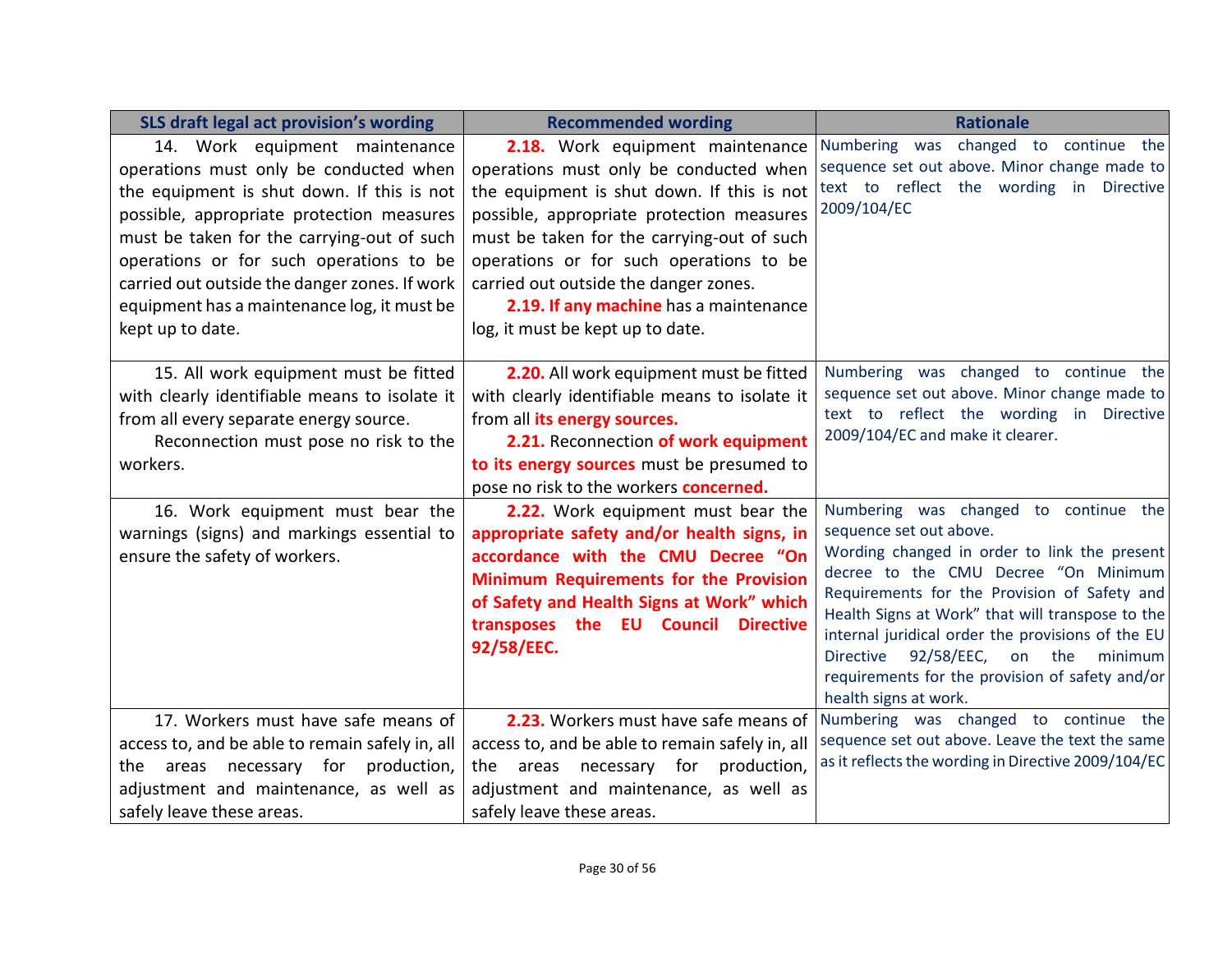| SLS draft legal act provision's wording       | <b>Recommended wording</b>                     | <b>Rationale</b>                                                                                     |
|-----------------------------------------------|------------------------------------------------|------------------------------------------------------------------------------------------------------|
| 18. All work equipment must comply            | 2.24. All work equipment must comply           | Numbering was changed to continue the                                                                |
| with the requirements for protecting          | with the requirements for protecting           | sequence set out above. Leave text the same as it                                                    |
| workers against the risk of the work          | workers against the risk of the work           | reflects the wording in Directive 2009/104/EC                                                        |
| equipment catching fire or overheating, or of | equipment catching fire or overheating, or of  |                                                                                                      |
| discharges of gas, dust, liquid, vapour or    | discharges of gas, dust, liquid, vapour or     |                                                                                                      |
| other substances produced, used or stored     | other substances produced, used or stored      |                                                                                                      |
| in the work equipment.                        | in the work equipment.                         |                                                                                                      |
| 19. All work equipment must comply            | 2.25. All work equipment must be               | Numbering was changed to continue the                                                                |
| with preventing the risk of explosion of the  | appropriate for preventing the risk of         | sequence set out above. The text was changed to                                                      |
| work equipment or of substances produced,     | explosion of the work equipment or of          | reflect the wording in Directive 2009/104/EC                                                         |
| used or stored in the work equipment.         | substances produced, used or stored in the     |                                                                                                      |
|                                               | work equipment.                                |                                                                                                      |
| 20. All work equipment must properly          | 2.26. All work equipment must be               | Numbering was changed to continue the                                                                |
| protect exposed workers against the risk of   | appropriate for protecting exposed workers     | sequence set out above. Text was changed to                                                          |
| direct or indirect contact with electricity.  | against the risk of direct or indirect contact | reflect the wording in Directive 2009/104/EC                                                         |
|                                               | with electricity.                              |                                                                                                      |
|                                               |                                                |                                                                                                      |
|                                               | Additional<br>minimum requirements<br>3.       | The numbering sequence set out above is                                                              |
|                                               | specific types of work<br>applicable to        | continued and reflects the numbering used in<br>Directive 2009/104/EC. This line was left out in the |
|                                               | equipment                                      | SLS draft and is included in this proposal.                                                          |
| <b>Minimum</b><br>requirements for self-      | 3.1.<br>Minimum<br>requirements<br>for         | To renumber the subparagraphs.                                                                       |
| propelled<br>non-self-propelled<br>or<br>work | mobile work equipment whether or not           | Text changed to reflect the wording in Directive                                                     |
| equipment                                     | self-propelled                                 | 2009/104/EC                                                                                          |
|                                               | 3.1.1. Work equipment with ride-on             |                                                                                                      |
| 21. Work equipment with ride-on               | workers must be designed in such a way as      |                                                                                                      |
| workers must be designed in such a way as     | to reduce the risks for workers when the       |                                                                                                      |
| to reduce the risks for workers when the      | equipment moves.                               |                                                                                                      |
| equipment moves. These risks must include     | 3.1.2. The risks mentioned in the              |                                                                                                      |
| the risks of contact by workers with, or      | previous provision must include the risks of   |                                                                                                      |
| trapping by, wheels or tracks.                |                                                |                                                                                                      |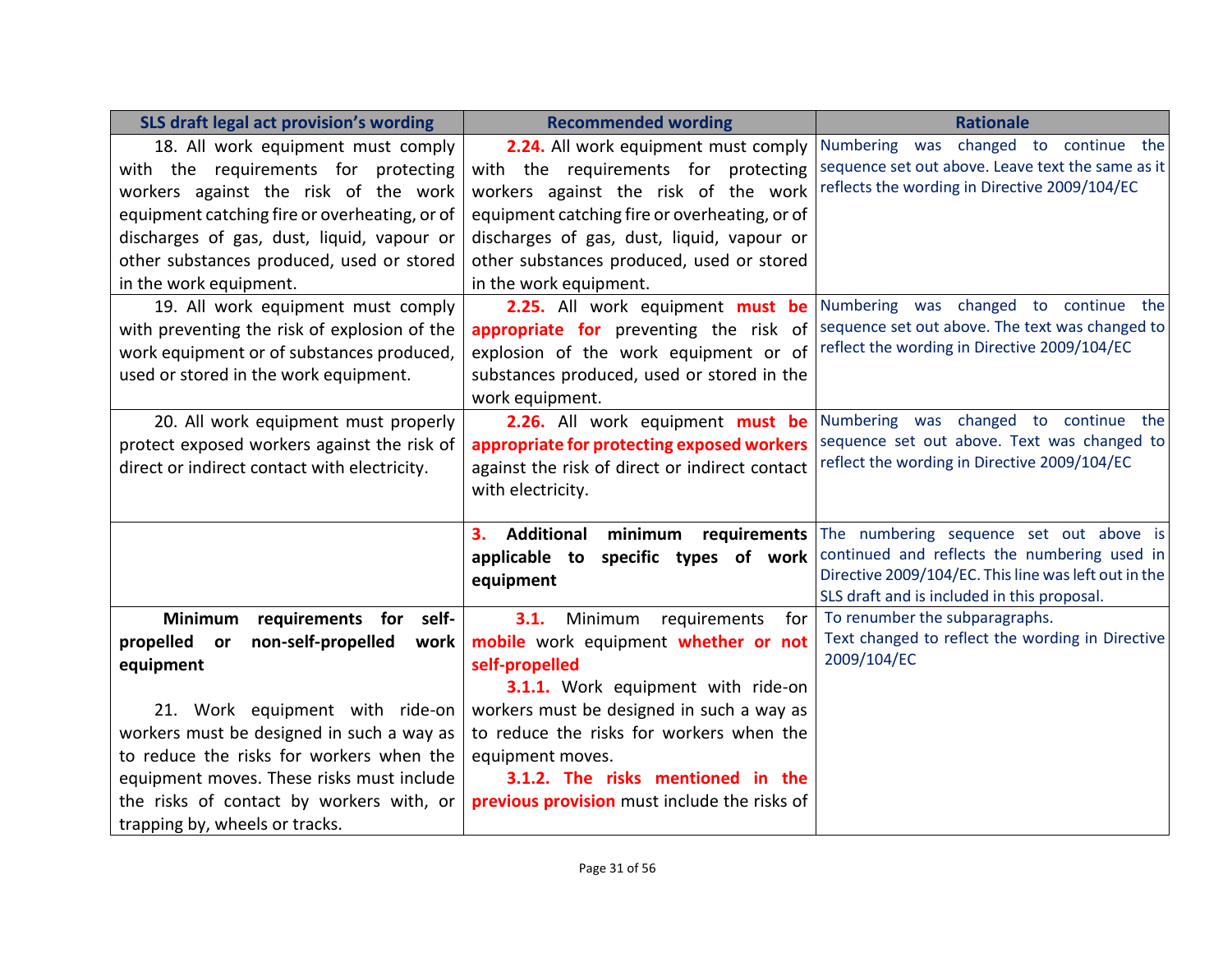| SLS draft legal act provision's wording       | <b>Recommended wording</b>                     | <b>Rationale</b>                                                                                       |
|-----------------------------------------------|------------------------------------------------|--------------------------------------------------------------------------------------------------------|
|                                               | contact by workers with, or trapping by,       |                                                                                                        |
|                                               | wheels or tracks.                              |                                                                                                        |
| 22. Where an inadvertent seizure of the       | 3.1.3. Where an inadvertent seizure of         | The numbering was changed to maintain the                                                              |
| drive unit between a mobile item of work      | the drive unit between a mobile item of        | numbering sequence.                                                                                    |
| equipment and its accessories or anything     | work equipment and its accessories or          |                                                                                                        |
| towed might create a specific risk, such work | anything towed might create a specific risk,   |                                                                                                        |
| equipment must be equipped to prevent         | such work equipment must be equipped to        |                                                                                                        |
| blockages of the drive units.                 | prevent blockages of the drive units.          |                                                                                                        |
| Where such a seizure cannot be avoided,       | 3.1.4. Where the seizure referred to in        |                                                                                                        |
| every possible measure must be taken to       | the precedent provision cannot be avoided,     |                                                                                                        |
| avoid any adverse effects on workers          | every possible measure must be taken to        |                                                                                                        |
|                                               | avoid any adverse effects on workers           |                                                                                                        |
| 23. To prevent soiling or damage of           | 3.1.5. To prevent soiling or damage of         | The numbering was changed to maintain the                                                              |
| drive (gimbal) shafts for the transmission of | drive shafts for the transmission of energy to | numbering sequence.                                                                                    |
| energy to mobile work equipment, facilities   | mobile work equipment, facilities must be      |                                                                                                        |
| must be available for fixing them.            | available for fixing them.                     | The word 'gimbal' was deleted here, as it is not<br>mentioned in Directive 2009/104/EC. It is also not |
|                                               |                                                | a word which is commonly used in the English                                                           |
|                                               |                                                | language. I am not sure why it is inserted here as                                                     |
|                                               |                                                | it refers to just one type of work equipment.                                                          |
| 24. Mobile work equipment with ride-          | 3.1.6. Mobile work equipment with              | The numbering was changed to maintain the                                                              |
| on workers must be designed to prevent,       | ride-on workers must be designed to            | numbering sequence.                                                                                    |
| under normal conditions of use, the risks     | prevent, under actual conditions of use, the   |                                                                                                        |
| arising from work equipment roll-over:        | risks arising from work equipment roll-over:   | Small changes were made to the text to reflect the                                                     |
| by protection structures to prevent tilt      | 3.1.6.1. by protection structures to           | wording in Directive 2009/104/EC.                                                                      |
| of the equipment by more than a quarter       | prevent tilt of the equipment by more          | Each of the bullet points are different options                                                        |
| turn;                                         | than a quarter turn, or                        | which can be used.                                                                                     |
| by structures giving sufficient clearance     | 3.1.6.2.<br>structures<br>giving<br>by         |                                                                                                        |
| around the ride-on worker if the tilting      | sufficient clearance around the ride-on        |                                                                                                        |
| movement can continue beyond a quarter        | worker if the tilting movement can             |                                                                                                        |
| turn;                                         | continue beyond a quarter turn, or             |                                                                                                        |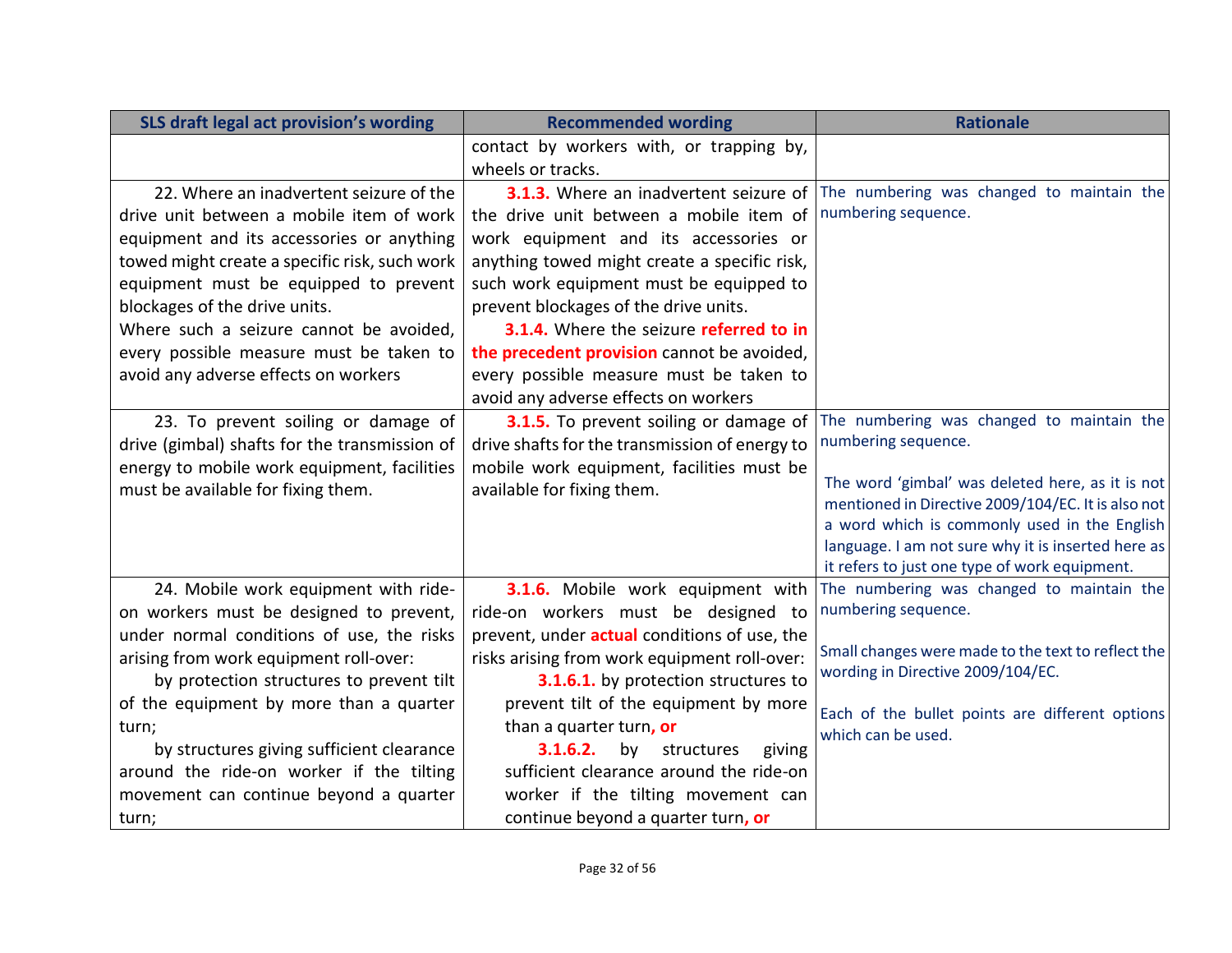| SLS draft legal act provision's wording       | <b>Recommended wording</b>                       | <b>Rationale</b>                                                                                  |
|-----------------------------------------------|--------------------------------------------------|---------------------------------------------------------------------------------------------------|
| by any other device of equivalent effect.     | 3.1.6.3. by any other device of                  |                                                                                                   |
| These protection structures may be an         | equivalent effect.                               |                                                                                                   |
| integral part of the work equipment.          | 3.1.7.<br><b>The</b><br>protection<br>structures |                                                                                                   |
| These protection structures are not           | mentioned in provisions 3.1.6.1. to 3.1.6.3.     |                                                                                                   |
| required when the work equipment is           | may be an integral part of the work              |                                                                                                   |
| stabilized during operation or where its      | equipment.                                       |                                                                                                   |
| design makes roll-over impossible.            | 3.1.8.<br><b>The</b><br>protection<br>structures |                                                                                                   |
| Where there is a risk of a worker being       | mentioned in provisions 3.1.6. and 3.1.7.        |                                                                                                   |
| crushed between parts of the work             | are not required when the work equipment         |                                                                                                   |
| equipment and the ground, should the          | is stabilized during operation or where its      |                                                                                                   |
| equipment roll over, a restraining system for | design makes roll-over impossible.               |                                                                                                   |
| the workers must be installed.                | 3.1.9. Where there is a risk of a worker         |                                                                                                   |
|                                               | being crushed between parts of the work          |                                                                                                   |
|                                               | equipment and the ground, should the             |                                                                                                   |
|                                               | equipment roll over, a restraining system for    |                                                                                                   |
|                                               | the workers must be installed.                   |                                                                                                   |
| 25. Lift trucks carrying one or more          | 3.1.10. Fork lift trucks carrying one or         | The numbering was changed to maintain the                                                         |
| workers must be equipped to limit the risk of | more workers must be adapted or equipped         | numbering sequence.                                                                               |
| the fork-lift truck overturning by one of the | to limit the risk of the fork-lift truck         |                                                                                                   |
| following means:                              | overturning, by one the following means:         | Changes were made to the text to reflect the                                                      |
| an enclosure for the driver;                  | 3.1.10.1. installation of an enclosure           | wording in Directive 2009/104/EC. Each of the<br>bullet points are different options which can be |
| a structure preventing the fork-lift truck    | for the driver, or                               | used.                                                                                             |
| from overturning;                             | 3.1.10.2. a structure preventing the             |                                                                                                   |
| a structure ensuring that, if the fork-lift   | fork-lift truck from overturning, or             |                                                                                                   |
| truck overturns, sufficient clearance remains | 3.1.10.3. a structure ensuring that, if          |                                                                                                   |
| between the ground and certain parts of the   | the fork-lift truck overturns, sufficient        |                                                                                                   |
| fork-lift truck for the driver;               | clearance remains between the ground             |                                                                                                   |
| a structure restraining the worker on         | and certain parts of the fork-lift truck for     |                                                                                                   |
| the driving seat so as to prevent them from   | ride ride-on workers, or                         |                                                                                                   |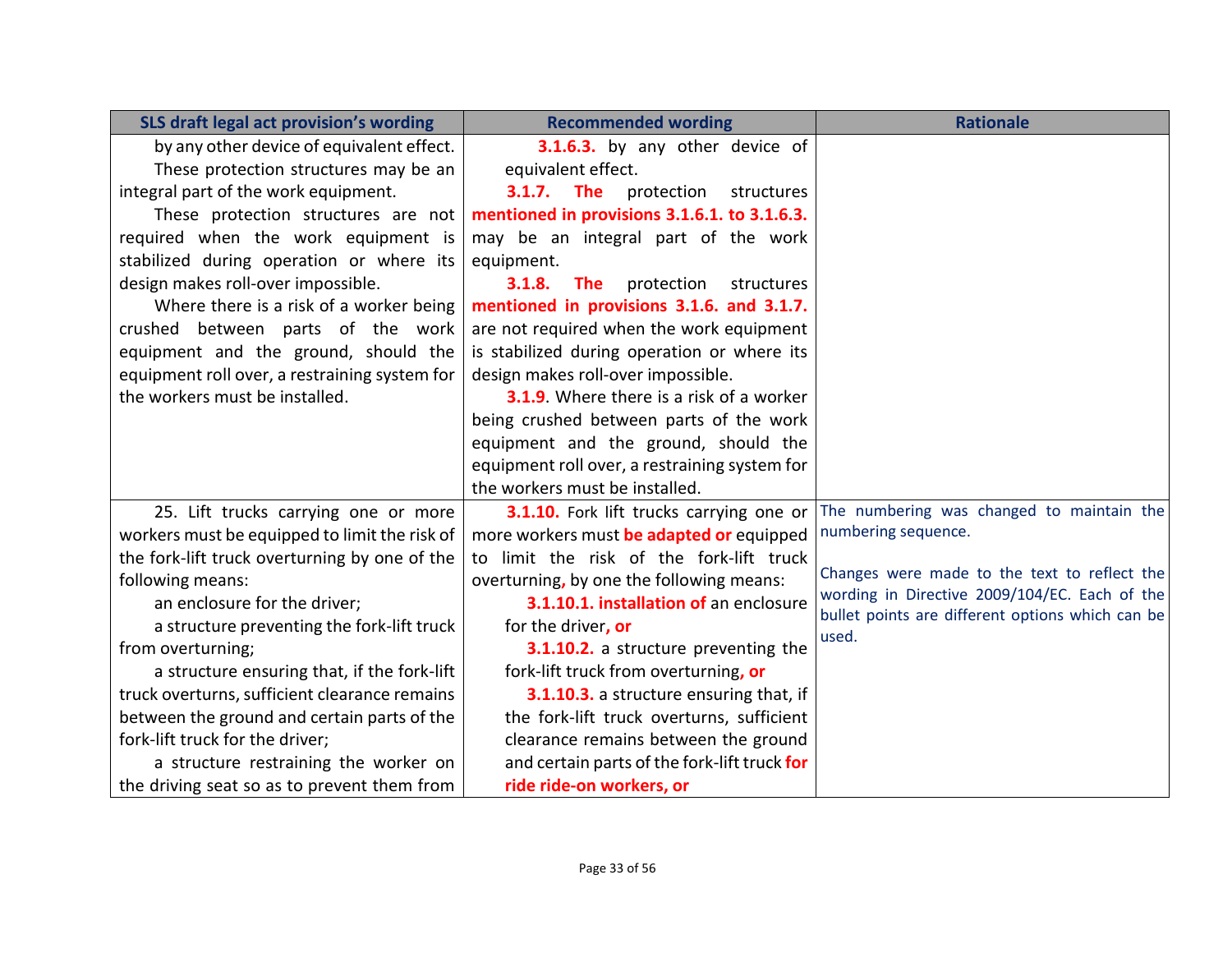| SLS draft legal act provision's wording        | <b>Recommended wording</b>                 | <b>Rationale</b>                                                                                        |
|------------------------------------------------|--------------------------------------------|---------------------------------------------------------------------------------------------------------|
| being crushed by parts of the fork-lift truck  | 3.1.10.4. a structure restraining the      |                                                                                                         |
| which overturns.                               | workers on the driving seat so as to       |                                                                                                         |
|                                                | prevent them from being crushed by         |                                                                                                         |
|                                                | parts of the fork-lift truck which         |                                                                                                         |
|                                                | overturns.                                 |                                                                                                         |
| 26. Self-propelled work equipment              | 3.1.11 Self-propelled work equipment       | The numbering was changed to maintain the                                                               |
| motion of which poses a risk for other         | which may, when in motion engender risks   | numbering sequence.                                                                                     |
| persons must fulfill the following conditions: | persons must fulfill the following<br>for  |                                                                                                         |
| 1) it must have facilities for preventing      | conditions:                                |                                                                                                         |
| unauthorized start-up;                         | 3.1.11.1. the equipment must have          | Changes were made to the text reflect the<br>wording<br>the<br>meaning<br>and<br><b>Directive</b><br>in |
| 2) it must have appropriate facilities for     | facilities for preventing unauthorized     | 2009/104/EC.                                                                                            |
| minimizing the consequences of a collision     | start-up;                                  |                                                                                                         |
| where there is more than one item of track-    | 3.1.11.2. it must have appropriate         |                                                                                                         |
| mounted work equipment in motion on the        | facilities for minimizing the consequences |                                                                                                         |
| same rail track at the same time;              | of a collision where there is more than    |                                                                                                         |
| 3) there must be a device for braking          | one item of track-mounted work             |                                                                                                         |
| and stopping the work equipment. If            | equipment in motion at the same time;      |                                                                                                         |
| necessary, emergency facilities must be        | 3.1.11.3. there must be a device for       |                                                                                                         |
| available for braking and stopping the         | braking and stopping equipment., Where     |                                                                                                         |
| equipment. In the event of failure of the      | safety constraints so require, emergency   |                                                                                                         |
| main engine operated by readily accessible     | facilities operated by readily accessible  |                                                                                                         |
| controls or automatically, emergency           | controls or automatic systems must be      |                                                                                                         |
| facilities must be available for braking and   | available for braking and stopping the     |                                                                                                         |
| stopping the equipment;                        | equipment, in the event of failure of the  |                                                                                                         |
| 4) where the driver's direct field of          | main facility;                             |                                                                                                         |
| vision is inadequate to ensure safety,         | 3.1.11.4. where the driver's direct field  |                                                                                                         |
| adequate auxiliary devices must be installed   | of vision is inadequate to ensure safety,  |                                                                                                         |
| to improve visibility;                         | adequate auxiliary devices must be         |                                                                                                         |
| 5) work equipment designed for use at          | installed to improve visibility;           |                                                                                                         |
| night or in dark places must be equipped       |                                            |                                                                                                         |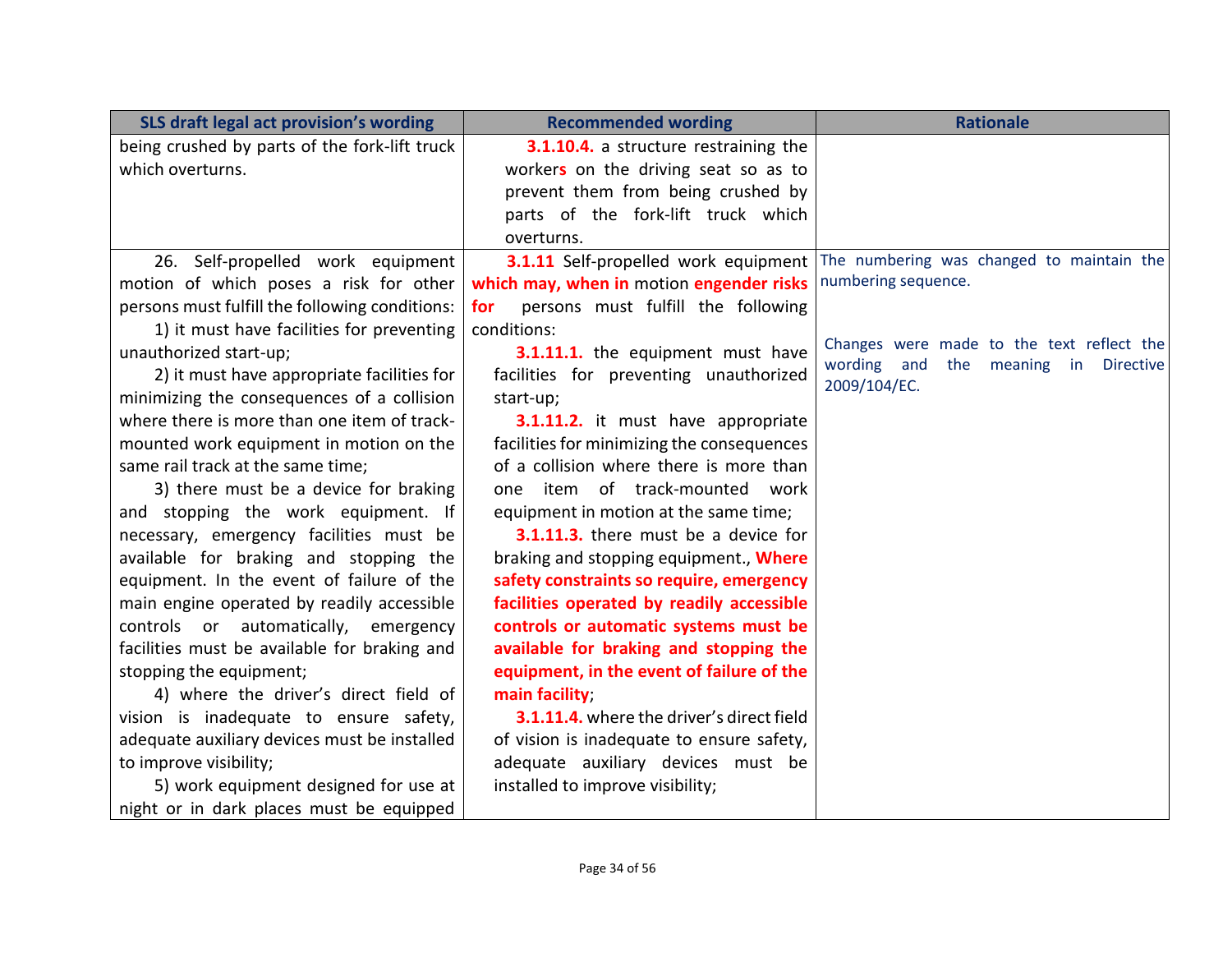| SLS draft legal act provision's wording          | <b>Recommended wording</b>                       | <b>Rationale</b>                                                             |
|--------------------------------------------------|--------------------------------------------------|------------------------------------------------------------------------------|
| with lighting appropriate to the work to be      | 3.1.11.5. work equipment designed                |                                                                              |
| carried out and must ensure sufficient safety    | for use at night or in dark places must be       |                                                                              |
| for workers;                                     | equipped with lighting appropriate to the        |                                                                              |
| 6) work equipment which constitutes a            | work to be carried out and must ensure           |                                                                              |
| fire hazard and can endanger workers must        | sufficient safety for workers;                   |                                                                              |
| be equipped with a sufficient number of          | 3.1.11.6. work equipment which                   |                                                                              |
| appropriate fire-fighting appliances where       | constitutes a fire hazard, either on its         |                                                                              |
| such appliances are not available sufficiently   | own or in respect of whatever it is              |                                                                              |
| nearby at the place of work equipment use;       | towing or carrying, and which can                |                                                                              |
| 7) remote-controlled work equipment              | endanger workers must be equipped with           |                                                                              |
| must stop automatically once it leaves the       | fire-fighting<br>appropriate<br>appliances       |                                                                              |
| control range;                                   | where such appliances are not available          |                                                                              |
| 8) remote-controlled work equipment              | sufficiently nearby at the place of use;         |                                                                              |
| which may in normal conditions engender a        | 3.1.11.7. remote-controlled<br>work              |                                                                              |
| crushing or impact hazard must have              | equipment must stop automatically once           |                                                                              |
| facilities to guard against this risk, unless    | it leaves the control range;                     |                                                                              |
| other appropriate devices are present to         | 3.1.11.8.<br>remote-controlled<br>work           |                                                                              |
| control the impact risk.                         | equipment which may in<br>normal                 |                                                                              |
|                                                  | conditions engender a crushing or impact         |                                                                              |
|                                                  | hazard must have facilities to guard             |                                                                              |
|                                                  | against this risk, unless other appropriate      |                                                                              |
|                                                  | devices are present to control the impact        |                                                                              |
|                                                  | risk.                                            |                                                                              |
| requirements for work<br>Minimum                 |                                                  | 3.2. Minimum requirements for work The numbering was changed to maintain the |
| equipment for lifting loads                      | equipment for lifting loads                      | numbering sequence.<br>Leave text as is as it reflects the wording in        |
| 27. When work equipment for lifting              | 3.2.1. When work equipment for lifting           | Directive 2009/104/EC.                                                       |
| loads is installed permanently, its strength     | loads is installed permanently, its strength     |                                                                              |
| and stability must be ensured, having regard,    | and stability must be ensured, having regard,    |                                                                              |
| in particular, to the loads to be lifted and the | in particular, to the loads to be lifted and the |                                                                              |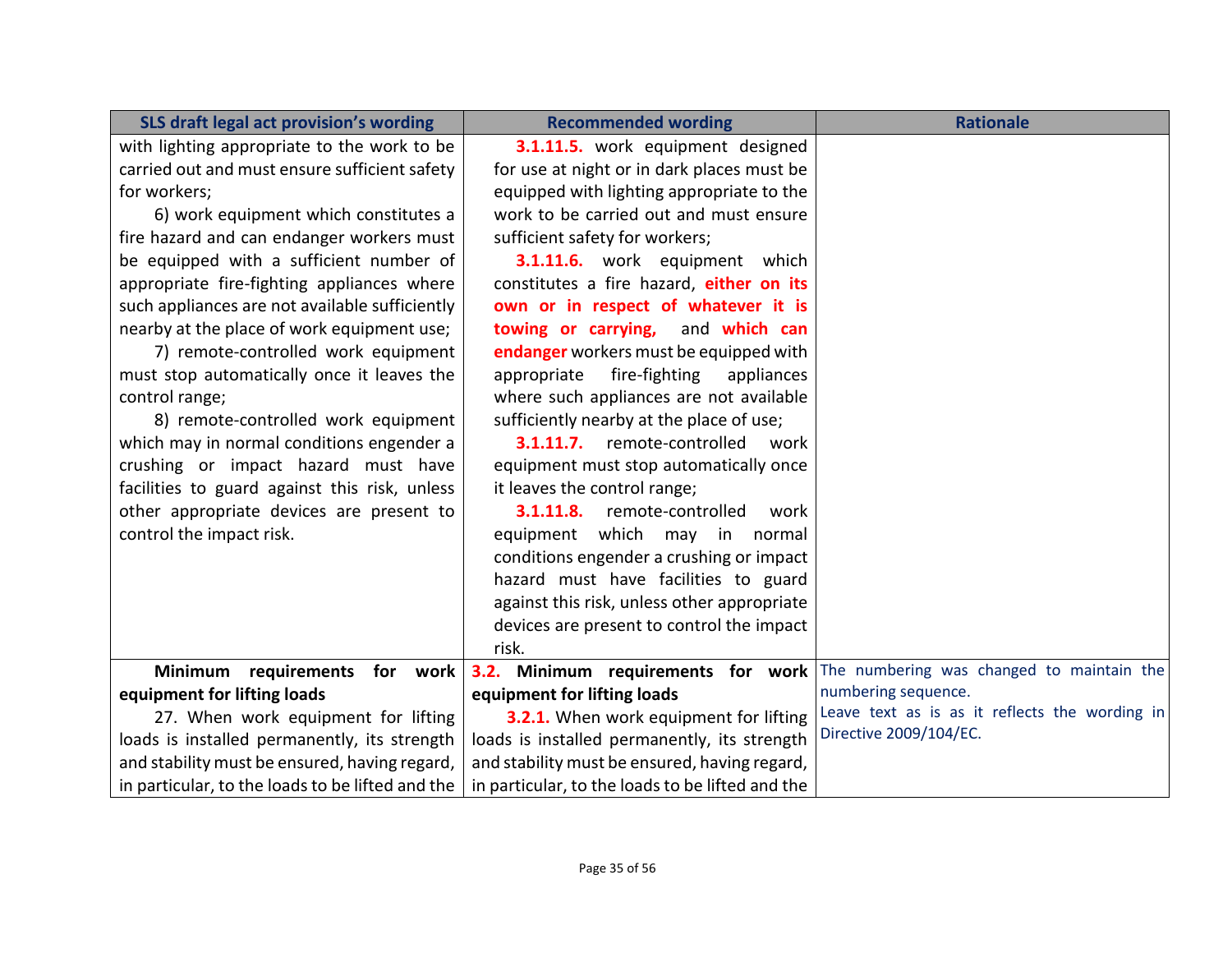| SLS draft legal act provision's wording        | <b>Recommended wording</b>                                              | <b>Rationale</b>                                 |
|------------------------------------------------|-------------------------------------------------------------------------|--------------------------------------------------|
| stress induced at the mounting or fixing       | stress induced at the mounting or fixing                                |                                                  |
| point of the structures.                       | point of the structures.                                                |                                                  |
| 28. Machinery for lifting loads must be        | 3.2.2. Machinery for lifting loads must                                 | The numbering was changed to maintain the        |
| clearly marked to indicate its nominal load,   | be clearly marked to indicate its nominal                               | numbering sequence.                              |
| and must where appropriate be fitted with a    | load, and must where appropriate be fitted                              |                                                  |
| load distribution plate giving the nominal     | with a load distribution plate giving the                               |                                                  |
| load for each configuration of the             | nominal load for each configuration of the                              |                                                  |
| equipment.                                     | machinery.                                                              | Minor changes are made to reflect the wording in |
| Accessories for lifting load must be           | 3.2.3. Accessories for lifting loads must                               | Directive 2009/104/EC.                           |
| marked in such a way that it is possible to    | be marked in such a way that it is possible to                          |                                                  |
| identify the key characteristics essential for | identify the key characteristics essential for                          |                                                  |
| their safe use.                                | their safe use.                                                         |                                                  |
| Work equipment which is not designed           | 3.2.4. Work equipment which is not                                      |                                                  |
| for lifting persons but which might be so      | designed for lifting persons but which might                            |                                                  |
| used in error must be appropriately marked     | be so used in error, must be appropriately                              |                                                  |
| to this effect.                                | and clearly marked to this effect.                                      |                                                  |
| 29.<br>Permanently<br>installed<br>work        | <b>3.2.5.</b> Permanently installed work To renumber the subparagraphs. |                                                  |
| equipment at operation areas must be           | equipment at operation areas must be                                    |                                                  |
| installed in such a way as to reduce the risk  | installed in such a way as to reduce the risk                           |                                                  |
| of the load:                                   | of the load:                                                            |                                                  |
| 1) striking workers;                           | 3.2.5.1. striking workers;                                              |                                                  |
| 2) unintentionally drifting dangerously        | 3.2.5.2.<br>unintentionally<br>drifting                                 |                                                  |
| or falling freely;                             | dangerously or falling freely;                                          |                                                  |
| 3) being released unintentionally.             | 3.2.5.3. being released unintentionally.                                |                                                  |
| 30. Work equipment for lifting or              | 3.2.6 Work equipment for lifting or                                     | To renumber the subparagraphs.                   |
| moving workers must be such as to:             | moving workers must be such as to:                                      |                                                  |
| 1) prevent a possible risk of the car          | 3.2.6.1. prevent the risk of the car                                    | Text changes are made to reflect the wording in  |
| falling by means of installing suitable        | falling, where one exists, by means of                                  | Directive 2009/104/EC.                           |
| devices.                                       | installing suitable devices;                                            |                                                  |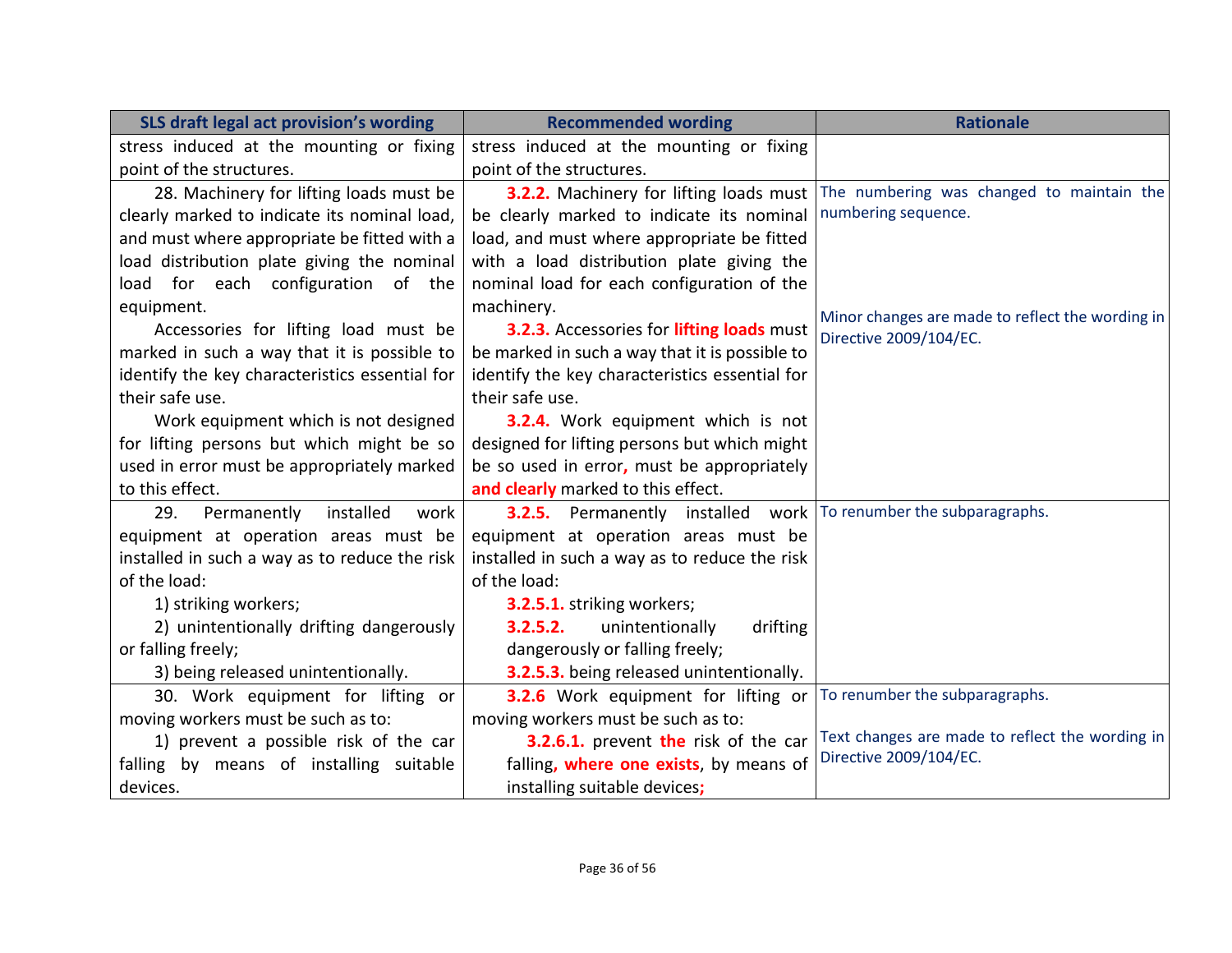| SLS draft legal act provision's wording                                         | <b>Recommended wording</b>                 | <b>Rationale</b>                                                                               |
|---------------------------------------------------------------------------------|--------------------------------------------|------------------------------------------------------------------------------------------------|
| 2) prevent a possible risk of a worker                                          | 3.2.6.2. prevent the risk of the user      |                                                                                                |
| falling from the car;                                                           | himself falling from the car, where one    |                                                                                                |
| 3) prevent the risk of the worker being                                         | exists;                                    |                                                                                                |
| crushed, trapped or struck, in particular                                       | 3.2.6.3. prevent the risk of the user      |                                                                                                |
| through inadvertent contact with an object;                                     | being crushed, trapped or struck, in       |                                                                                                |
| 4) ensure that persons trapped in the                                           | particular through inadvertent contact     |                                                                                                |
| car in the event of an incident are not                                         | with objects;                              |                                                                                                |
| exposed to danger and can be freed.                                             | 3.2.6.4. ensure that persons trapped       |                                                                                                |
| If such risks mentioned in para. 30.1                                           | in the car in the event of an incident are |                                                                                                |
| cannot be avoided, an enhanced safety                                           | not exposed to danger and can be freed.    |                                                                                                |
| coefficient suspension rope must be                                             | 3.2.6.5. If for reasons inherent in the    |                                                                                                |
| installed and checked every working day.                                        | site and in height differences, the risks  |                                                                                                |
|                                                                                 | mentioned in subparagraph 3.2.6.1. of      |                                                                                                |
|                                                                                 | this Annex cannot be avoided by any        |                                                                                                |
|                                                                                 | safety measures, an enhanced safety        |                                                                                                |
|                                                                                 | coefficient suspension rope must be        |                                                                                                |
|                                                                                 | installed and checked every working        |                                                                                                |
|                                                                                 | day.                                       |                                                                                                |
| <b>Annex II to the Minimum Requirements</b><br>Provisions concerning the use of | <b>Annex II</b>                            | Amended, in order to better clarify its meaning<br>and alignment with Annex II of EU Directive |
| work equipment                                                                  | <b>Minimum requirements for the</b>        | 2009/104/EC.                                                                                   |
| (according to para. 8)                                                          | use of work equipment                      | Also to renumber the<br>paragraphs<br>and                                                      |
|                                                                                 | [referred to in Article 4(3)]              | subparagraphs.                                                                                 |
| This Annex applies having regard to                                             | 1. General principle                       |                                                                                                |
| these Requirements and where the                                                | 1.1. The minimum requirements for          |                                                                                                |
| corresponding risk exists for the work                                          | the use of work equipment laid down in     |                                                                                                |
| equipment in question.                                                          | this Annex apply if the corresponding      |                                                                                                |
|                                                                                 | risk exists for the work equipment in      |                                                                                                |
|                                                                                 | question.                                  |                                                                                                |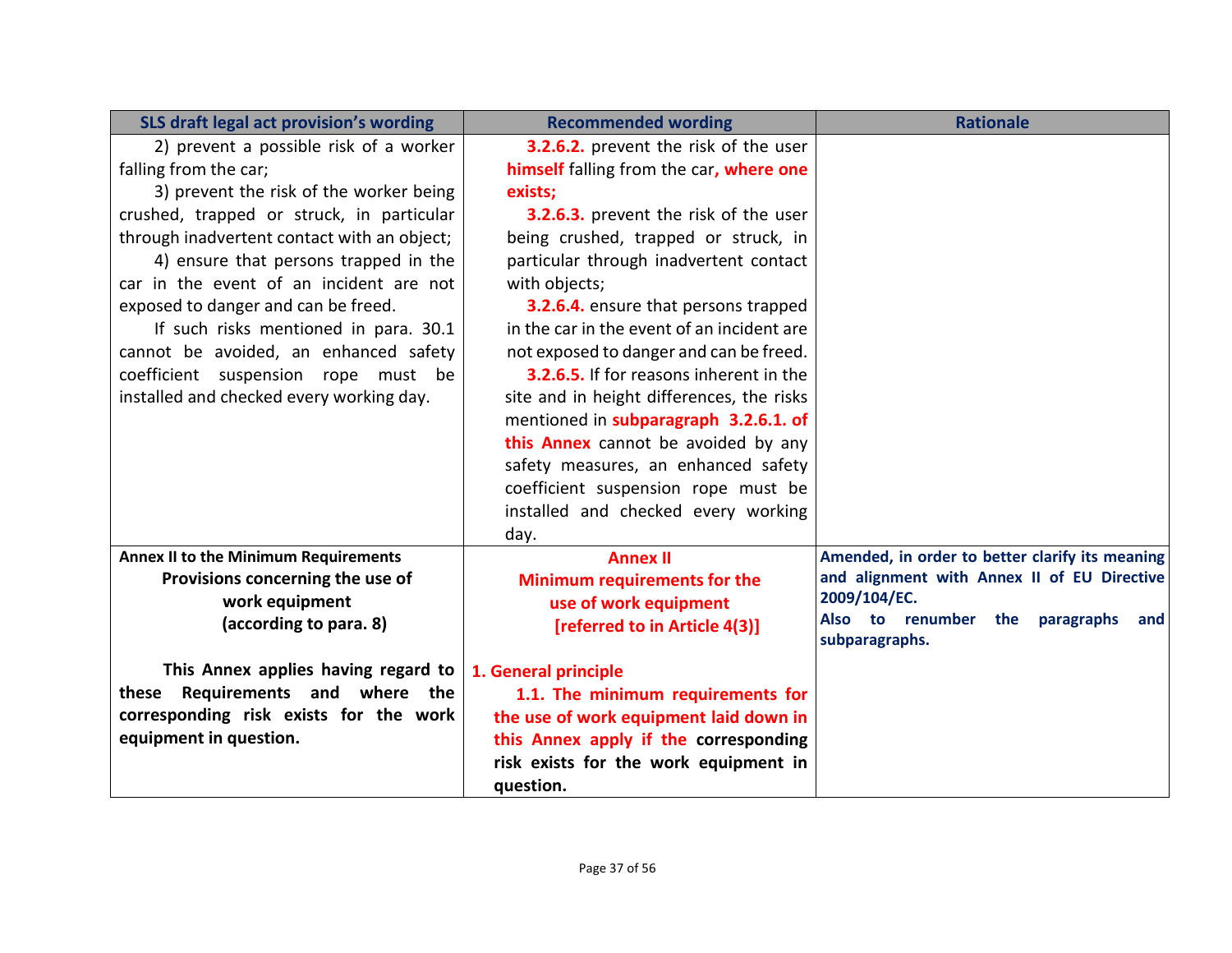| SLS draft legal act provision's wording       | <b>Recommended wording</b>                                           | <b>Rationale</b>                                  |
|-----------------------------------------------|----------------------------------------------------------------------|---------------------------------------------------|
| provisions for all work<br>General            | 2. General provisions for all work                                   | Amended, in order to ensure a logical, sequential |
| equipment                                     | equipment                                                            | and hierarchical numbering of the paragraphs      |
| 31. Work equipment must be installed,         | 2.1. Work equipment must be installed,                               | and subparagraphs.                                |
| located and used in such a way as to reduce   | located and used in such a way as to reduce                          | Text changes have been made to comply with the    |
| risks to operators and other workers, for     | risks to operators and other workers, for                            | wording in Annex II of Directive 2009/104/EC.     |
| example providing sufficient space between    | example by ensuring there is sufficient                              |                                                   |
| the moving parts of work equipment and        | space between the moving parts of work                               |                                                   |
| fixed or moving parts in its environment, and | equipment and fixed or moving parts in its                           |                                                   |
| safe supply and removal of all forms of       | environment, and all forms of energy and                             |                                                   |
| energy of substances used or produced.        | substances used or produced can be                                   |                                                   |
|                                               | supplied or removed in a safe manner.                                |                                                   |
| 32. Work equipment must be erected or         | 2.2. Work equipment must be erected   To renumber the subparagraphs. |                                                   |
| dismantled under safe conditions,<br>in       | or dismantled under safe conditions, in                              |                                                   |
| particular observing any instructions which   | particular observing any instructions which                          |                                                   |
| been furnished<br>have<br>by<br>may<br>the    | have<br>been furnished<br>by<br>may<br>the                           |                                                   |
| manufacturer.                                 | manufacturer.                                                        |                                                   |
| 33. Work equipment which may be               | 2.3. Work equipment which may be                                     |                                                   |
| struck by lightning while being used must be  | struck by lightning while being used must be                         |                                                   |
| protected by devices or appropriate means     | protected by devices or appropriate means                            |                                                   |
| to counter the effects of lightning.          | to counter the effects of lightning.                                 |                                                   |
| Provisions concerning the use of              | 3. Provisions concerning the use of mobile                           | To renumber the paragraph and subparagraph.       |
| mobile equipment, whether or not self-        | equipment, whether or not self-propelled                             | Text changes have been made to comply with the    |
| propelled                                     | 3.1. Self-propelled work equipment                                   | wording in Annex II of Directive 2009/104/EC.     |
| 34. Self-propelled work equipment             | must be driven only by workers who have                              |                                                   |
| must be driven only by workers who have       | been appropriately trained in the safe                               |                                                   |
| appropriately trained<br>and<br>been<br>are   | driving of such equipment.                                           |                                                   |
| authorized to drive such equipment.           |                                                                      |                                                   |
| 35. If self-propelled work equipment is       | 3.2. If self-propelled work equipment is                             | Text changes have been made to comply with the    |
| moving around within a work area, the         | moving around in a work area, appropriate                            | wording in Annex II of Directive 2009/104/EC.     |
|                                               | traffic rules must be drawn up and followed.                         | Also to renumber the subparagraph.                |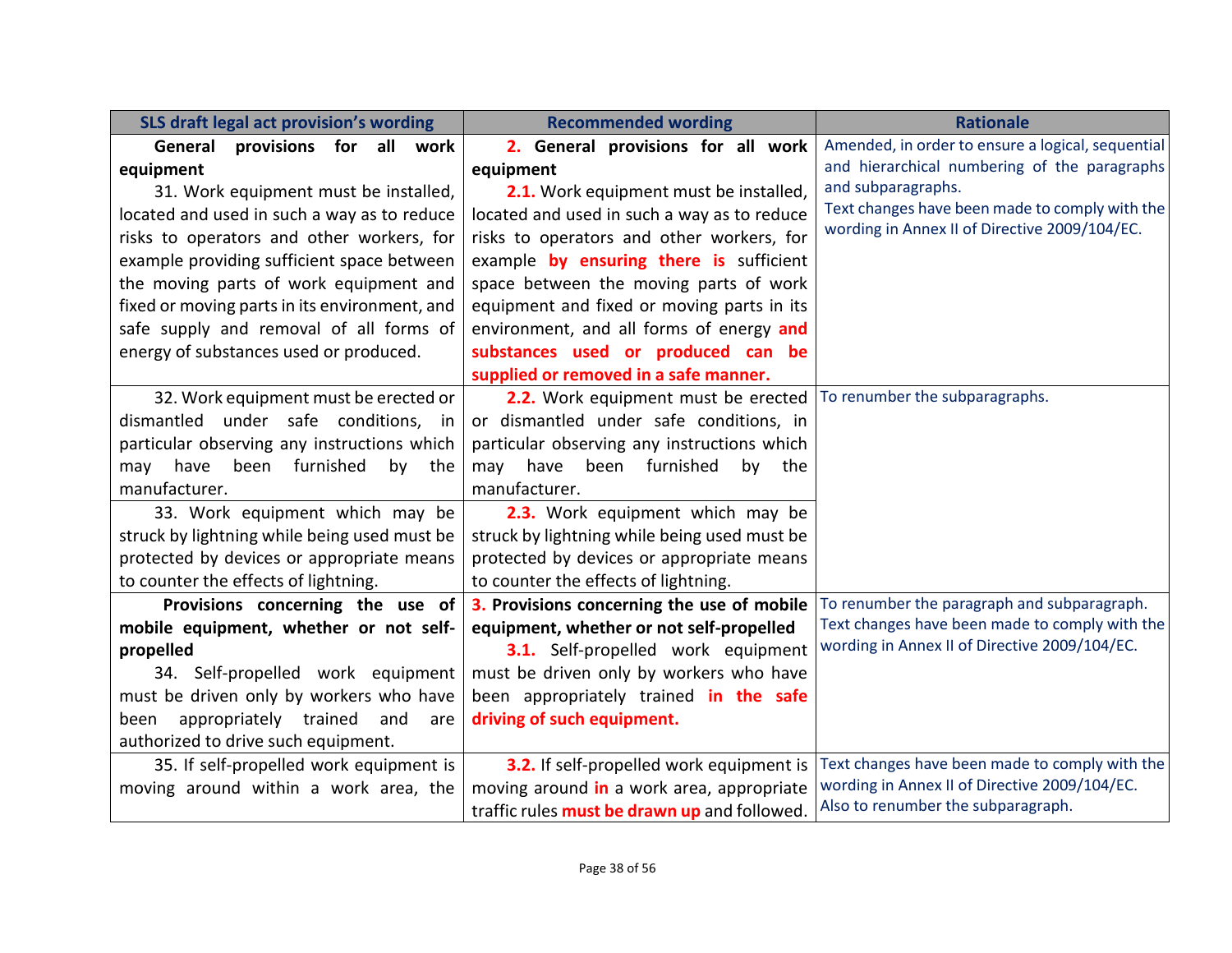| SLS draft legal act provision's wording        | <b>Recommended wording</b>                                          | <b>Rationale</b>                                |
|------------------------------------------------|---------------------------------------------------------------------|-------------------------------------------------|
| employer must draw up appropriate traffic      |                                                                     |                                                 |
| rules that must be followed.                   |                                                                     |                                                 |
| 36. Organizational measures must be            | 3.3. Organizational measures must be   To number the subparagraphs. |                                                 |
| taken to prevent workers on foot coming        | taken to prevent workers on foot coming                             |                                                 |
| within the area of operation of self-          | within the area of operation of self-                               |                                                 |
| propelled work equipment. If work can be       | propelled work equipment.                                           |                                                 |
| done properly only if workers on foot are      | 3.4. If work can be done properly only if                           |                                                 |
| present, appropriate measures must be          | workers on foot are present, appropriate                            |                                                 |
| taken to prevent them from being injured by    | measures must be taken to prevent them                              |                                                 |
| the equipment.                                 | from being injured by the equipment.                                |                                                 |
| 37. The transport of workers on                | <b>3.5.</b> The transport of workers on                             |                                                 |
| mechanically driven mobile work equipment      | mechanically driven mobile work equipment                           |                                                 |
| is authorized only where safe facilities are   | is authorized only where safe facilities are                        |                                                 |
| provided for that purpose. If work must be     | provided for that purpose. If work must be                          |                                                 |
| carried out during the journey, speeds must    | carried out during the journey, speeds must                         |                                                 |
| be adjusted as necessary.                      | be adjusted as necessary.                                           |                                                 |
| 38. Mobile work equipment with a               | 3.6. Mobile work equipment with a                                   | Text changes have been made to comply with the  |
| combustion engine may be used in work          | combustion engine may not be used in work                           | wording in Annex II of Directive 2009/104/EC.   |
| areas only if quantities of air sufficient to  | areas unless sufficient quantities of air                           | Also to number the subparagraph.                |
| avoid any risk to workers' safety, health and  | presenting no health and safety risk to                             |                                                 |
| life are present or provided.                  | workers can be guaranteed.                                          |                                                 |
| Provisions concerning the use of work          | 4. Provisions concerning the use of work                            | The heading 'General Considerations' has been   |
| equipment for lifting loads                    | equipment for lifting loads                                         | added and the numbering sequence has been       |
| 39. Work equipment which is mobile or          | <b>4.1. General Considerations</b>                                  | changed to follow that in Annex II of Directive |
| can be dismantled and which is designed for    | 4.1.1. Work equipment which is mobile                               | 2009/104/EC.                                    |
| lifting loads must be used in such a way as to | or can be dismantled and which is designed                          |                                                 |
| ensure the stability of the work equipment     | for lifting loads must be used in such a way                        | The text is as set out in Directive 2009/104/EC |
| during use under all foreseeable conditions,   | as to ensure the stability of the work                              |                                                 |
| taking into account the nature of the ground.  | equipment during use under all foreseeable                          |                                                 |
|                                                |                                                                     |                                                 |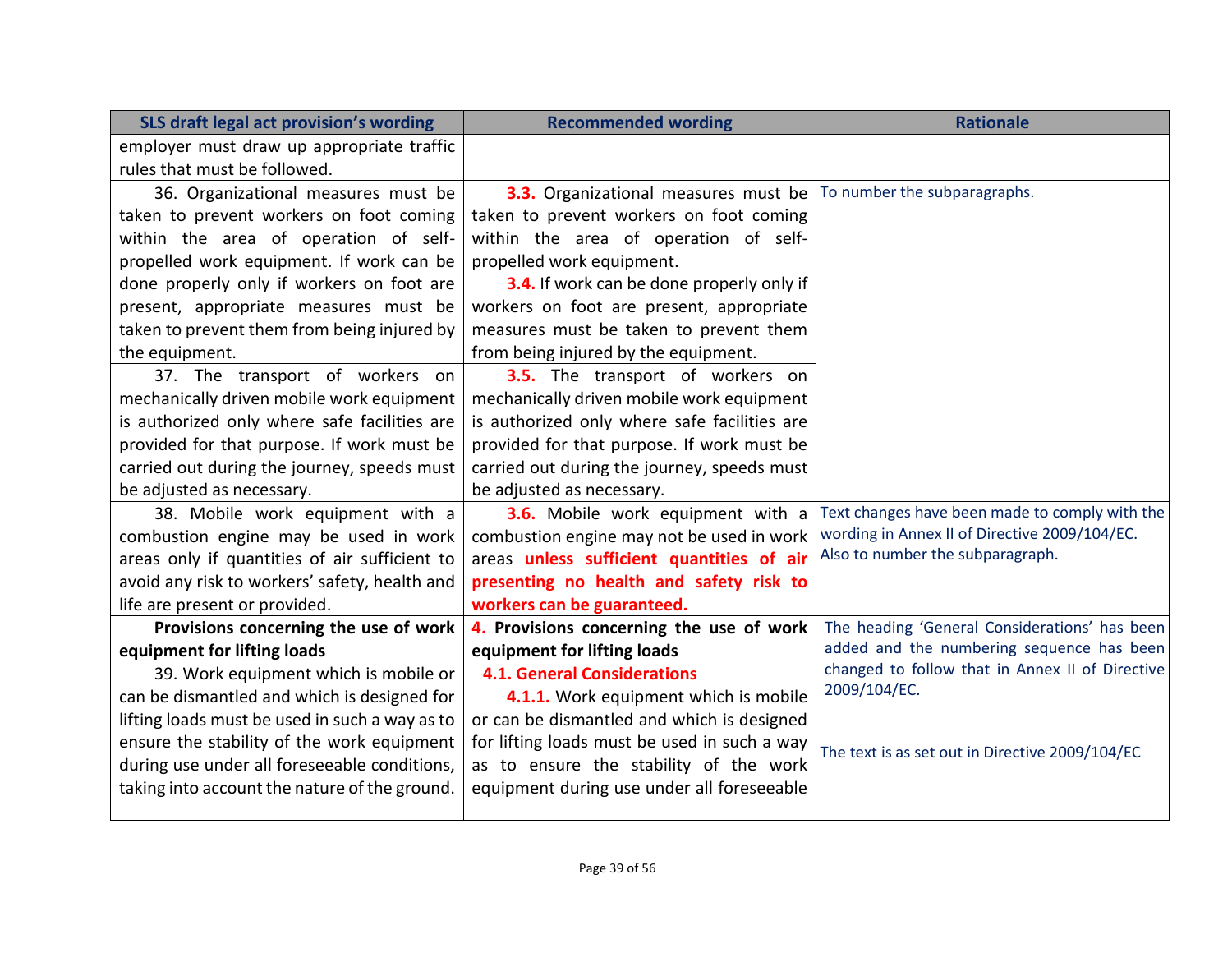| SLS draft legal act provision's wording      | <b>Recommended wording</b>                      | <b>Rationale</b>                                   |
|----------------------------------------------|-------------------------------------------------|----------------------------------------------------|
|                                              | conditions, taking into account the nature of   |                                                    |
|                                              | the ground.                                     |                                                    |
| 40. Persons may be lifted only by means      | 4.1.2. Persons may be lifted only by            | The numbering of subparagraphs has been            |
| of work equipment and accessories provided   | means of work equipment and accessories         | changed for clarity and to maintain the sequence.  |
| for that purpose.                            | provided for that purpose.                      |                                                    |
| Work<br>equipment which is<br>not            | 4.1.3. Without<br>prejudice<br>to<br>the        | Text changes have been made to comply with the     |
| specifically designed for the purpose of     | employers' non-transferable responsibility for  | wording in Annex II of Directive 2009/104/EC.      |
| lifting workers may be used for that purpose | ensuring the safety and health of workers in    | A specific reference must be made to the national  |
| only provided appropriate action has been    | every aspect related to the work, foreseen in   | legislation which gives effect to Article 5 of     |
| taken to ensure safety in accordance with    | Article 5 of the EU Directive 89/391/EEC and in | Framework Directive 89/391/EEC on the              |
| requirements of the legislation and          | the Law of Ukraine "On Occupational Safety      | employer's duty to ensure health and safety of his |
| appropriate supervision over the work is     | and Health of Workers" which transposes this    | employees.                                         |
| ensured.                                     | Directive, exceptionally, work equipment        |                                                    |
| While workers are on work equipment          | which is not specifically designed for the      |                                                    |
| designed for lifting loads, an operator      | purpose of lifting workers may be used for      |                                                    |
| (machine driver) must be at the control      | that purpose, provided that appropriate         |                                                    |
| position at all times. Persons being lifted  | action has been taken to ensure the health      |                                                    |
| reliable<br>of<br>have<br>must<br>means      | and safety of workers in accordance with        |                                                    |
| communication. In the event of danger,       | requirements of the above legislation and       |                                                    |
| there must be reliable means of evacuating   | appropriate supervision over the work is        |                                                    |
| them.                                        | provided.                                       |                                                    |
|                                              | 4.1.4. While workers are on work                |                                                    |
|                                              | equipment designed for lifting loads, the       |                                                    |
|                                              | control position must be manned at all          |                                                    |
|                                              | times. Persons being lifted must have           |                                                    |
|                                              | reliable means of communication. In the         |                                                    |
|                                              | event of danger, there must be reliable         |                                                    |
|                                              | means of evacuating them.                       |                                                    |
| 41. Measures must be taken to ensure         | 4.1.5. Measures must be taken to                | The text has been changed to better align with     |
| that workers are not present under           | ensure that workers are not present under       | the wording in Annex II of Directive 2009/104/EC.  |
|                                              | suspended loads, unless such presence is        |                                                    |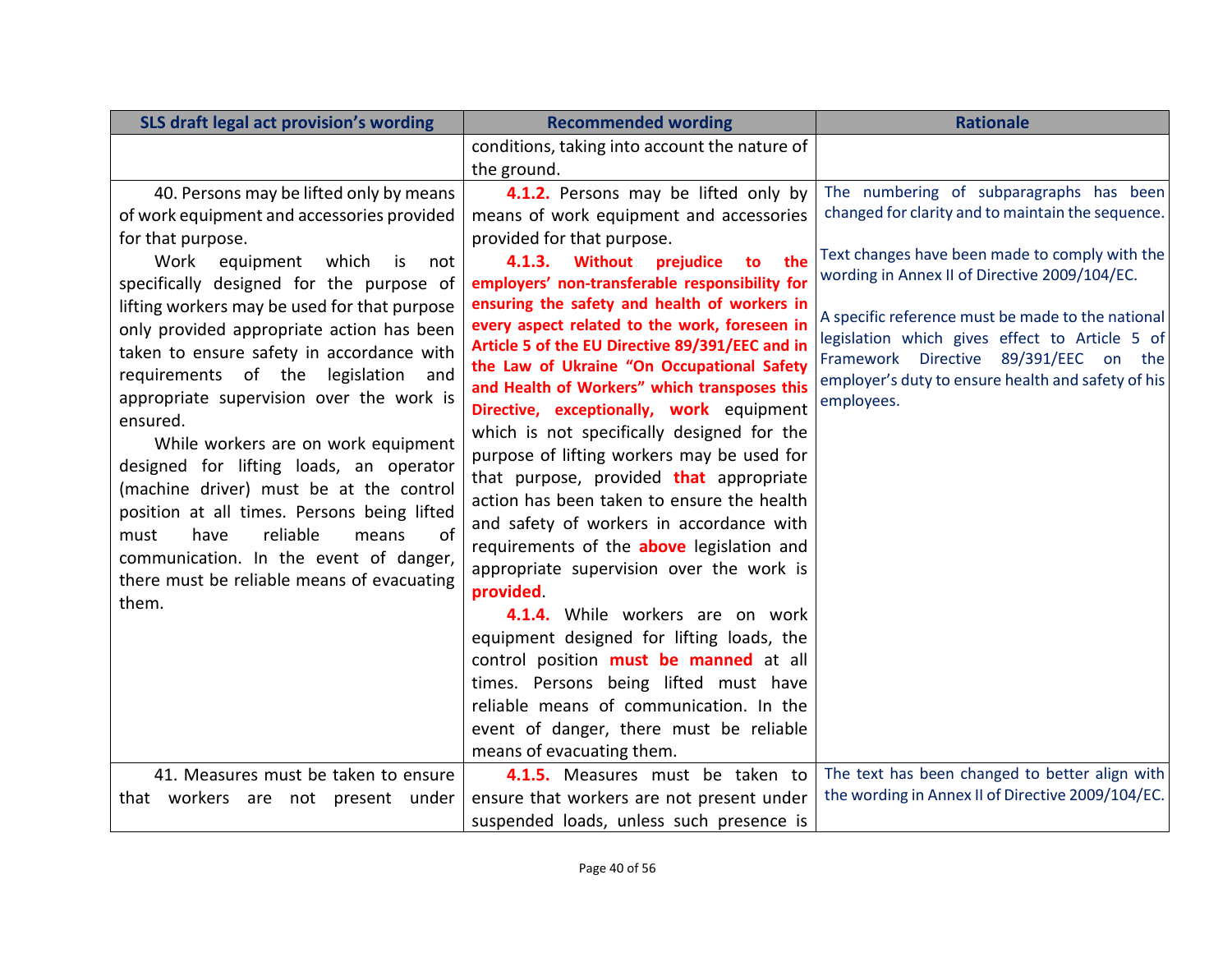| SLS draft legal act provision's wording      | <b>Recommended wording</b>                         | <b>Rationale</b>                                  |
|----------------------------------------------|----------------------------------------------------|---------------------------------------------------|
| suspended loads, unless such presence is     | required for the <b>effective</b> operation of the | The numbering was changed to maintain the         |
| required for the operation of the work.      | work.                                              | sequence.                                         |
| Loads may not be moved above                 | 4.1.6. Loads may not be moved above                | EC.                                               |
| workplaces<br>unprotected<br>occupied<br>bv  | workplaces usually occupied by workers.            |                                                   |
| workers.                                     | 4.1.7. Where the previous provision is             |                                                   |
| If work cannot be carried out properly       | not possible and the work cannot be carried        |                                                   |
| any other way, appropriate safety measures   | out properly any other way, appropriate            |                                                   |
| must be laid down and applied.               | safety measures must be laid down and              |                                                   |
|                                              | applied.                                           |                                                   |
| 42. Lifting accessories must be selected     | 4.1.8. Lifting accessories must<br>be              | Numbering revised.                                |
| according to the loads to be handled,        | selected according to the loads to be              |                                                   |
| gripping points, attachment tackle and       | handled, gripping points, attachment tackle        |                                                   |
| atmospheric conditions having regard to the  | and atmospheric conditions having regard to        |                                                   |
| mode and configuration of slinging.          | the mode and configuration of slinging.            |                                                   |
| Lifting accessory tackle must be clearly     | Lifting accessory tackle must be clearly           |                                                   |
| marked to ensure awareness of its            | marked to ensure awareness of its                  |                                                   |
| characteristics, where such tackle is not    | characteristics, where such tackle is not          |                                                   |
| dismantled after use.                        | dismantled after use.                              |                                                   |
| 43. Lifting accessories must be stored in    | 4.1.9. Lifting accessories must be stored          | The numbering sequence has been changed to        |
| a way that ensures that they will not be     | in a way that ensures that they will not be        | follow that in Annex II of Directive 2009/104/EC. |
| damaged or degraded.                         | damaged or degraded.                               |                                                   |
| Work equipment for lifting non-              | 4.2. Work equipment for lifting non-               | The numbering has been changed to update the      |
| guided loads                                 | guided loads                                       | sequence.                                         |
| 44. When two or more items of work           | 4.2.1. When two or more items of work              | Text changes have been made to comply with the    |
| equipment intended for lifting non-guided    | equipment used for lifting non-guided loads        | wording in Annex II of Directive 2009/104/EC.     |
| loads are installed or erected on a site in  | are installed or erected on a site in such a       |                                                   |
| such a way that their working areas overlap, | way that their working <b>radii</b> overlap,       |                                                   |
| appropriate measures must be taken to        | appropriate measures must be taken to              |                                                   |
| avoid collision between loads or the work    | avoid collision between loads or the work          |                                                   |
| equipment parts.                             | equipment parts.                                   |                                                   |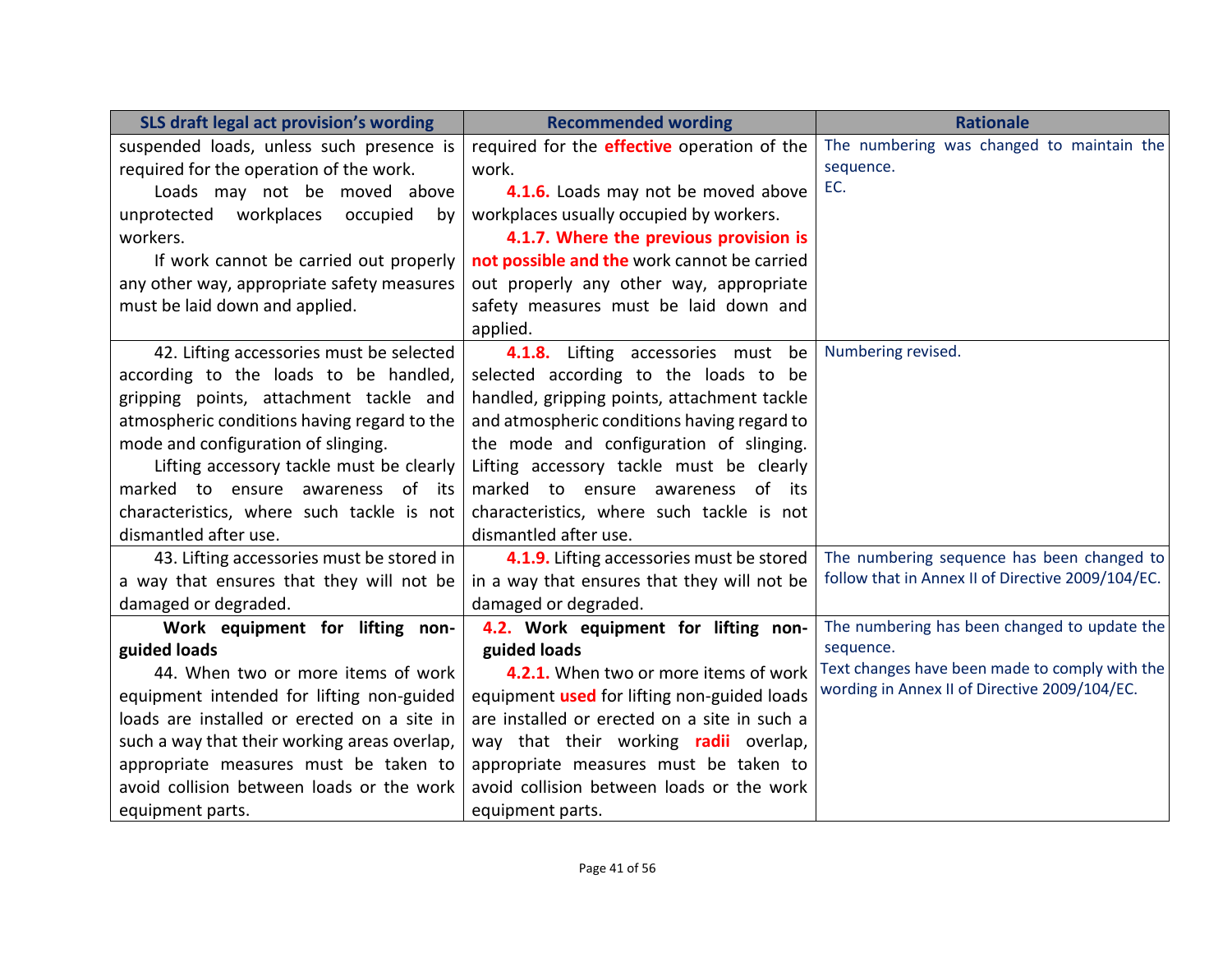| SLS draft legal act provision's wording      | <b>Recommended wording</b>                    | <b>Rationale</b>                                                                |
|----------------------------------------------|-----------------------------------------------|---------------------------------------------------------------------------------|
| 45. When using mobile work equipment         | 4.2.2. When using mobile<br>work              | The numbering has been changed to update the                                    |
| for lifting non-guided loads, measures must  | equipment for lifting non-guided loads,       | sequence.                                                                       |
| be taken to prevent the equipment from       | measures must be taken to prevent the         | Text changes have been made which in order to                                   |
| wobbling, overturning or, as the case may    | equipment from tilting, overturning or, as    | incorporate the best practices. The 'Recording of                               |
| be, moving or slipping. Checks must be       | the case may be, moving or slipping. Checks   | results', if done, will ensure the checks are being<br>carried out as required. |
| carried out to ensure that these measures    | must be carried out to ensure that these      |                                                                                 |
| are executed properly.                       | measures are executed properly and their      |                                                                                 |
|                                              | results recorded.                             |                                                                                 |
| 46. If the operator of work equipment        | 4.2.3 If the operator of work equipment       | Text changes have been made to comply with the                                  |
| designed for lifting non-guided loads cannot | designed for lifting non-guided loads cannot  | wording in Annex II of Directive 2009/104/EC.                                   |
| observe the full path of the load either     | observe the full path of the load either      | The numbering was also revised.                                                 |
| directly or by means of auxiliary equipment  | directly or by means of auxiliary equipment   |                                                                                 |
| providing the necessary information, a       | providing the necessary information, a        |                                                                                 |
| competent<br>must<br>be<br>person<br>in      | competent<br>be<br>person<br>must<br>in       |                                                                                 |
| communication with the operator (a flag      | communication with the operator to guide      |                                                                                 |
| person) to guide their actions, and          | him, and organizational measures must be      |                                                                                 |
| organizational measures must be taken to     | taken to prevent collisions of the load which |                                                                                 |
| prevent collisions of the load which could   | could endanger workers.                       |                                                                                 |
| endanger workers.                            |                                               |                                                                                 |
| 47. Work must be organized in such a         | 4.2.4 Work must be organized in such a        | To better align with Annex II of Directive                                      |
| way that, when a worker is attaching         | way that, when a worker is attaching or       | 2009/104/EC and to renumber the subparagraph.                                   |
| (slinging) or detaching a load by hand, the  | detaching a load by hand, it can be done      |                                                                                 |
| worker retains direct or indirect control of | safely, namely through the worker retaining   |                                                                                 |
| the work equipment.                          | direct or indirect control of the work        |                                                                                 |
|                                              | equipment.                                    |                                                                                 |
| 48. All load lifting operations must be      | 4.2.5. All load lifting operations must be    |                                                                                 |
| properly planned and supervised in such a    | properly planned, appropriately supervised    |                                                                                 |
| way as to protect the safety of workers.     | and carried out in such a way as to protect   |                                                                                 |
| If a load has to be lifted simultaneously    | the safety of workers.                        |                                                                                 |
| by two or more items of work equipment       |                                               |                                                                                 |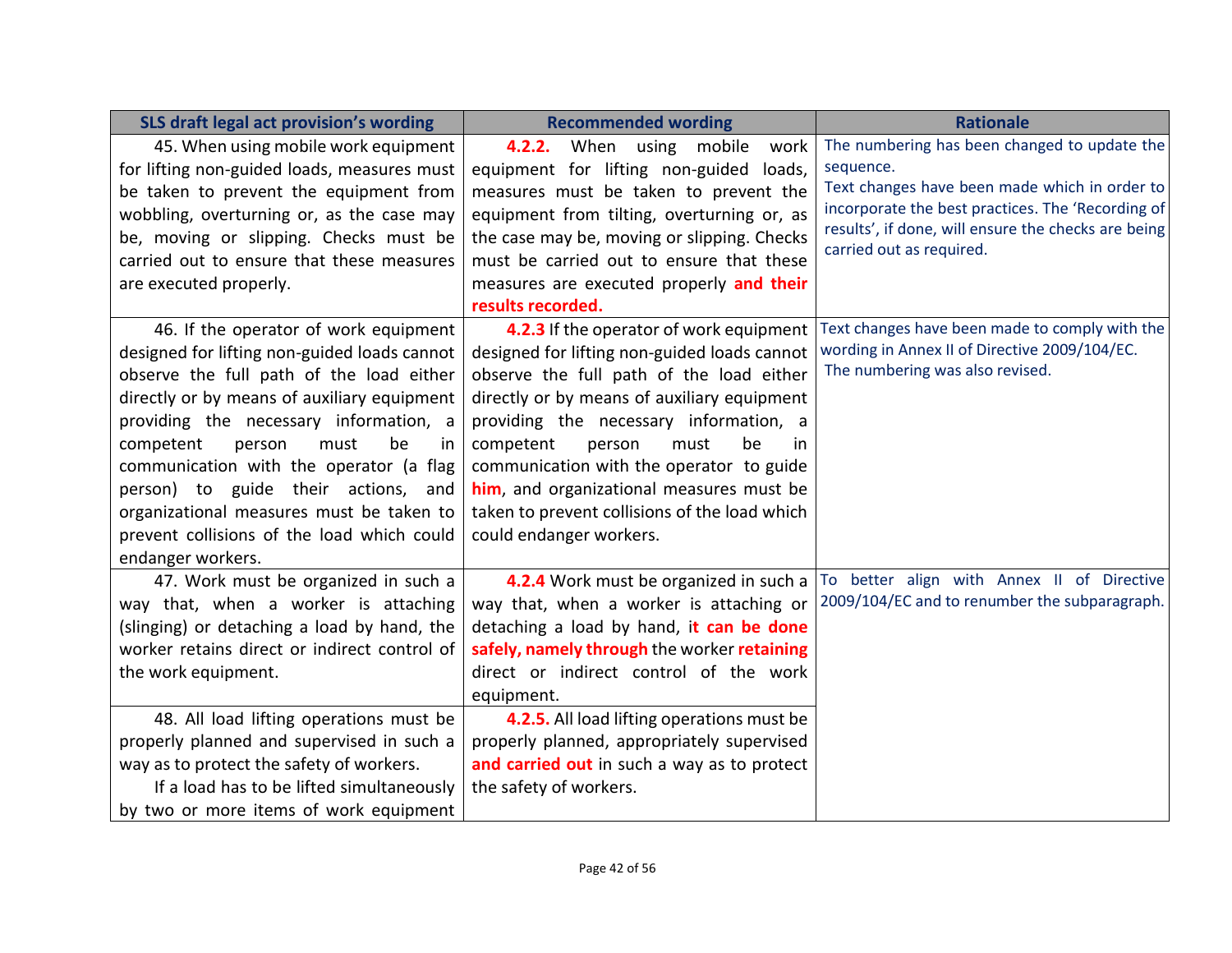| SLS draft legal act provision's wording        | <b>Recommended wording</b>                                        | <b>Rationale</b>                                                                                |
|------------------------------------------------|-------------------------------------------------------------------|-------------------------------------------------------------------------------------------------|
| designed for lifting non-guided loads, a       | 4.2.6. If a load has to be lifted                                 |                                                                                                 |
| relevant procedure (work order project)        | simultaneously by two or more items of                            |                                                                                                 |
| must be established and applied to ensure      | work equipment designed for lifting non-                          |                                                                                                 |
| good coordination on the part of the           | guided loads, a procedure<br>must be                              |                                                                                                 |
| operators.                                     | established and applied to ensure good                            |                                                                                                 |
|                                                | coordination on the part of the operators.                        |                                                                                                 |
| 49. If work equipment designed for             | 4.2.7. If work equipment designed for  To renumber subparagraphs. |                                                                                                 |
| lifting non-guided loads cannot maintain its   | lifting non-guided loads cannot maintain its                      |                                                                                                 |
| hold on the load in the event of a complete    | hold on the load in the event of a complete                       |                                                                                                 |
| or partial power failure, appropriate          | or partial power failure, appropriate                             |                                                                                                 |
| measures must be taken to avoid exposing       | measures must be taken to avoid exposing                          |                                                                                                 |
| workers to any resultant risks.                | workers to any resultant risks.                                   |                                                                                                 |
| Suspended loads must not be left               | 4.2.8. Suspended loads must not be left                           |                                                                                                 |
| unsupervised unless access to the danger       | unsupervised unless access to the danger                          |                                                                                                 |
| zone is prevented and the load is safely held. | zone is prevented and the load has been                           |                                                                                                 |
|                                                | safely suspended and is safely held.                              |                                                                                                 |
| 50. Open-air use of work equipment for         | 4.2.9. Open-air use of work equipment                             | The numbering sequence has been changed to                                                      |
| lifting non-guided loads must be halted        | designed for lifting non-guided loads must                        | follow that in Annex II of Directive 2009/104/EC.                                               |
| when meteorological conditions deteriorate     | be halted when meteorological conditions                          |                                                                                                 |
| to the point of jeopardizing the safe use of   | deteriorate to the point of jeopardizing the                      | Text changes have been made to comply with the<br>wording in Annex II of Directive 2009/104/EC. |
| the equipment and exposing workers to          | safe use of the equipment and exposing                            |                                                                                                 |
| greater risks. Adequate protection measures    | workers to risks. Adequate protection                             |                                                                                                 |
| to prevent work equipment turning over         | measures, in particular measures to avoid                         |                                                                                                 |
| must be taken to avoid any risks to workers.   | work equipment turning over, must be taken                        |                                                                                                 |
|                                                | to avoid any risks to workers.                                    |                                                                                                 |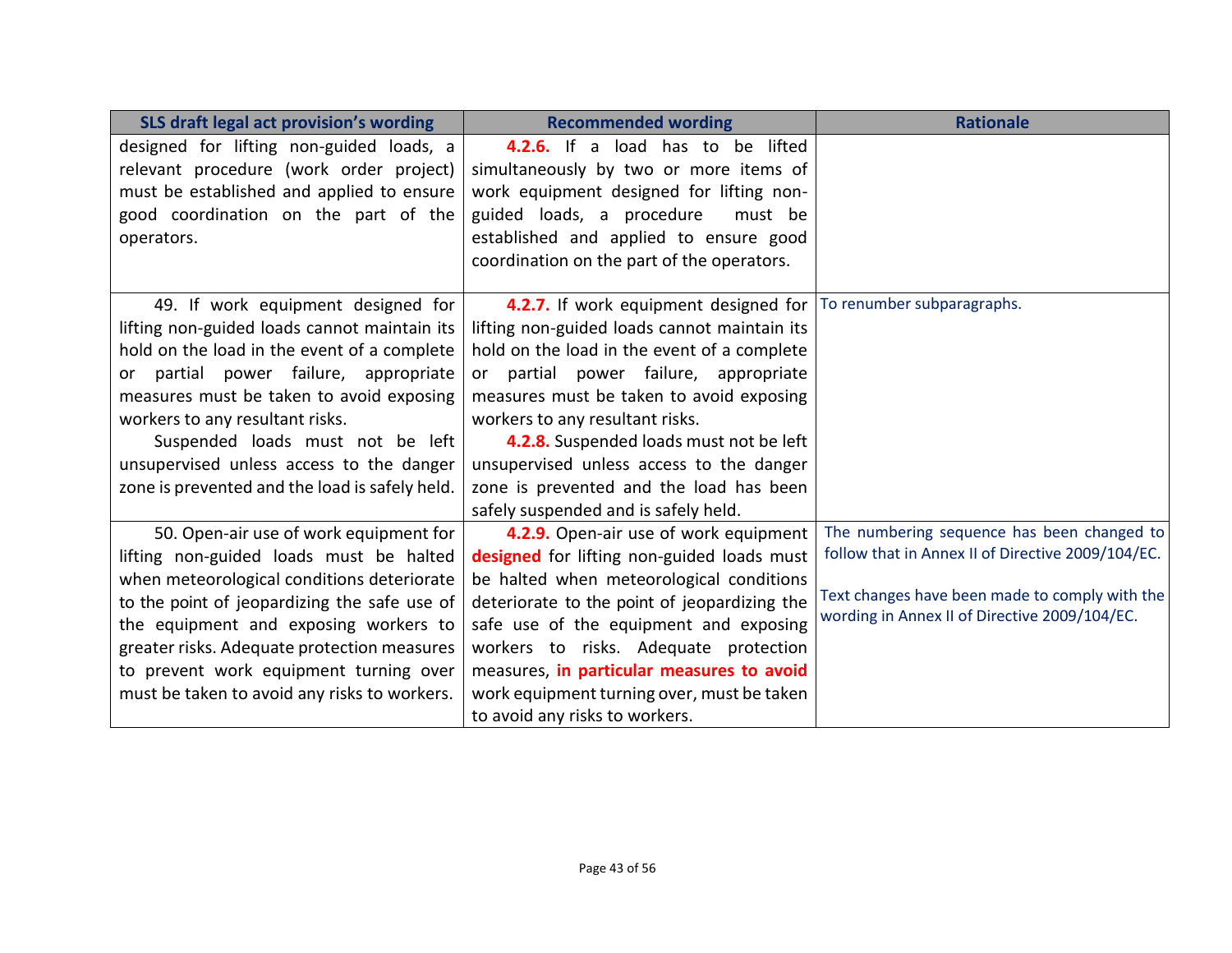**Provisions concerning the use of work equipment provided for temporary work at a height**

51. Work equipment for temporary work at a height must comply with the requirements of the technical documents concerning operation of such work equipment.

52. If temporary work at a height cannot be carried out safely and under appropriate ergonomic conditions from a suitable surface, the work equipment most suitable to ensure and maintain safe working conditions must be selected.

Collective protection measures must be given priority over personal protection measures.

The dimensions of the work equipment must be appropriate to the nature of the work to be performed and to the foreseeable stresses, and must allow passage without danger.

The most appropriate means of access to temporary workplaces at a height must be selected according to the frequency of passage, the height to be reached, and the duration of use.

The choice made must permit evacuation in the event of danger. Passage in either direction between a means of access and platforms, decks or gangways must not give rise to any risk of falling.

**5. Provisions concerning the use of work equipment provided for temporary work at a height**

**5.1. General Provisions**

**5.1.1. If, pursuant Article 25 of Law of Ukraine "On Occupational Safety and Health of Workers" which transposes Article 6 of the EU OSH Framework Directive 89/391/EEC and Article 3 of this Decree,** temporary work at a height cannot be carried out safely and under appropriate ergonomic conditions from a suitable surface, the work equipment most suitable to ensure and maintain safe working conditions must be selected. Collective protection measures must be given priority over personal protection measures. The dimensions of the work equipment must be appropriate to the nature of the work to be performed and to the foreseeable stresses, and must allow passage without danger.

**5.1.2.** The most appropriate means of access to temporary workplaces at a height must be selected according to the frequency of passage, the height to be reached, and the duration of use.

**5.1.3.** The **selected means of access to temporary workplaces at a height, mentioned in the previous provision,** must permit evacuation in the event of imminent danger.

Text has been changed to better align with the wording in Annex II of Directive 2009/104/EC, by referring to the national legislation that implements Article 6 of EU OSH Framework Directive 89/391/EEC on the general obligations of employers, including the implementation of the necessary OSH measures in accordance with the General Principals of Prevention.

Directive paragraphs were also disaggregated, in order to improve clarity.

Paragraphs and subparagraphs were also numbered / renumbered, for clarity and to facilitate their use and understanding.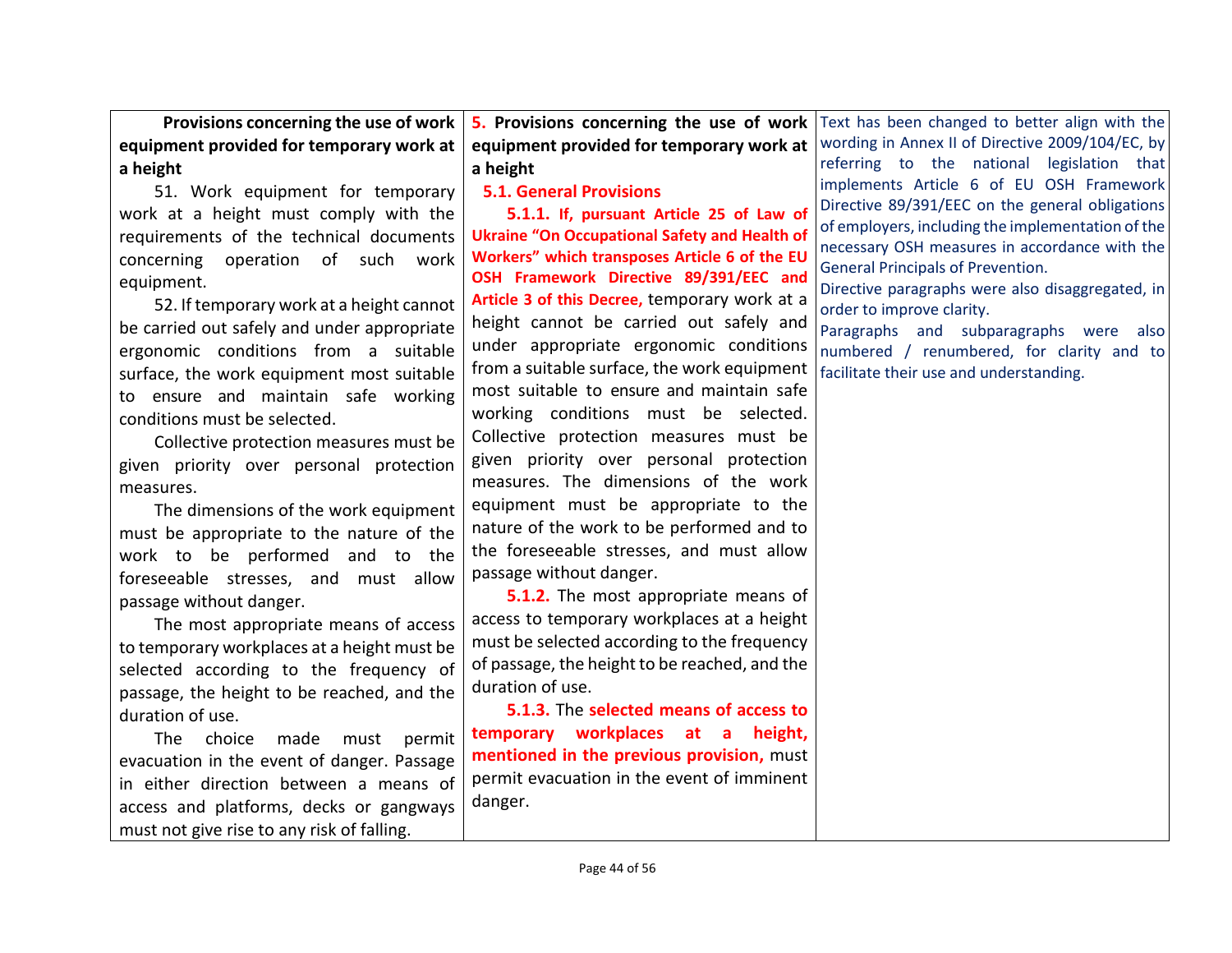|                                                | 5.1.4. Passage in either direction             |                                                     |
|------------------------------------------------|------------------------------------------------|-----------------------------------------------------|
|                                                | between a means of access and platforms,       |                                                     |
|                                                | decks or gangways must not give rise to any    |                                                     |
|                                                | risk of falling.                               |                                                     |
| 53. Ladders may be used as work                | 5.1.5. Ladders may be used as work             | To number / renumber the subparagraphs and to       |
|                                                |                                                | bring their wording and sense closer to that of     |
| stations for work at a height according to     | stations for work at a height only under       | Annex II of Directive 2009/104/EC.                  |
| requirements in para. 52 only if the use of    | circumstances in which, given<br>the           |                                                     |
| other, safer work equipment is not justified   | requirements of subparagraph 5.1.1., the       |                                                     |
| because of low risk, short duration of use, or | use of other, safer work equipment is not      |                                                     |
| existing features on site that the employer    | justified because of the low level of risk and |                                                     |
| cannot alter.                                  | by reason of either the short duration of      |                                                     |
|                                                | use, or existing features on site that the     |                                                     |
|                                                | employer cannot alter.                         |                                                     |
| 54. Rope access techniques may be              | 5.1.6. Rope access and positioning             |                                                     |
| used only under circumstances where the        | techniques may be used only under              |                                                     |
| risk assessment indicates that the work can    | circumstances where the risk assessment        |                                                     |
| be performed safely.                           | indicates that the work can be performed       |                                                     |
| Taking into account of risk, duration of       | safely and where the use of other, safer       |                                                     |
| work and ergonomic constraints, provision      | equipment is not justified.                    |                                                     |
| must be made for a seat with appropriate       | 5.1.7. In the cases foreseen in the            |                                                     |
| accessories.                                   | previous subparagraph, taking the risk         |                                                     |
|                                                | assessment into account and depending in       |                                                     |
|                                                | particular on the duration of work and         |                                                     |
|                                                | ergonomic constraints, provision must be       |                                                     |
|                                                | made for a seat with<br>appropriate            |                                                     |
|                                                | accessories.                                   |                                                     |
| 55. Depending on the type of work              | 5.1.8. Depending on the type of work           | To number / renumber the subparagraphs, to          |
| equipment selected pursuant to paras 52        | equipment selected pursuant subparagraph       | disaggregate provisions so as to improve clarity    |
| and 53 of the Requirements, appropriate        | 5.1.:                                          | and to bring their wording and sense closer to that |
| measures for minimizing the risks to workers   | 5.1.8.1. the appropriate measures for          | of Annex II of Directive 2009/104/EC.               |
|                                                | minimizing the risks to workers inherent       |                                                     |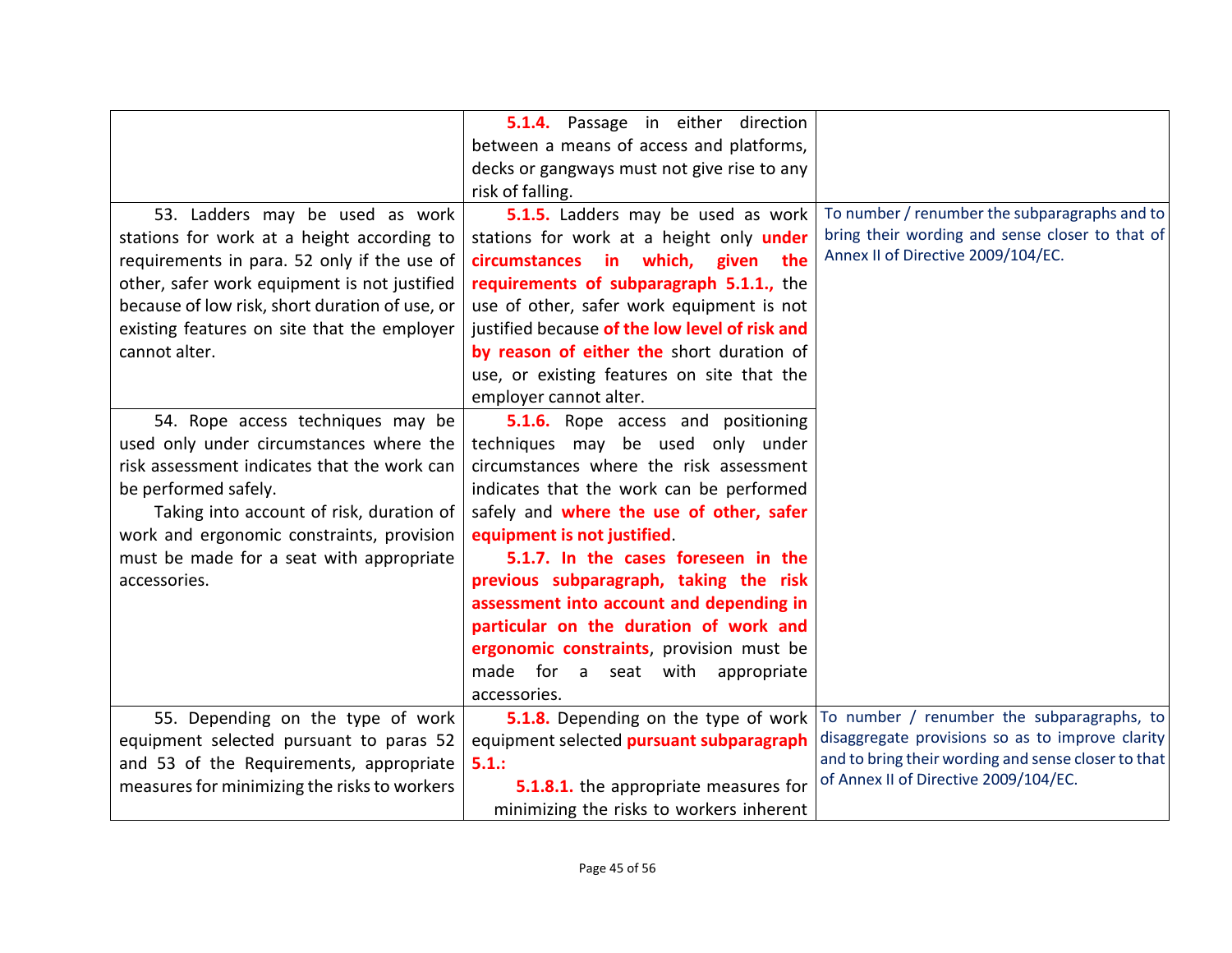| inherent in that type of equipment must be<br>determined.<br>56. If necessary, safeguards to prevent<br>falls must be installed, being of suitable<br>configuration and sufficient strength to<br>prevent or arrest falls from a height and<br>eliminate likelihood of injury to workers.<br>Collective safeguards to prevent falls may be<br>interrupted only at points of ladder or<br>stairway access. | in that type of equipment must be<br>determined;<br>5.1.8.2. If necessary, provision must<br>be made for the installation of<br>safeguards to prevent falls.<br>5.1.8.3. The safeguards to prevent<br>mentioned in the previous<br>falls<br>subparagraph:<br>5.1.8.3.1. Must be of suitable<br>configuration and sufficient strength<br>to prevent or arrest falls from a height<br>and, as far as possible, to preclude<br>injury to workers;<br>5.1.8.3.2. May be interrupted only      |                                                                                                                   |
|-----------------------------------------------------------------------------------------------------------------------------------------------------------------------------------------------------------------------------------------------------------------------------------------------------------------------------------------------------------------------------------------------------------|-------------------------------------------------------------------------------------------------------------------------------------------------------------------------------------------------------------------------------------------------------------------------------------------------------------------------------------------------------------------------------------------------------------------------------------------------------------------------------------------|-------------------------------------------------------------------------------------------------------------------|
|                                                                                                                                                                                                                                                                                                                                                                                                           | at points of ladder or stairway access.                                                                                                                                                                                                                                                                                                                                                                                                                                                   |                                                                                                                   |
| 57. When the performance of a<br>particular task requires the temporary<br>removal of a collective safeguard designed<br>to prevent falls, effective equivalent safety<br>measures must be determined. Once the<br>work has been finished or temporarily<br>suspended, the collective safeguards to<br>prevent falls must be reused.                                                                      | 5.1.9. When the performance of a<br>particular task requires the temporary<br>removal of a collective safeguard designed<br>to prevent falls:<br>5.1.9.1. Effective compensatory safety<br>measures must be determined;<br>5.1.9.2. The task may not be performed<br>until such measures have been taken;<br>5.1.9.3. Once the particular task has<br>finished, either definitely<br>been<br><b>or</b><br>temporarily, the collective safeguards to<br>prevent falls must be reinstalled. |                                                                                                                   |
| 58. Temporary work at a height may be<br>carried out only when the weather<br>conditions do not jeopardize the safety,<br>health, and life of workers.                                                                                                                                                                                                                                                    | 5.1.10. Temporary work at a height may<br>be carried out only when the weather<br>conditions do not jeopardize the safety and<br>health of workers.                                                                                                                                                                                                                                                                                                                                       | To renumber the subparagraphs and to bring its<br>wording closer to that of Annex II of Directive<br>2009/104/EC. |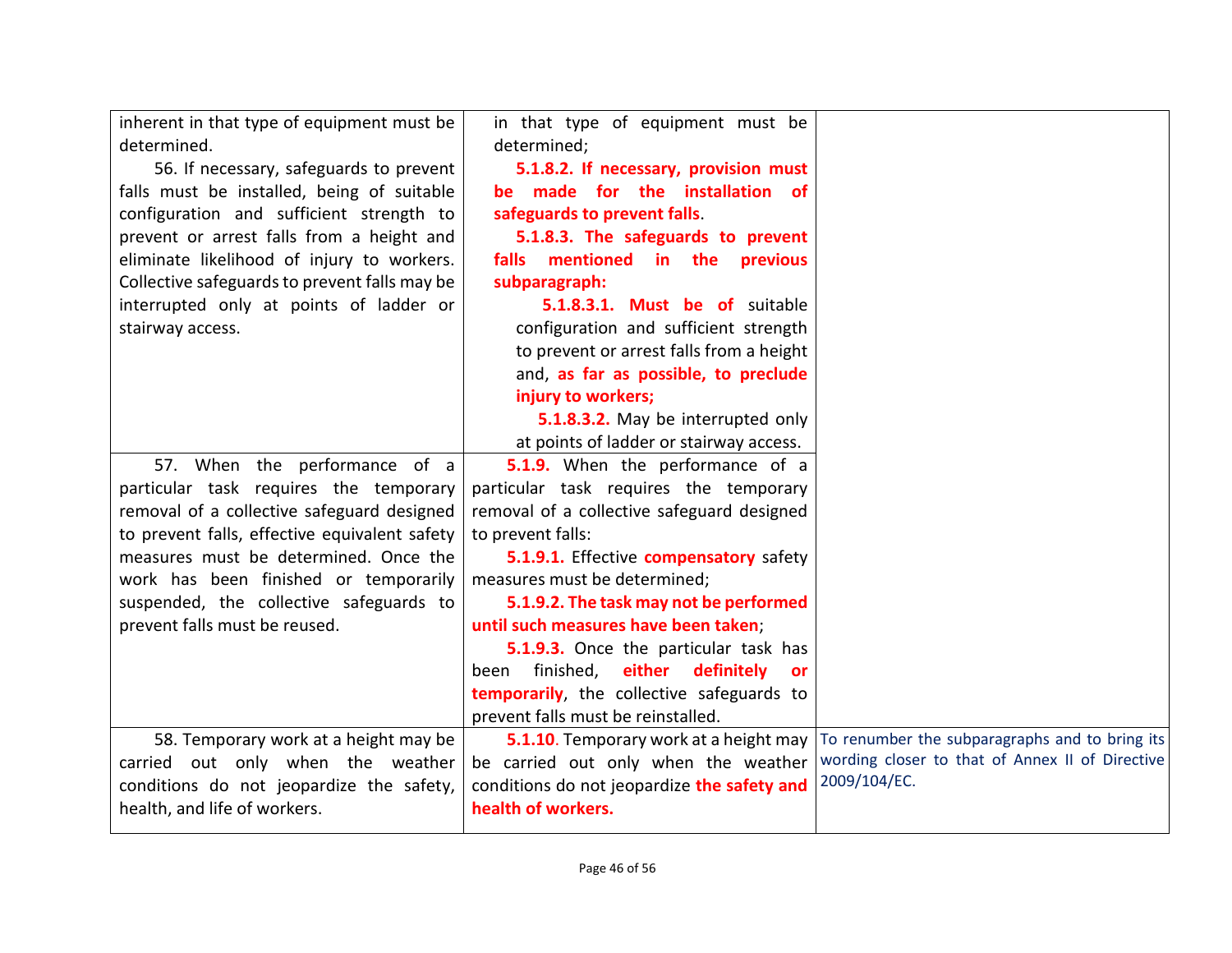| Specific provisions regarding the use        | 5.2. Specific provisions regarding the use   | To number / renumber the subparagraphs, to          |
|----------------------------------------------|----------------------------------------------|-----------------------------------------------------|
| of ladders                                   | of ladders                                   | disaggregate provisions so as to improve clarity    |
|                                              | 5.2.1. Ladders must be so positioned as      | and to bring their wording and sense closer to that |
| 59. Ladders must be so positioned as to      | to ensure their stability during use.        | of Annex II of Directive 2009/104/EC.               |
| ensure their stability during use.           | 5.2.1.1. Portable ladders must rest on a     |                                                     |
| Portable ladders must rest on a stable,      | stable, strong, suitably-sized immobile      |                                                     |
| strong, suitably-sized immobile footing so   | footing so that the rungs remain             |                                                     |
| that the rungs remain horizontal.            | horizontal.                                  |                                                     |
| Suspended ladders, with the exception        | 5.2.1.2. Suspended ladders must be           |                                                     |
| of rope ladders, must be installed in such a | attached in a suitable manner and, with      |                                                     |
| way that they cannot be displaced and        | the exception of rope ladders, in such a     |                                                     |
| swinging is prevented.                       | way that they cannot be displaced and        |                                                     |
|                                              | swinging is prevented.                       |                                                     |
| 60. The feet of portable ladders must be     | 5.2.2. The feet of portable ladders must     |                                                     |
| prevented from slipping during use by        | be prevented from slipping during use by     |                                                     |
| securing their upper or lower ends, by any   | securing their upper or lower ends, by any   |                                                     |
| anti-slip device or by any other arrangement | anti-slip device or by any other arrangement |                                                     |
| of equivalent effectiveness.                 | of equivalent effectiveness.                 |                                                     |
| Ladders used for access must be long         | 5.2.3. Ladders used for access must be       |                                                     |
| enough to protrude sufficiently beyond the   | long enough to protrude sufficiently beyond  |                                                     |
| access platform, unless other measures have  | the access platform, unless other measures   |                                                     |
| been taken to ensure a firm handhold.        | have been taken to ensure a firm handhold.   |                                                     |
| Interlocking ladders and extension           | 5.2.4.<br>Interlocking<br>ladders<br>and     |                                                     |
| ladders must be used in such a way that the  | extension ladders must be used in such a     |                                                     |
| different sections are prevented from        | way that the different sections are          |                                                     |
| moving relative to one another.              | prevented from moving relative to one        |                                                     |
| Mobile ladders must be reliably fixed        | another.                                     |                                                     |
| before they are used.                        | 5.2.5. Mobile ladders must be reliably       |                                                     |
|                                              | fixed before they are stepped on.            |                                                     |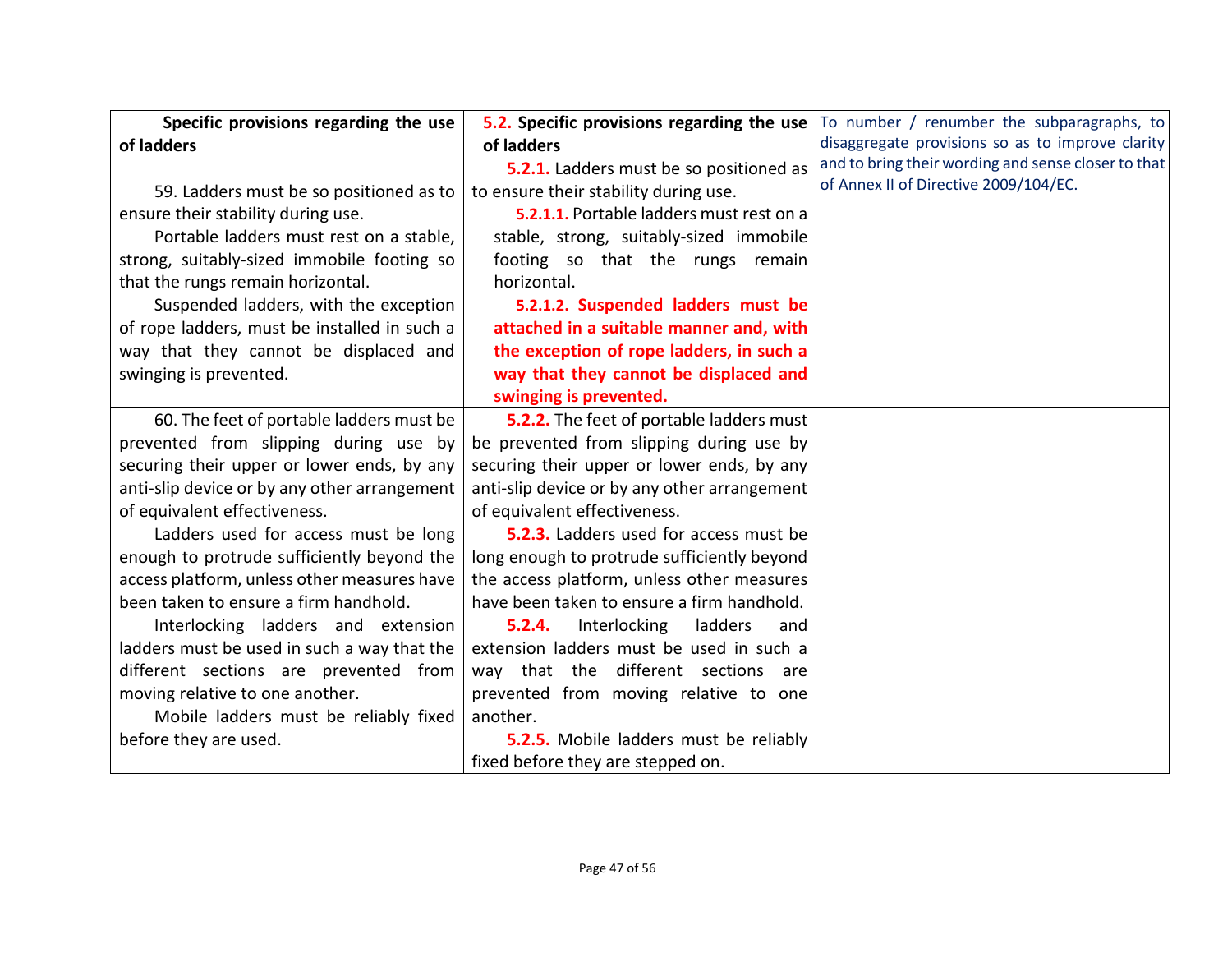| 61. Ladders must be used in such a way         | 5.2.6 Ladders must be used in such a                                       |                                                     |
|------------------------------------------------|----------------------------------------------------------------------------|-----------------------------------------------------|
| that a secure handhold and secure feet         | way that a secure handhold and secure                                      |                                                     |
| support are available to workers at all times. | support are available to workers at all times.                             |                                                     |
| If a load has to be carried by a worker by     | 5.2.7. If a load has to be carried in a                                    |                                                     |
| hand, it must not preclude the maintenance     | ladder by a worker by hand, it must not                                    |                                                     |
| of a safe handhold.                            | preclude the maintenance of a safe                                         |                                                     |
|                                                | handhold.                                                                  |                                                     |
| Specific provisions regarding the use          | 5.3 Specific provisions regarding the use of   To number the subparagraph. |                                                     |
| of scaffolding                                 | scaffolding                                                                |                                                     |
| 63. Unless scaffolding is assembled in         | 5.3.1 Where a note of the calculations                                     | To better align with subparagraph 4.3.1. of Annex   |
| conformity with a generally recognized         | for the scaffolding selected is not available                              | II of Directive 2009/104/EC.                        |
| standard configuration, where calculations     | or the note does not cover the structural                                  | Also to renumber the subparagraph.                  |
| the<br>scaffolding<br>structural<br>for<br>or  | arrangements contemplated, strength and                                    |                                                     |
| arrangements contemplated<br>are<br>not        | stability calculations must be carried out,                                |                                                     |
| available, the respective strength<br>and      | unless the scaffolding is assembled in                                     |                                                     |
| stability calculations must be carried out.    | conformity with a generally recognized                                     |                                                     |
|                                                | standard configuration.                                                    |                                                     |
| 64. Depending on the complexity of the         | 5.3.2. Depending on the complexity of                                      | To better align with Annex II of Directive          |
| scaffolding chosen, the employer ensures       | the scaffolding chosen, an assembly, use and                               | 2009/104/EC.                                        |
| drawing-up of an assembly, use and             | dismantling plan must be drawn up by a                                     | Also to renumber the subparagraph.                  |
| dismantling procedure (work order project),    | competent person, which may be a standard                                  |                                                     |
| which may be standard, supplemented by         | plan, supplemented by items relating to                                    |                                                     |
| items relating to specific details of the      | specific details of the scaffolding<br>- in                                |                                                     |
| scaffolding chosen.                            | question.                                                                  |                                                     |
| 65. The bearing components of                  | 5.3.3. The bearing components of                                           | To disaggregate provisions so as to improve clarity |
| scaffolding must be prevented from slipping,   | scaffolding must be prevented from slipping,                               | and to number / renumber the subparagraphs.         |
| whether by attachment to the bearing           | whether by attachment to the bearing                                       |                                                     |
| surface, provision of an anti-slip device or   | surface, provision of an anti-slip device or                               |                                                     |
| any other means of equivalent effectiveness,   | any other means of equivalent effectiveness,                               |                                                     |
| and the load-bearing surface must have a       | and the load-bearing surface must have a                                   |                                                     |
| sufficient capacity. Steps must be taken to    | sufficient capacity.                                                       |                                                     |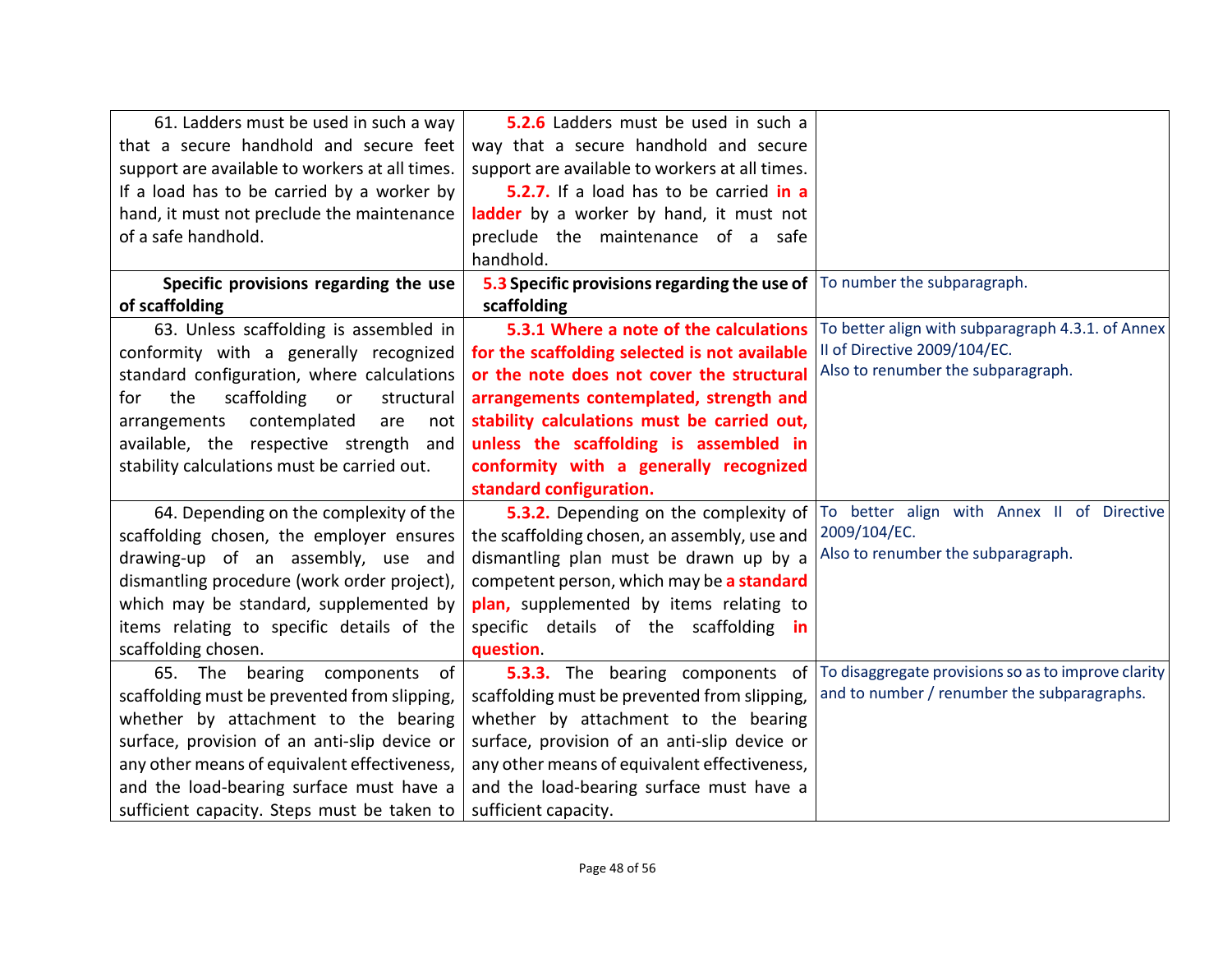| ensure that the scaffolding is stable.         | 5.3.4. Steps must be taken to ensure                         |                                                       |
|------------------------------------------------|--------------------------------------------------------------|-------------------------------------------------------|
| Wheeled scaffolding must be prevented by       | that the scaffolding is stable.                              |                                                       |
| devices<br>from<br>appropriate<br>moving       | 5.3.5. Wheeled scaffolding must be                           |                                                       |
| accidentally during work at a height.          | prevented by appropriate devices from                        |                                                       |
|                                                | moving accidentally during work at a height.                 |                                                       |
| 66. The dimensions, form and layout of         | 5.3.6. The dimensions, form and layout                       | To number / renumber the subparagraphs, to            |
| scaffolding decks must be appropriate to the   | of scaffolding decks must:                                   | disaggregate provisions so as to improve clarity      |
| nature of the work to be performed and         | 5.3.6.1. Be appropriate to the nature of                     | and to bring their wording and sense closer to that   |
| suitable for the loads to be carried, and must | the work to be performed and suitable for                    | of Annex II of Directive 2009/104/EC.                 |
| permit work and passage in safety.             | the loads to be carried;                                     |                                                       |
| Scaffolding decks must be assembled in such    | 5.3.6.2. Permit work and passage in                          |                                                       |
| a way that their components cannot move        | safety.                                                      |                                                       |
| and that there are no dangerous gaps           | <b>5.3.7.</b> Scaffolding decks must be                      |                                                       |
| between the deck components and the            | assembled in such a way that their                           |                                                       |
| vertical collective safeguards designed to     | components cannot move in normal use.                        |                                                       |
| prevent falls.                                 | 5.3.8. There must be no dangerous gaps                       |                                                       |
|                                                | between the deck components and the                          |                                                       |
|                                                | vertical collective safeguards designed to                   |                                                       |
|                                                | prevent falls.                                               |                                                       |
| 67. When parts of a scaffolding are not        | 5.3.9. When parts of a scaffolding are                       | To number / renumber the subparagraphs, to            |
| ready for use during assembly, dismantling     | not ready for use, for example during                        | disaggregate provisions so as to improve clarity      |
| or alteration of configuration, they must be   | assembly, dismantling or alteration of                       | and to bring their wording and sense closer to that   |
| marked with respective warning signs           | configuration, they must be:                                 | of Annex II of Directive 2009/104/EC.                 |
| according to the legislation and must be       | Marked<br>5.3.9.1.<br>with<br>respective                     | Also to ensure that the text of this provision refers |
| provided with means preventing access to       | warning signs, according to the provisions of                | to the CMU Decree "On Minimum Requirements            |
| the danger zone.                               | <b>CMU</b><br>"On<br><b>Decree</b><br><b>Minimum</b><br>the. | for the Provision of Safety and Health Signs at       |
|                                                | <b>Requirements for the Provision of Safety</b>              | Work" that will transpose to the internal juridical   |
|                                                | <b>Signs</b><br>and Health<br>at Work" which                 | order the provisions of the EU Directive              |
|                                                | <b>Directive</b><br><b>EU Council</b><br>transposes<br>the   | 92/58/EEC, on the minimum requirements for the        |
|                                                | 92/58/EEC;                                                   | provision of safety and/or health signs at work.      |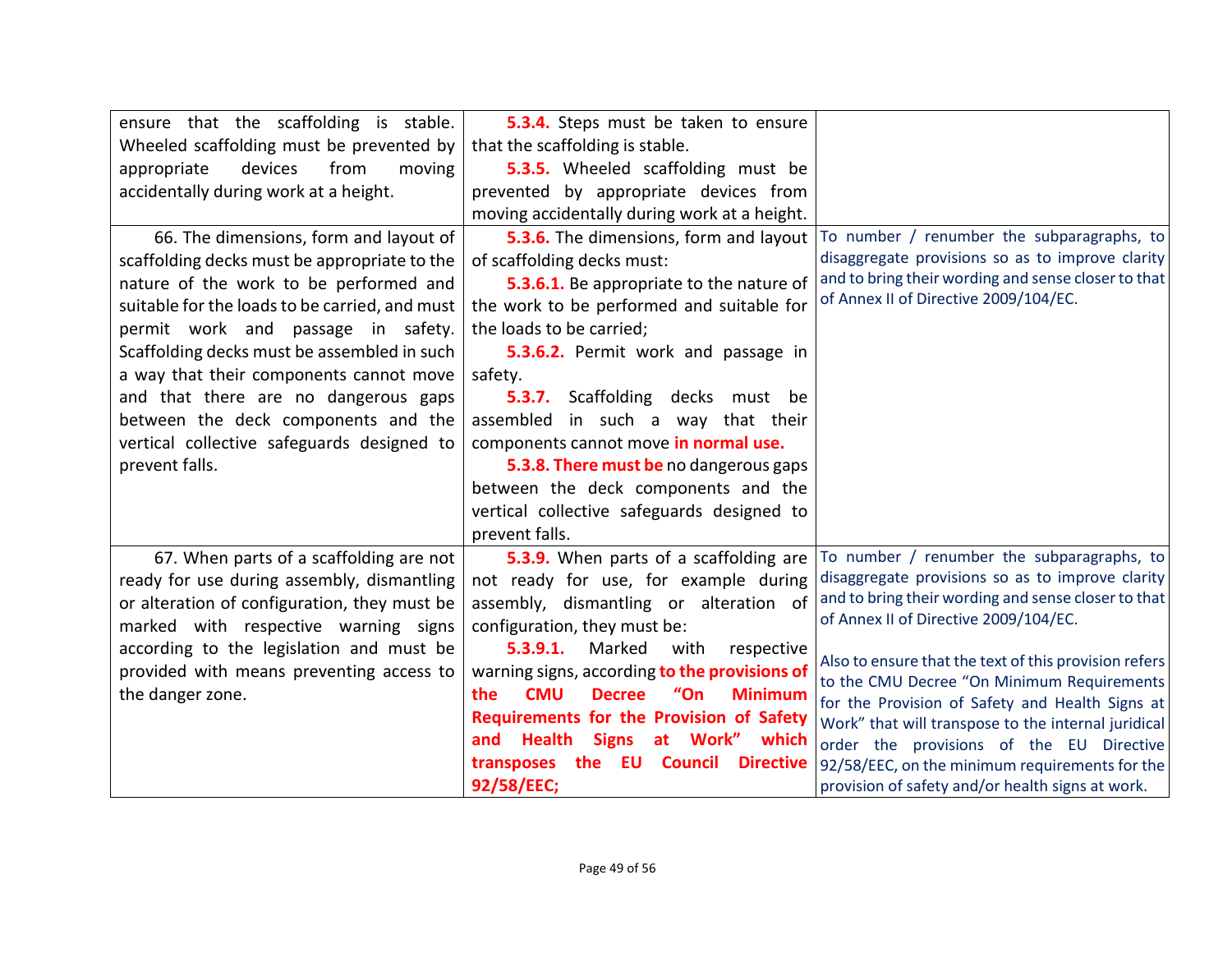|                                                 | 5.3.9.2. Suitably delimited by physical        |                                                     |
|-------------------------------------------------|------------------------------------------------|-----------------------------------------------------|
|                                                 |                                                |                                                     |
|                                                 | means preventing access to the danger zone.    |                                                     |
| 68. Scaffolding may be assembled,               | 5.3.10. Scaffolding may be assembled,          | To number / renumber the subparagraphs, to          |
| dismantled or significantly altered only        | dismantled or significantly altered only       | disaggregate provisions so as to improve clarity    |
| under the supervision of a competent            | under the supervision of a competent           | and to bring their wording and sense closer to that |
| person by workers who have received             | person and by workers who have received        | of Annex II of Directive 2009/104/EC.               |
| specific training in the operations envisaged,  | specific training in the operations envisaged, |                                                     |
| addressing specific risks in accordance with    | addressing specific risks in accordance with   |                                                     |
| para. 18 of the Requirements, including:        | Article 9 of this Decree, and more             |                                                     |
| understanding of the plan for the               | particularly in:                               |                                                     |
| assembly, dismantling or alteration of          | 5.3.10.1. understanding the plan for           |                                                     |
| configuration;                                  | the assembly, dismantling or alteration        |                                                     |
| safety measures during the assembly,            | of the scaffolding concerned;                  |                                                     |
| dismantling or alteration of configuration;     | 5.3.10.5. safety during the assembly,          |                                                     |
| measures to prevent the risk of persons         | dismantling or alteration of the               |                                                     |
| or objects falling;                             | scaffolding concerned;                         |                                                     |
| safety measures in the event of                 | 5.3.10.3. measures to prevent the              |                                                     |
| changing weather conditions which could         | risk of persons or objects falling;            |                                                     |
| adversely affect the safety of the scaffolding; | 5.3.10.4. safety measures in the               |                                                     |
| permissible loads;                              | event of changing weather conditions           |                                                     |
| other<br>which<br>risks<br>any<br>the           | which could adversely affect the safety        |                                                     |
| scaffolding<br>abovementioned<br>assembly,      | of the scaffolding concerned;                  |                                                     |
| dismantling or alteration operations may        | 5.3.10.5.<br>permissible<br>loads;             |                                                     |
| entail.                                         | 5.3.10.6. any other risks which the            |                                                     |
| The responsible person supervising and          | abovementioned scaffolding assembly,           |                                                     |
| the workers performing the work must have       | dismantling or alteration operations           |                                                     |
| available the assembly, use, and dismantling    | may entail.                                    |                                                     |
| procedure (work order project) referred to      | 5.3.11. The person supervising and the         |                                                     |
| in para. 63 of Annex II as well as any          | concerned, referred to<br>workers<br>- in      |                                                     |
| instructions required.                          | subparagraph 5.3.10. of this Annex, must       |                                                     |
|                                                 | available<br>the<br>assembly,<br>have<br>and   |                                                     |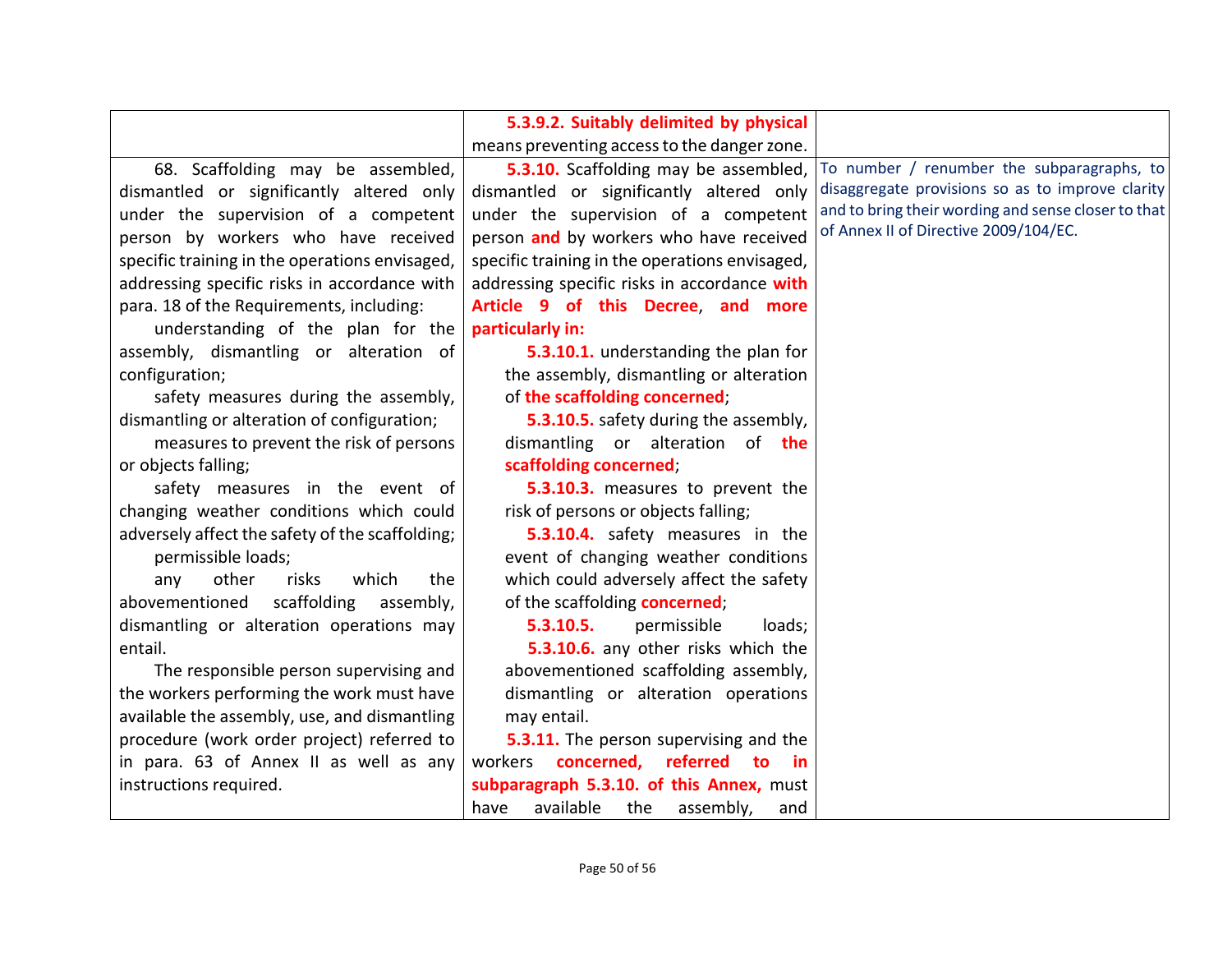|                                               | dismantling plan referred to in subparagraph   |                                                     |
|-----------------------------------------------|------------------------------------------------|-----------------------------------------------------|
|                                               | 5.3.2. of Annex II, including any instructions |                                                     |
|                                               | which it may contain.                          |                                                     |
| Specific provisions regarding the use         | 5.4. Specific provisions regarding the use     | To number / renumber the subparagraphs, to          |
| of rope access and positioning techniques     | of rope access and positioning techniques      | disaggregate provisions so as to improve clarity    |
| 69. Work at a height using rope               | 5.4.1. The use of rope access and              | and to bring their wording and sense closer to that |
| access must comply with the following         | positioning techniques must comply with        | of Annex II of Directive 2009/104/EC.               |
| conditions:                                   | the following conditions:                      |                                                     |
| the system must comprise at least two         | 5.4.1.1. the system must comprise at           |                                                     |
| anchored ropes, one as a means of access,     | least two <b>separately</b> anchored ropes,    |                                                     |
| descent and support (work rope) and the       | one as a means of access, descent and          |                                                     |
| other as backup (security rope);              | support (work rope) and the other as           |                                                     |
| workers must be provided with                 | backup (security rope);                        |                                                     |
| appropriate harness and must be connected     | 5.4.1.2. workers must be provided              |                                                     |
| by it to the security rope;                   | with and use an appropriate harness            |                                                     |
| the work rope must be equipped with           | and must be connected by it to the             |                                                     |
| safe means of ascent and descent and have     | security rope;                                 |                                                     |
| a self-locking system to prevent the worker's | 5.4.1.3. the work rope must be                 |                                                     |
| falling. The security rope must be equipped   | equipped with safe means of ascent and         |                                                     |
| with a mobile fall prevention system which    | descent and have a self-locking system         |                                                     |
| follows the movements of the worker;          | to prevent the worker's falling.               |                                                     |
| the tools and other accessories used by       | 5.4.1.4. The security rope must be             |                                                     |
| a worker must be secured to the worker's      | equipped with a mobile fall prevention         |                                                     |
| harness or seat or by some other              | system which follows the movements of          |                                                     |
| appropriate means;                            | the worker;                                    |                                                     |
| the work must be planned and                  | <b>5.4.1.5.</b> the tools and other            |                                                     |
| supervised, so that a worker can be rescued   | accessories used by a worker must be           |                                                     |
| immediately in an emergency;                  | secured to the worker's harness or seat        |                                                     |
| in accordance with para. 18 of the            | or by some other appropriate means;            |                                                     |
| Requirements, the workers concerned must      | 5.4.1.6. the work must be properly             |                                                     |
|                                               | planned and supervised, so that a              |                                                     |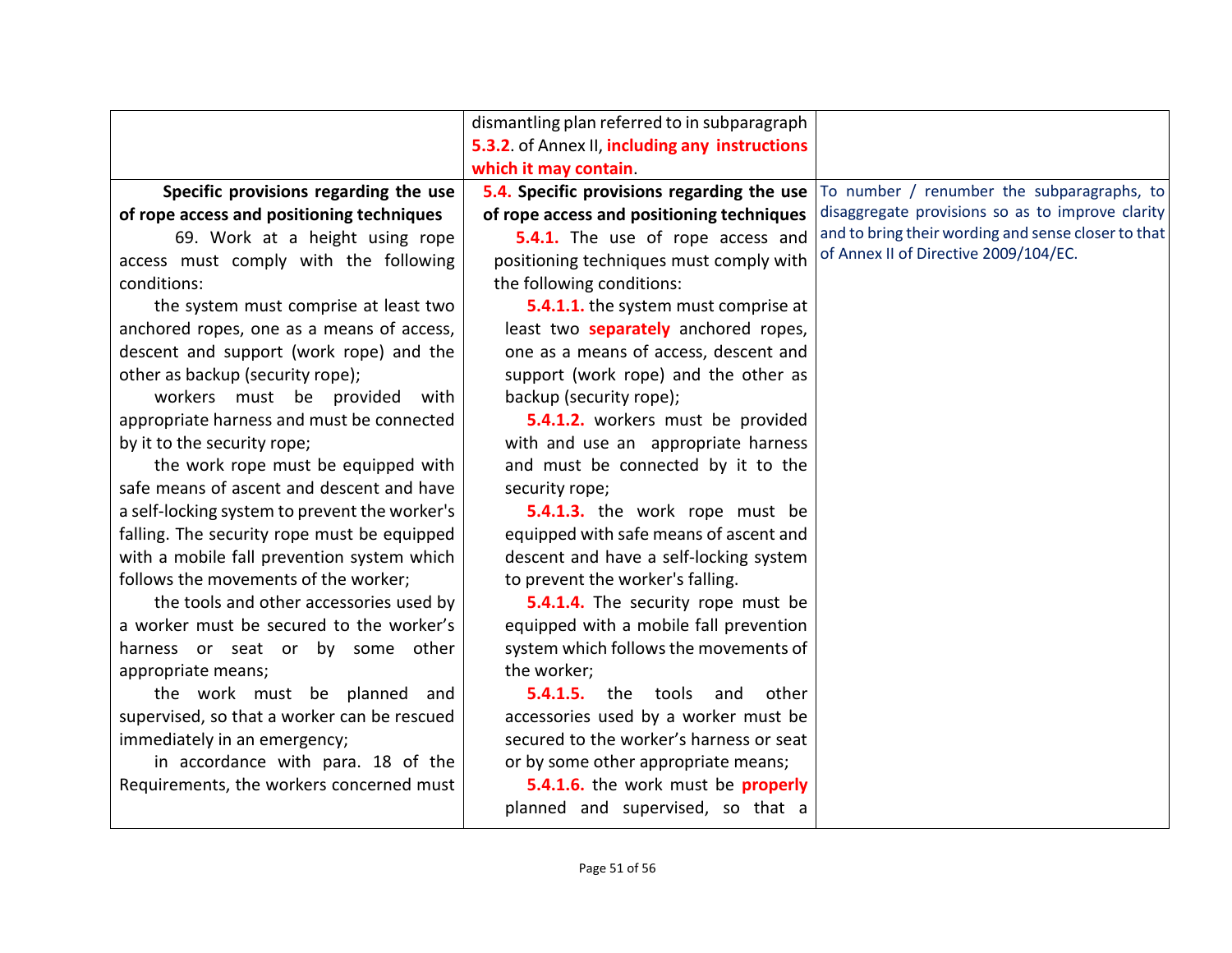| receive adequate training, in particular in | worker can be rescued immediately in           |                                                     |
|---------------------------------------------|------------------------------------------------|-----------------------------------------------------|
| rescue procedures.                          | an emergency;                                  |                                                     |
| If, in view of the assessment of risks, the | 5.4.1.7. in accordance with Article 9          |                                                     |
| use of a security rope would make the work  | of this Decree, the workers concerned          |                                                     |
| safer, the use of a single rope may be      | must receive adequate training, in             | The text in para 4.4 of Annex II of Directive       |
| permitted as an exception, provided that    | particular in rescue procedures.               | 2009/104/EC suggests that the exceptional           |
| appropriate safety measures have been       |                                                | circumstances can be spelt out in more detail in    |
| taken.                                      | 5.4.2. In exceptional circumstances,           | either legislation or national Guidance. If this is |
|                                             | where, in view of the assessment of risks, the | the case, it needs to be referred to here.          |
|                                             | use of a second rope would make the work       |                                                     |
|                                             | more dangerous, the use of a single rope       |                                                     |
|                                             | be permitted, provided<br>that<br>may          |                                                     |
|                                             | appropriate measures have been taken to        |                                                     |
|                                             | ensure safety in accordance with national      |                                                     |
|                                             | legislation.                                   |                                                     |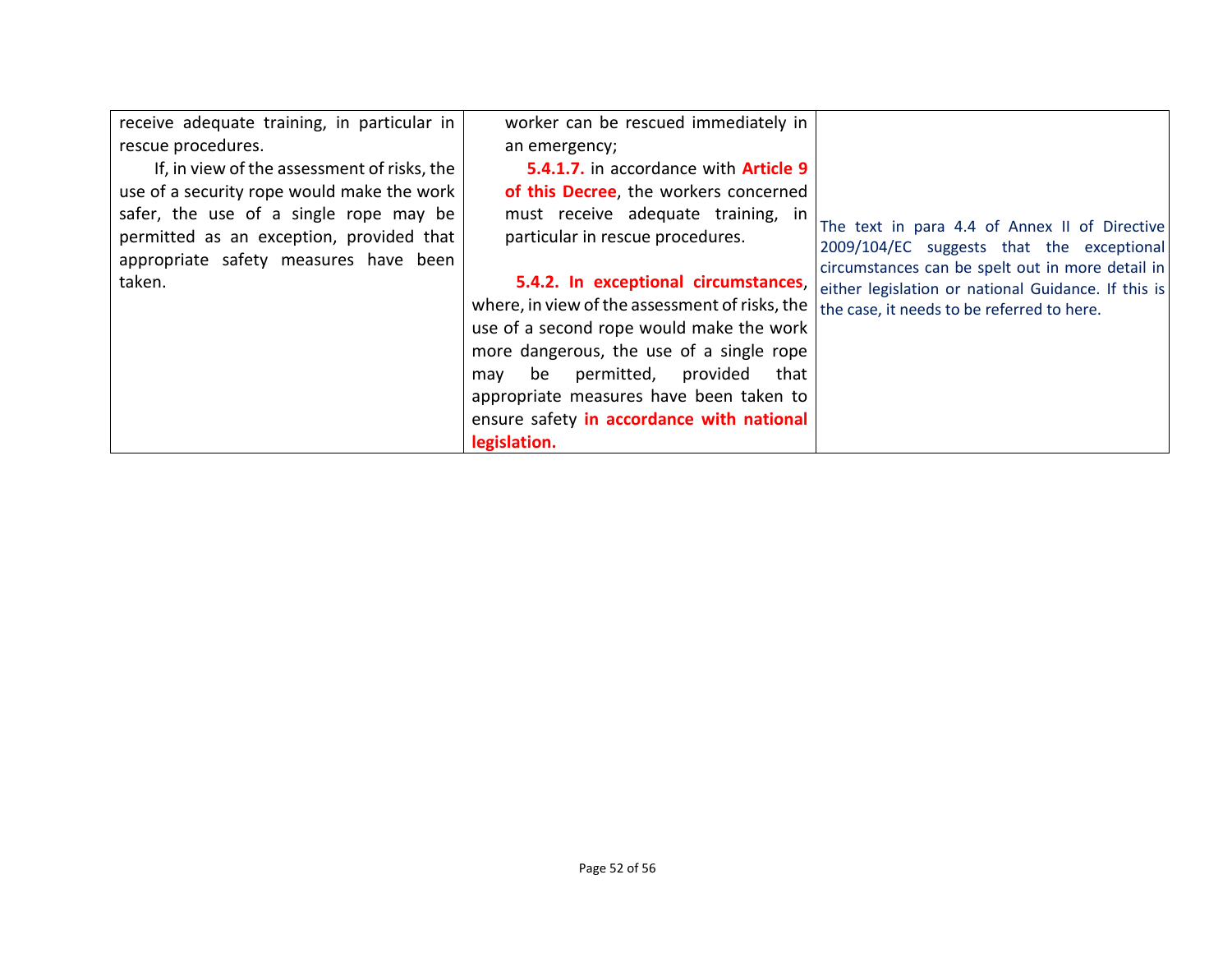#### **ANNEX III - TABLE OF CORRELATION**

between the provisions of Directive 2009/104/EC of the European Parliament and of the Council, of 16 September 2009, concerning the minimum safety and health requirements for the use of work equipment by workers at work (second individual Directive within the meaning of Article 16(1) of Directive 89/391/EEC) **and the provisions of this Decree and its Annexes I and II**

|                                                 | Provisions of the Minimum Safety and Health               |
|-------------------------------------------------|-----------------------------------------------------------|
| Provisions of the Directive 2009/104/EC         | <b>Requirements for the Use of Work Equipment</b>         |
|                                                 | by Workers at Work                                        |
| Article 1 (Subject matter)                      | <b>Article 1 (Object and scope)</b>                       |
| Article 2 (Definitions)                         | <b>Article 2 (Definitions)</b>                            |
| <b>Article 3 (General obligations)</b>          | <b>Article 3 (General Obligations)</b>                    |
| Article 4 (Rules concerning work equipment)     | <b>Article 4 (Rules concerning work equipment)</b>        |
| Article 5 (Inspection of work equipment)        | <b>Article 5 (Technical inspection of work equipment)</b> |
| Article 6 (Work equipment involving specific    | Article 6 (Work equipment involving specific risks)       |
| risks)                                          |                                                           |
| Article 7 (Ergonomics and occupational health)  | <b>Article 7 (Ergonomics and occupational health)</b>     |
| Article 8 (Informing workers)                   | <b>Article 8 (Informing workers)</b>                      |
| Article 9 (Training of workers)                 | <b>Article 9 (Training of workers)</b>                    |
| Article 10 (Consultation of workers<br>and      | Article 10 (Consultation of workers and workers'          |
| workers' participation)                         | participation)                                            |
|                                                 | Article 11 (Legal competence to promote, control          |
|                                                 | and enforce compliance)                                   |
|                                                 | <b>Article 12 (Employers Liability)</b>                   |
| Article 11 (Amendment of the Annexes)           | <b>Article 13 (Amendment to the Annexes)</b>              |
| Article 14                                      | <b>Article 14 (Final and transitional provisions)</b>     |
| Article 12 (Final provisions)                   |                                                           |
| Article 13                                      | <b>Article 14 (Final and transitional provisions)</b>     |
| Article 15                                      |                                                           |
| Annex I (Minimum Requirements)                  | Annex I (Minimum Requirements for all work<br>equipment)  |
| Annex II (Provisions concerning the use of work | Annex II (Provisions concerning the use of work           |
| equipment)                                      | equipment)                                                |
|                                                 | Annex III (Table of Correlation between Directive         |
|                                                 | 2009/104/EC and this Decree and its Annexes I and         |
|                                                 | $\vert \vert$                                             |
| Annex III, Part A                               |                                                           |
| Annex III, Part B                               |                                                           |
| Annex IV (Correlation table between Directive   | $\overline{a}$                                            |
|                                                 |                                                           |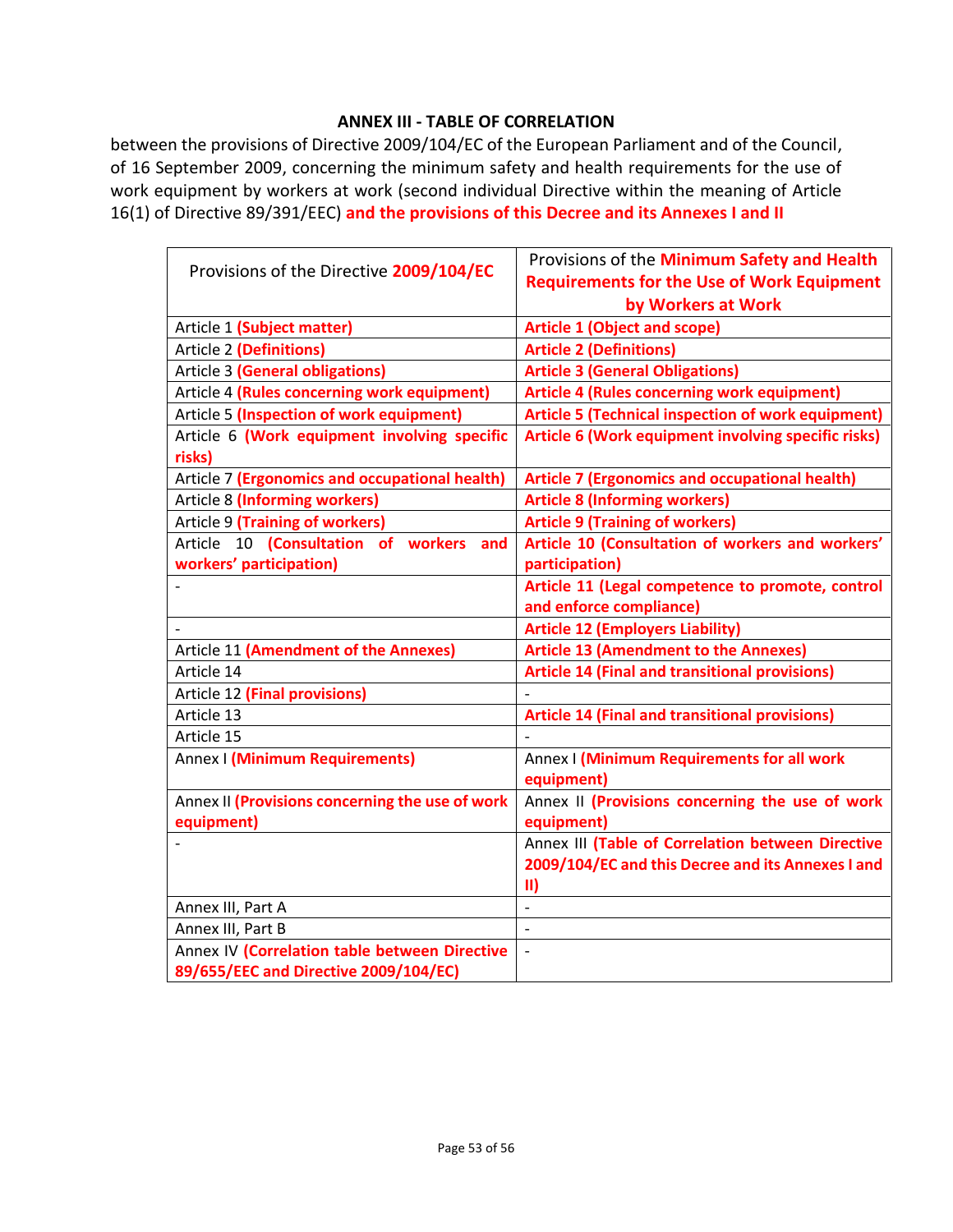### <span id="page-53-0"></span>**REFERENCES**

- EU, & Ukraine. (2014). Association Agreement between the European Union and its Member States and Ukraine. *Official Journal of the European Union, L–161(2014-02–29), 1–2137* [Available at: [https://eur-lex.europa.eu/legal](https://eur-lex.europa.eu/legal-content/EN/TXT/PDF/?uri=CELEX:22014A0529(01)&from=EN)[content/EN/TXT/PDF/?uri=CELEX:22014A0529\(01\)&from=EN\]](https://eur-lex.europa.eu/legal-content/EN/TXT/PDF/?uri=CELEX:22014A0529(01)&from=EN).
- European Commission. (2004). *Communication* [COM\(2004\) 62 final,](https://eur-lex.europa.eu/legal-content/EN/TXT/PDF/?uri=CELEX:52004DC0062&from=FR) *from the Commission to the European Parliament, the Council, the European Economic and Social Committee and the Committee of Regions on the practical implementation of the provisions of the Health and Safety at Work Directives 89/391 (Framework), 89/654 (Workplaces), 89/655 (Work Equipment), 89/656 (Personal Protective Equipment), 90/269 (Manual Handling of Loads) and 90/270 (Display Screen Equipment)*, Brussels, 05.02.2004.
- European Council. (1989a). Directive No. 89/391/EEC, of 12 June 1989, concerning the introduction of measures to encourage improvements in the safety and health of workers at work [Available at: [https://eur-lex.europa.eu/legal](https://eur-lex.europa.eu/legal-content/EN/TXT/PDF/?uri=CELEX:01989L0391-20081211&from=EN)[content/EN/TXT/PDF/?uri=CELEX:01989L0391-20081211&from=EN\]](https://eur-lex.europa.eu/legal-content/EN/TXT/PDF/?uri=CELEX:01989L0391-20081211&from=EN).
- European Council. (2009). Directive 2009/104/EC, of 16 September 2009, concerning the minimum safety and health requirements for the use of work equipment at work. [Available at:<https://eur-lex.europa.eu/legal-content/EN/TXT/?uri=celex%3A32009L0104> ].
- ILO. (2020a). *Labour Inspection. On-line training series on International and EU Labour Standards - Background paper*. EU-ILO Project "Towards safe, healthy and declared work in Ukraine" [Available at: [https://www.ilo.org/budapest/what-we-do/projects/declared-work](https://www.ilo.org/budapest/what-we-do/projects/declared-work-ukraine/WCMS_751583/lang--en/index.htm)ukraine/WCMS 751583/lang--en/index.htm].
- ILO. (2020b). Occupational Safety and Health (OSH). On-line training series on International and EU Labour Standards - Background paper. EU-ILO Project "Towards safe, healthy and declared work in Ukraine" [Available at: [https://www.ilo.org/budapest/what-we](https://www.ilo.org/budapest/what-we-do/projects/declared-work-ukraine/WCMS_752049/lang--en/index.htm)[do/projects/declared-work-ukraine/WCMS\\_752049/lang--en/index.htm\]](https://www.ilo.org/budapest/what-we-do/projects/declared-work-ukraine/WCMS_752049/lang--en/index.htm).
- ILO. (2019a). *White Paper on EU Directives and Reform of OSH and Labour Relations' Legislation*. EU-ILO Project "Enhancing the Labour Administration Capacity to Improve Working Conditions and Tackle Undeclared Work" [Available at: [https://www.ilo.org/budapest/what](https://www.ilo.org/budapest/what-we-do/projects/enhancing-labadmin-ukraine/publications/WCMS_689355/lang--en/index.htm)[we-do/projects/enhancing-labadmin-ukraine/publications/WCMS\\_689355/lang-](https://www.ilo.org/budapest/what-we-do/projects/enhancing-labadmin-ukraine/publications/WCMS_689355/lang--en/index.htm) [en/index.htm\]](https://www.ilo.org/budapest/what-we-do/projects/enhancing-labadmin-ukraine/publications/WCMS_689355/lang--en/index.htm).
- ILO. (2019b). *Roadmap for alignment of the Ukrainian legislation on working conditions with the EU legal framework*. EU-ILO Project "Enhancing the Labour Administration Capacity to Improve Working Conditions and Tackle Undeclared Work" [Available at: [https://www.ilo.org/budapest/what-we-do/projects/enhancing-labadmin](https://www.ilo.org/budapest/what-we-do/projects/enhancing-labadmin-ukraine/publications/WCMS_689391/lang--en/index.htm)[ukraine/publications/WCMS\\_689391/lang--en/index.htm\]](https://www.ilo.org/budapest/what-we-do/projects/enhancing-labadmin-ukraine/publications/WCMS_689391/lang--en/index.htm).
- ILO. (2018a). National Occupational Safety and Health Profile of Ukraine. EU-ILO Project "Enhancing the Labour Administration Capacity to Improve Working Conditions and Tackle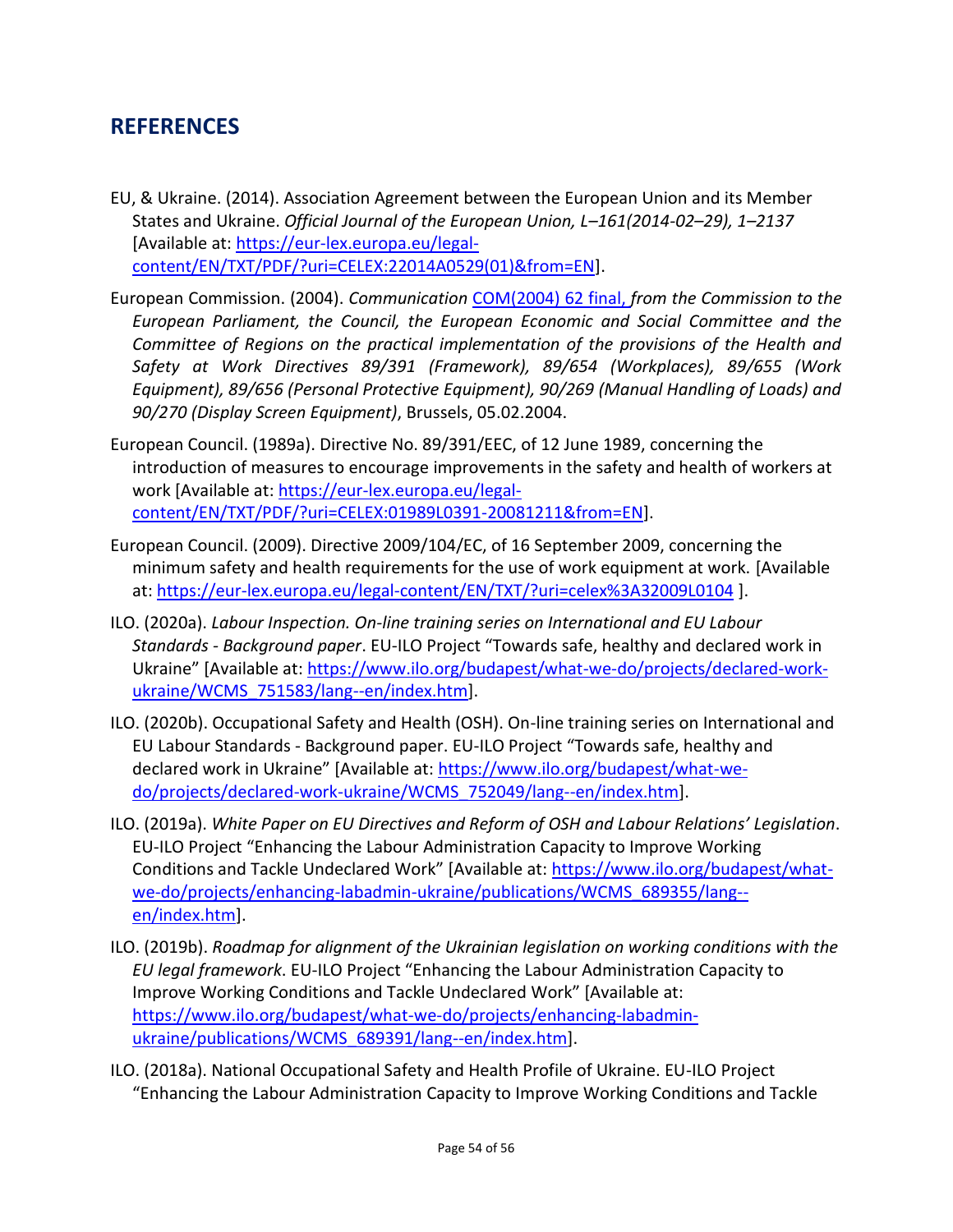Undeclared Work" [Available at: [https://www.ilo.org/budapest/what-we](https://www.ilo.org/budapest/what-we-do/projects/enhancing-labadmin-ukraine/events/WCMS_627038/lang--en/index.htm)[do/projects/enhancing-labadmin-ukraine/events/WCMS\\_627038/lang--en/index.htm\]](https://www.ilo.org/budapest/what-we-do/projects/enhancing-labadmin-ukraine/events/WCMS_627038/lang--en/index.htm).

- ILO. (2018b). *Brief notes on the main aspects of the alignment between Ukrainian national legislation and selected EU directives*. EU-ILO Project "Enhancing the Labour Administration Capacity to Improve Working Conditions and Tackle Undeclared Work" [Available at: [https://www.ilo.org/budapest/what-we-do/projects/enhancing-labadmin](https://www.ilo.org/budapest/what-we-do/projects/enhancing-labadmin-ukraine/events/WCMS_633189/lang--en/index.htm)ukraine/events/WCMS 633189/lang--en/index.htm].
- ILO. (2017). *Guidelines and Recommendations to the Concept on the Reform of the National System for Occupational Risk Prevention and Promotion of OSH*. EU-ILO Project "Enhancing the Labour Administration Capacity to Improve Working Conditions and Tackle Undeclared Work" [Available at: [https://www.ilo.org/budapest/WCMS\\_618934/lang--en/index.htm\]](https://www.ilo.org/budapest/WCMS_618934/lang--en/index.htm).
- ILO. (2007). Safe and healthy workplaces Making decent work a reality. Geneva, Switzerland: International Labour Office [Available at: [http://www.ilo.org/wcmsp5/groups/public/--](http://www.ilo.org/wcmsp5/groups/public/---ed_protect/---protrav/---safework/documents/publication/wcms_108634.pdf) [ed\\_protect/---protrav/---safework/documents/publication/wcms\\_108634.pdf\]](http://www.ilo.org/wcmsp5/groups/public/---ed_protect/---protrav/---safework/documents/publication/wcms_108634.pdf).
- ILO. (1990). Chemicals Convention, 1990 (No. 170). Geneva, Switzerland: International Labour Office [Available at: [https://www.ilo.org/dyn/normlex/en/f?p=NORMLEXPUB:12100:0::NO::P12100\\_ILO\\_CODE:C170](https://www.ilo.org/dyn/normlex/en/f?p=NORMLEXPUB:12100:0::NO::P12100_ILO_CODE:C170)].
- ILO. (1981). Occupational Safety and Health Convention, 1981 (No. 155). Geneva, Switzerland: International Labour Office [Available at: [https://www.ilo.org/dyn/normlex/en/f?p=NORMLEXPUB:12100:0::NO::P12100\\_ILO\\_CODE:C](https://www.ilo.org/dyn/normlex/en/f?p=NORMLEXPUB:12100:0::NO::P12100_ILO_CODE:C155) [155\]](https://www.ilo.org/dyn/normlex/en/f?p=NORMLEXPUB:12100:0::NO::P12100_ILO_CODE:C155).
- ILO. (1969a). Labour Inspection (Agriculture) Convention, 1969 (No. 129). Geneva, Switzerland: International Labour Office [Available at: [https://www.ilo.org/dyn/normlex/en/f?p=NORMLEXPUB:12100:::NO:12100:P12100\\_ILO\\_CO](https://www.ilo.org/dyn/normlex/en/f?p=NORMLEXPUB:12100:::NO:12100:P12100_ILO_CODE:C129:NO) [DE:C129:NO\]](https://www.ilo.org/dyn/normlex/en/f?p=NORMLEXPUB:12100:::NO:12100:P12100_ILO_CODE:C129:NO).
- ILO. (1969b). Labour Inspection (Agriculture) Recommendation, 1969 (No. 133). Geneva, Switzerland: International Labour Office [Available at: [https://www.ilo.org/dyn/normlex/en/f?p=NORMLEXPUB:12100:0::NO::P12100\\_ILO\\_CODE:R](https://www.ilo.org/dyn/normlex/en/f?p=NORMLEXPUB:12100:0::NO::P12100_ILO_CODE:R133) [133\]](https://www.ilo.org/dyn/normlex/en/f?p=NORMLEXPUB:12100:0::NO::P12100_ILO_CODE:R133).
- ILO. (1947a). Labour Inspection Convention, 1947 (No. 81). Geneva, Switzerland: International Labour Office [Available at: [https://www.ilo.org/dyn/normlex/en/f?p=NORMLEXPUB:12100:0::NO::P12100\\_ILO\\_CODE:C](https://www.ilo.org/dyn/normlex/en/f?p=NORMLEXPUB:12100:0::NO::P12100_ILO_CODE:C081) [081\]](https://www.ilo.org/dyn/normlex/en/f?p=NORMLEXPUB:12100:0::NO::P12100_ILO_CODE:C081).
- ILO. (1947b). Labour Inspection Recommendation, 1947 (No. 81). Geneva, Switzerland: International Labour Office [Available at: [https://www.ilo.org/dyn/normlex/en/f?p=NORMLEXPUB:12100:::NO:12100:P12100\\_ILO\\_CO](https://www.ilo.org/dyn/normlex/en/f?p=NORMLEXPUB:12100:::NO:12100:P12100_ILO_CODE:R081:NO) [DE:R081:NO\]](https://www.ilo.org/dyn/normlex/en/f?p=NORMLEXPUB:12100:::NO:12100:P12100_ILO_CODE:R081:NO).
- ILO. (1923). Labour Inspection Recommendation, 1923 (No. 20). Geneva, Switzerland: International Labour Office [Available at: